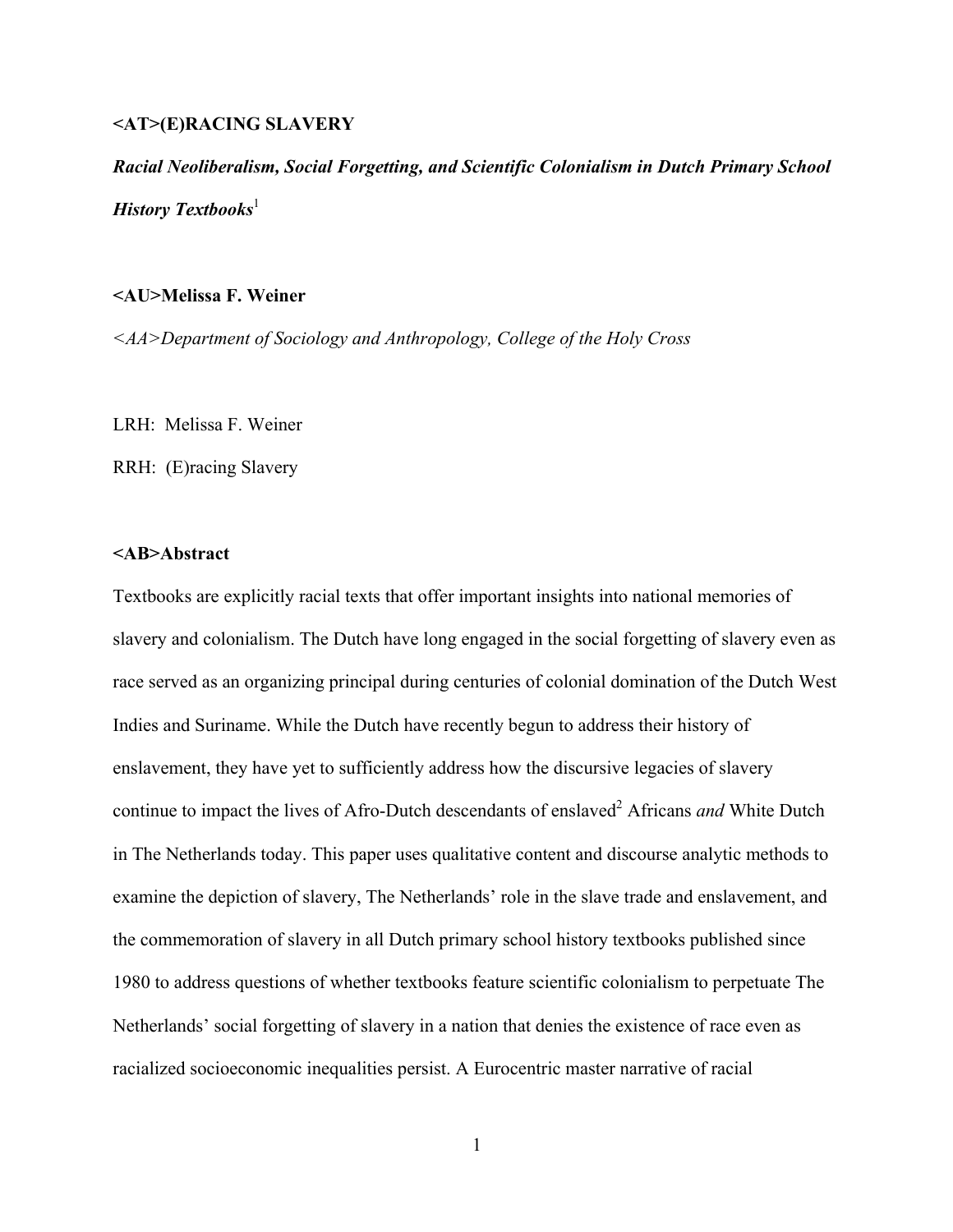Europeanization perpetuates Dutch social forgetting of slavery and scientific colonialism to both essentialize Afro-Dutch and position their nation squarely within Europe's history of enslavement even while attempting to minimize their role within it. Findings have important implications for both The Netherlands and all nations with histories of enslavement as the discourses and histories presented in textbooks impact generations of students, who shape local and national policy regarding racial minorities, racial identities, and ideologies.

**<KW>Keywords:** Slavery, Education, Textbooks, The Netherlands, Racial Europeanization

# **INTRODUCTION**

Textbooks, often a critical element of primary and secondary curriculum, play an important role in shaping how students view their nation's history and conceptions of racial groups, racial and power hierarchies (Apple and Christian-Smith, 1991; Giroux 1997; Giroux and McLaren, 1989). U.S. scholars consistently find that curriculum privileges the dominant culture by excluding minority groups and their oppression by the dominant group thereby obscuring historical roots of contemporary inequality and signaling to students which groups belong to the national community (Brown and Brown, 2010; Pinar 1993; Zimmerman 2002). Texts written from a Eurocentric perspective often exclude the histories and cultures of minorities and emphasize Western superiority and continue to depict colonialist ideologies and histories (Araújo and Maeso, 2012b; Willinsky 1998).

The misrepresentation of non-dominant groups' histories, enslavement in particular, in American and British textbooks is well documented. Growing attention among scholars of "Black Europe," particularly in The Netherlands, to colonialism and enslavement's role in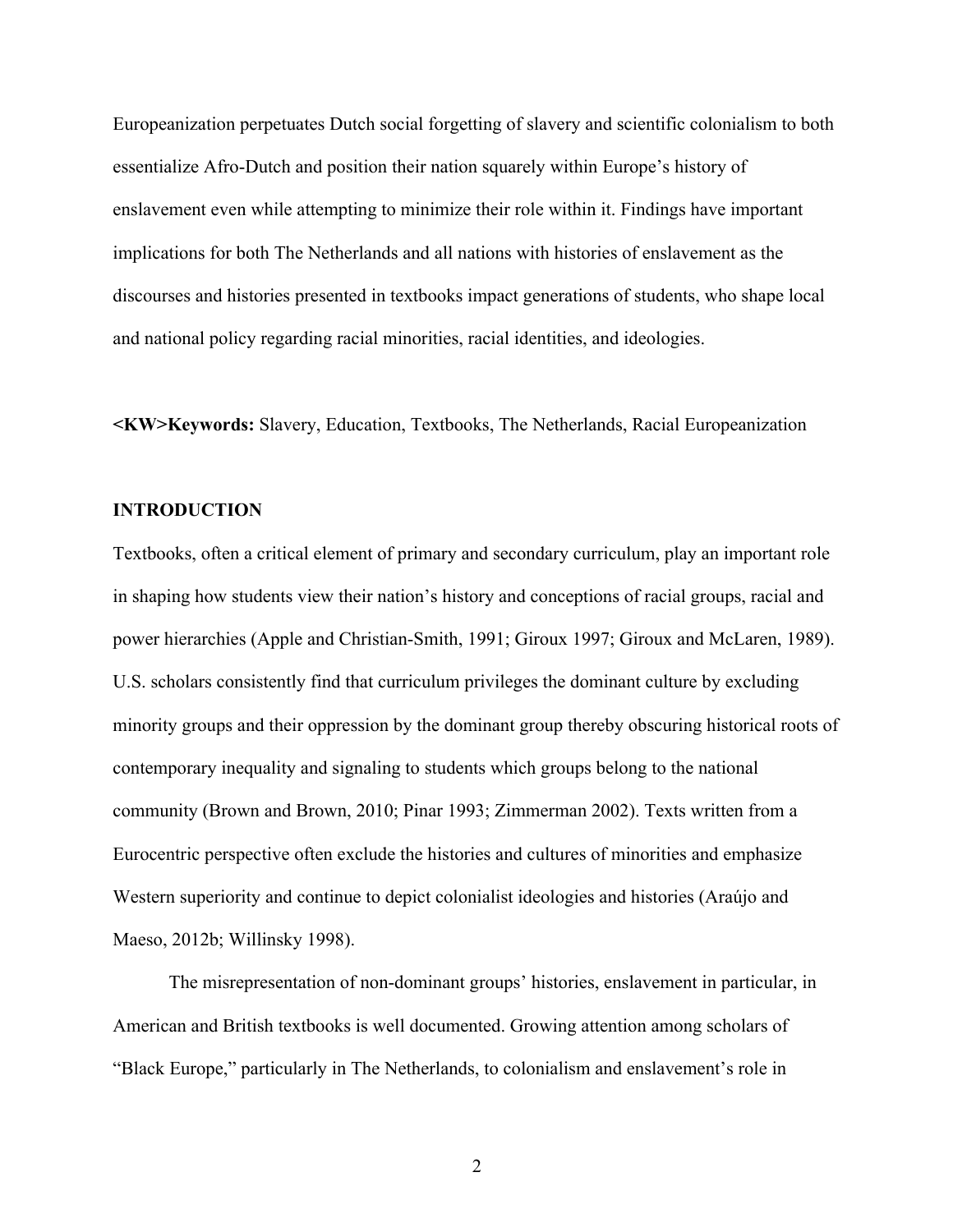shaping contemporary racial attitudes and inequalities has produced important research on slavery and its legacy (Hira 2012; Nimako 2012; Nimako and Willemsen, 2011). But little attention is paid to depictions of slavery in continental European primary school history texts.<sup>3</sup>

This article deploys this new scholarship of the role of the Dutch in the trade and enslavement of Africans to empirically document and critically analyze these depictions in Dutch primary school history textbooks published since 1980. Similar to those, which exist in the United States and other European nations, I find that Dutch textbooks feature a Eurocentric master narrative within the unique context of the Dutch history of social forgetting of slavery and scientific colonialism. Given The Netherlands' denial of race, and racism, in their society, these findings have critical implications for contemporary children and adults' conceptions of race, and racial inequality. This paper engages previous and emerging literatures, highlighting racial neoliberalism and racial Europeanization, to describe first, how the social forgetting of enslavement is accomplished through curricular forms encountered by schoolchildren in The Netherlands, and second, how Afro-Dutch people are racialized through these same texts and, when it occurs, in contemporary commemoration of this phenomena.

#### **LITERATURE REVIEW**

Contemporary racism is inextricably linked to capitalism and exists largely in the form of neoliberal denial that disregards how the historical and contemporary private control of resources generates and maintains racial inequality (Deveau 2001; Goldberg 2009). In Europe, racial neoliberalism exists as racial Europeanization, which buries history alive (Goldberg 2009) by depoliticizing the contemporary presence of non-Whites on the continent, dissociating inequalities non-Whites experience today from centuries of colonialist doctrines and rationalities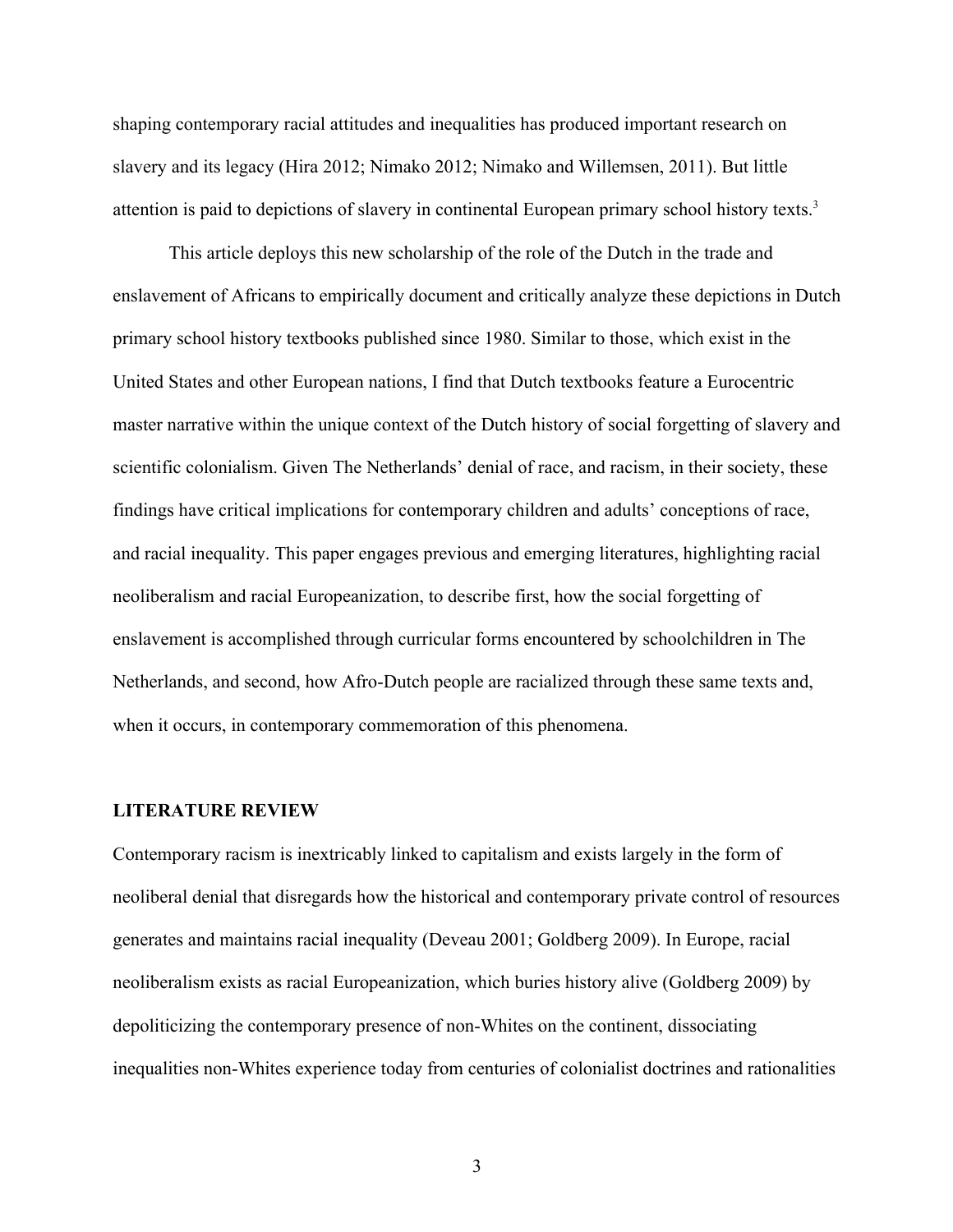and, where it is addressed at all, blames minorities for their individual failings to socioeconomically assimilate, thereby bringing inequality upon themselves (Araújo and Maeso, 2012a; Goldberg 2009). In other words, centuries of exploitation, colonialism, and racially subordinating policies do not feature in explanations for heterogenous populations in Europe or minority groups' socioeconomic disadvantages compared to Whites.

The "break" of World War II reconfigured racial discourse from biological to cultural racism and rearticulated the master narrative of White social, political, and economic dominance as one posing Europe's rebirth as a function of European work ethic rather than exploitation of colonial assets (Winant 2001). However, the ideologies of European supremacy developed during early modernity and the European Enlightenment that privileged Whites as the supreme creators and bearers of knowledge and civilization still remain in the form of policies and political discourse that promotes a racially pure and homogenous "Fortress Europe" (Goldberg 2009; Grosfoguel 2011; Hesse 2007; Melamed 2006; Mills 1999; Quijano 2000; Wieviorka 2002). This hegemonic Eurocentric power-evasive master narrative naturalizes colonialism, slavery, and racism in Europe's development into the modern capitalist global economy's center with insufficient protest from the oppressed to denounce race and racism's exclusion from discourses of nationhood, democracy, and citizenship (Araújo and Maeso, 2012a; Grosfoguel 2011).

In The Netherlands, racial Europeanization is accomplished through social forgetting, the distortion, marginalization, or trivialization of slavery and its importance to the empire's growth (Nimako and Small, 2012), which is linked to both the Dutch belief that their society is tolerant and racism-free (Brown 2012; Essed 1991; Hondius 2009) and the relative lack of faculty of color in Dutch universities (Nimako 2012). Instead, traditional Dutch scholars of enslavement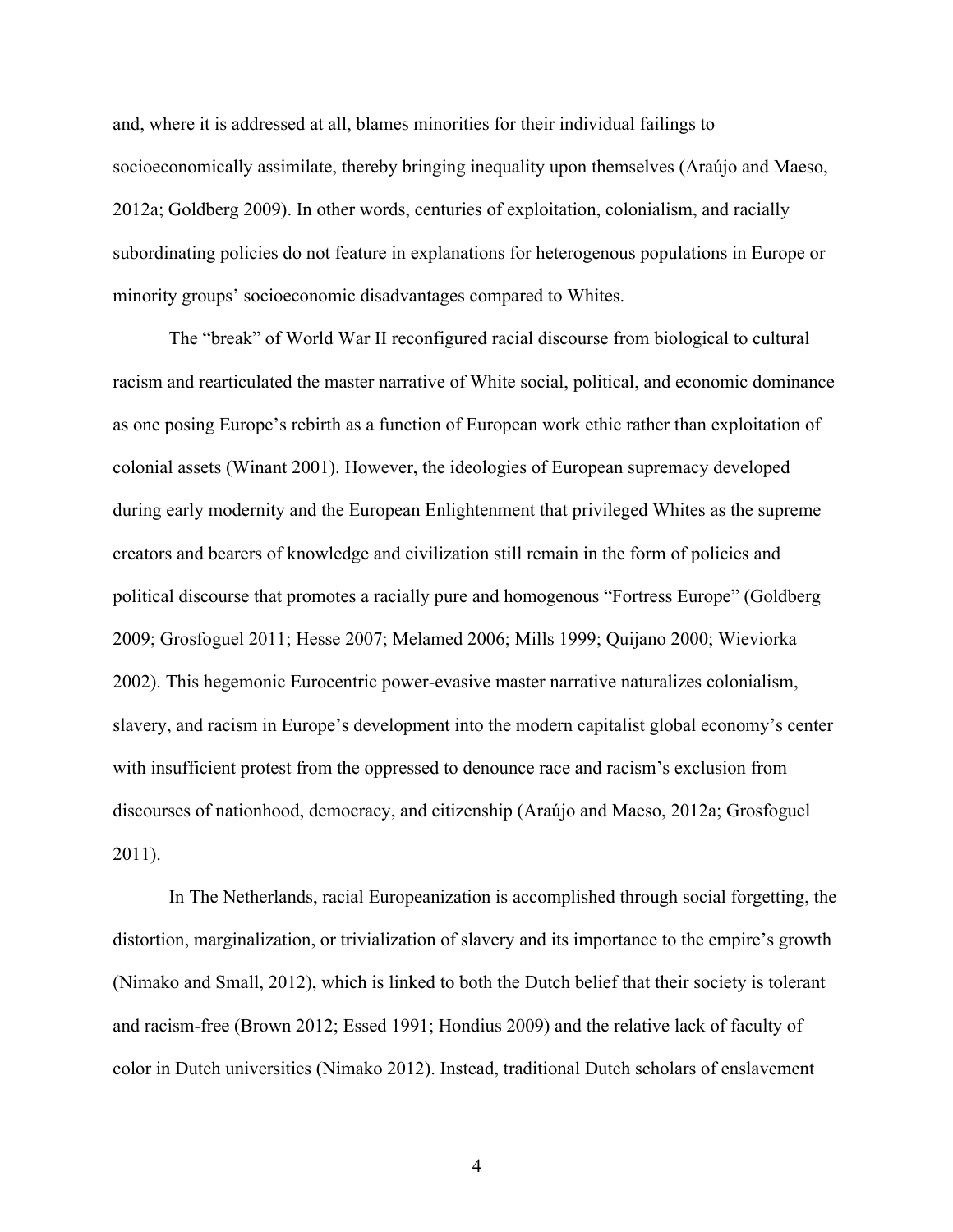minimize the institution's impact on their society through scientific colonialism, which portrays "colonialism as a normal form of relations between human beings [rather than] a system of exploitation and oppression" (Hira 2012, p. 53).

### **The Enslaved in Textbooks**

Representations in textbooks align with national dominant racial ideologies. For nearly a century, U.S. scholars have documented textbooks' inaccurate Eurocentric exclusion and misrepresentation of African American history (Allen 1971; King 1992; Swartz 1992; Woodson 2000[1933]; Wynter 1992). While advocates continue to argue the importance of including critical examinations of slavery in European history as a compulsory subject and on examinations at every grade level (Cole 2004; Deveau 2001; Lyndon 2006), scholarly literature examining slavery in textbooks in Europe remains sparse. What little exists finds textbooks deploying Eurocentric epistemologies to glorify both national and European colonialist projects, while failing to address the impact of enslavement on the lives of millions of Africans who were stolen from their homes and enslaved for generations, forced to leave families and communities behind.<sup>4</sup> Textbooks of other nations, including France, Denmark, Germany, and The Netherlands, either depict slavery as primarily an American (U.S., Caribbean, and Latin American) phenomena or remain silent on the subject (Broeck 2003; Deveau 2001; Small 2011). This omission is symptomatic of racial Europeanization (Goldberg 2009), silencing slavery's role in establishing European (and individual European nations') social, political, and economic hegemony over the last half millennia (Grosfoguel 2011; Wallerstein 1974, 1980). Given the paucity of scholarship examining slavery in European textbooks, the literature review below reflects U.S. scholarship, except where noted otherwise.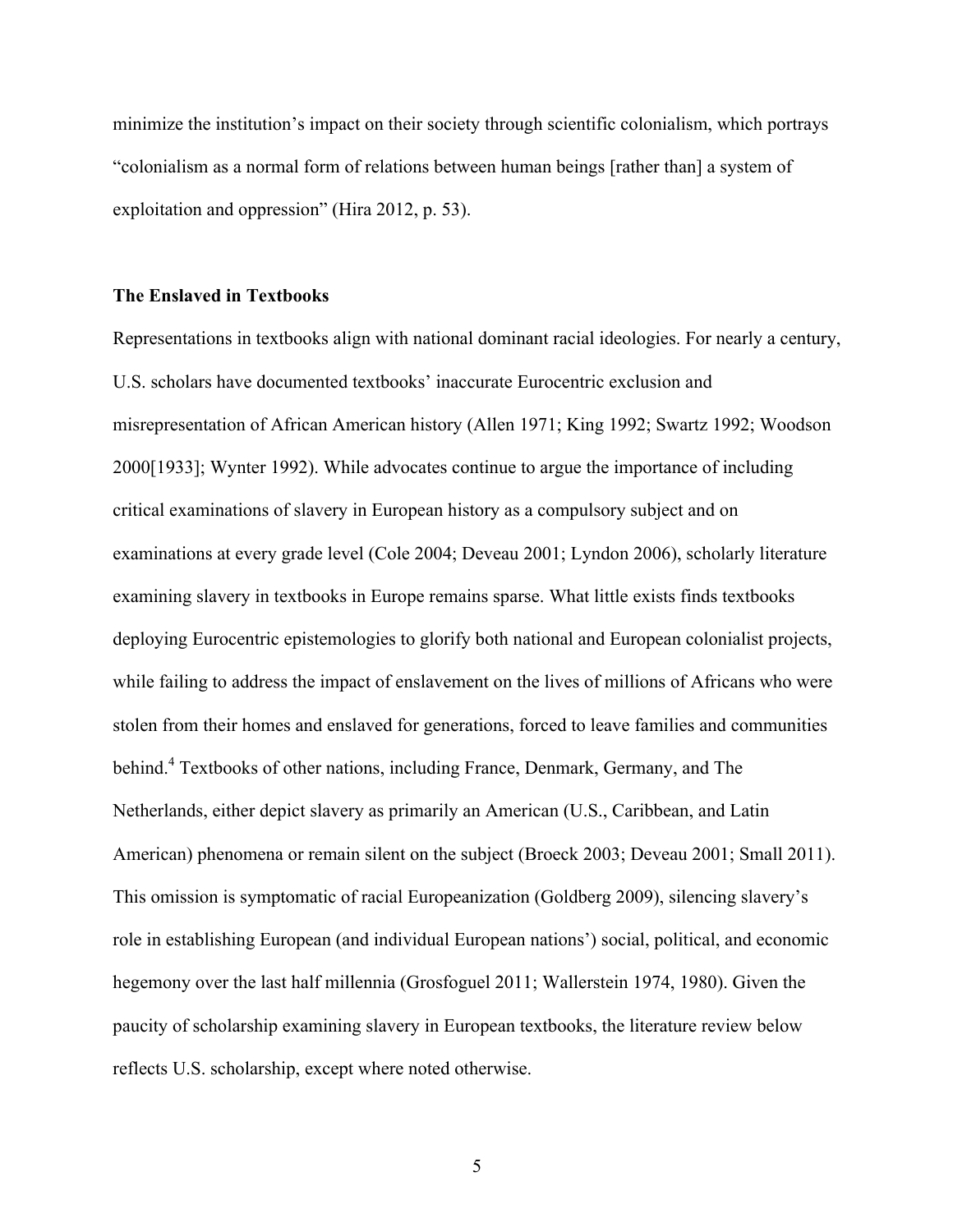As in Europe, depictions of slavery in American textbooks feature a master script of Eurocentric White dominance that "fails to address underlying issues such as the purpose, cause, and consequence of events and systems such as slavery" (Swartz 1992, p. 343). These texts ignore institutional racism and present enslavement in a detached and perfunctory tone that "obscures the oppressive role of those who perpetuated slavery" (Foster 1999, p. 269), rendering this "peculiar" institution sanitized and neutral rather than central to the rise of a capitalist global economy (Magubane 2004; Sivanandan 1982).

With slavery depicted as primarily about profit, rather than about the millions of individual African lives affected by slavery, these textbooks ignore racism and exploitation to normalize slavery "more as a necessity, not as a choice, implying that slavery was natural, inevitable, and unalterable" (Swartz 1992, p. 354) and as such, simply the politics of the time (Foster 1999; Gordy and Pritchard, 1995; Ogden et al., 2008; Washburn 1997). Depicting slavery as a natural, inevitable, and necessary, texts offer tacit support of slavery as central to the rise of the Eurocentric global capitalist economy (Ogden et al., 2008) without considering its link to racist ideology and accumulation of resources (Magubane 2004; Sivanandan 1982). This sanitized treatment of slavery, told from the White perspective, with only a few "bad" masters allows textbooks to "ignore, undermine, or misrepresent the larger institutional/structural ties that supported (through actions and/or inactions) and, more important, benefited from their enactment" (Brown and Brown, 2010, p. 45). Textbooks' neglect of slavery as an economic and ideological system, which facilitated Whites' accumulation of material resources over centuries and continues to impact contemporary Whites' and African Americans' economic conditions, decouples slavery from racism and White privilege (Brown and Brown, 2010; Gordy and Pritchard, 1995; Hughes 2007). Discussions of enslaved Africans are limited to narrow historical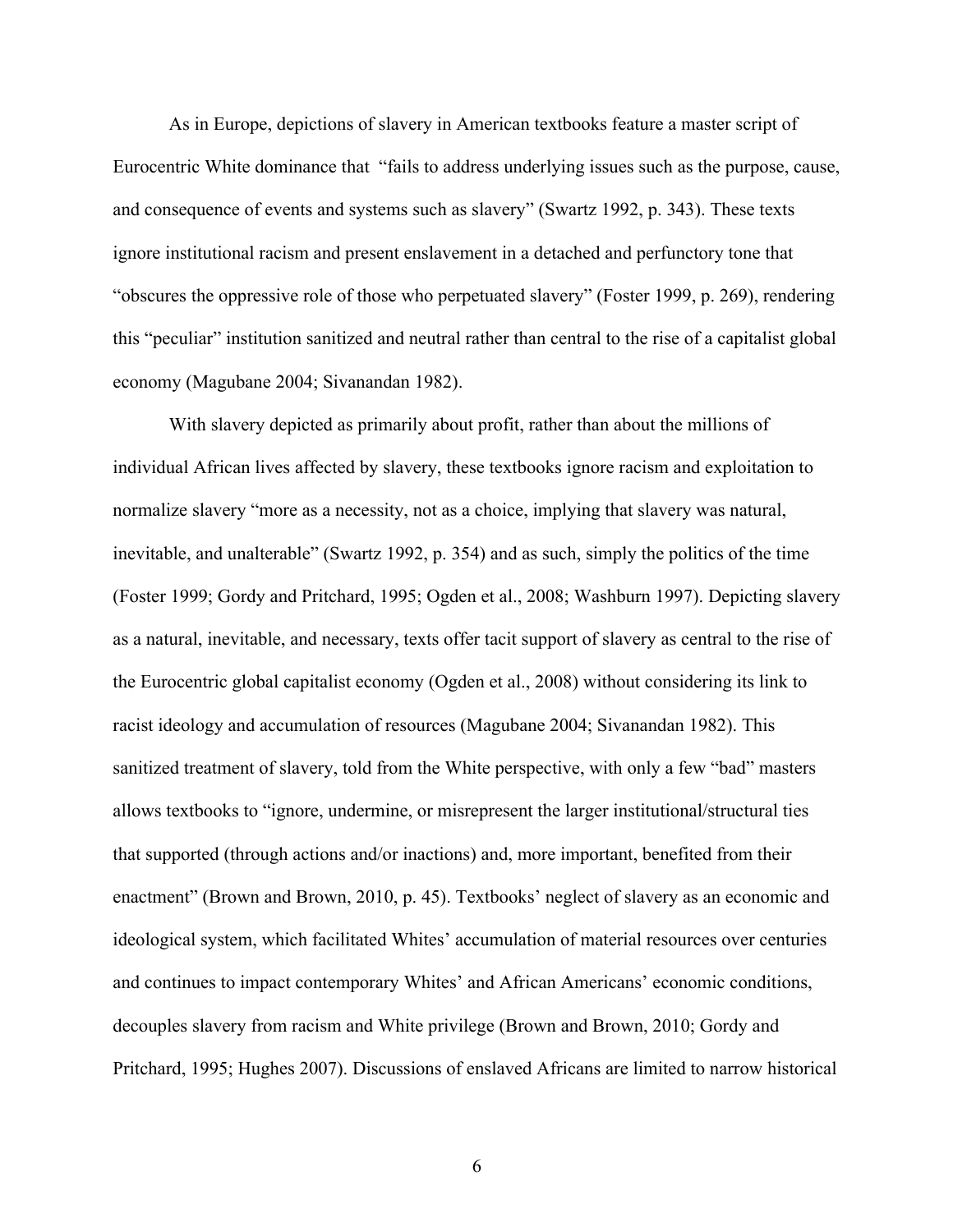eras and sections of the text, rather than holistically integrated into the nation's entire history, and remain largely absent from subheadings, highlights, and bibliographies (Cha-Jua and Weems, 1994). This textual segregation dissociates enslavement as a practice from the economic and ideological system undergirding it.

In most Western nations, the voices of the enslaved are not figured into the narrative of slavery as "normal" (Hira 2012). Instead, students hear the voices of sympathetically depicted master enslavers who, students are told, faced challenges of their own on plantations and in controlling the people they enslaved (Brown and Brown, 2010; Foster 1999; Gordy and Pritchard, 1995; Swartz 1992). This explicitly White perspective fails to account for the horrors and tragedy of Africans' ordeal during their capture, on the way to trading forts on Africa's West Coast, and during the Middle Passage. Nor does this perspective capture Africans' and their descendants lives and cultures, which they fought to maintain as enslaved men, women and children on plantations. Textbooks suggesting that treatment varied across master enslavers diminishes their role in the national and global systems in which slavery operated and the racial violence endemic to enslavement (Brown and Brown, 2010). Furthermore, regular use of the passive tense absolves Whites of responsibility for enslavement, leaving no one culpable for African exploitation and genocide (Eichstedt and Small, 2002; Foster 1999; Gordy and Pritchard, 1995). Depicting Blacks as perpetual victims (but not of sexual exploitation), with their families sold apart, as property, frequently punished, lacking freedom, and depending on Whites for food and shelter (Gordy and Pritchard, 1995), suggests they deserve this treatment (Brown and Brown, 2010).

U.S. textbooks rely on stereotypical images of Africans and enslaved Africans, depicting them as fear-inducing among Whites, physically strong, criminal, looking alike, enjoying music,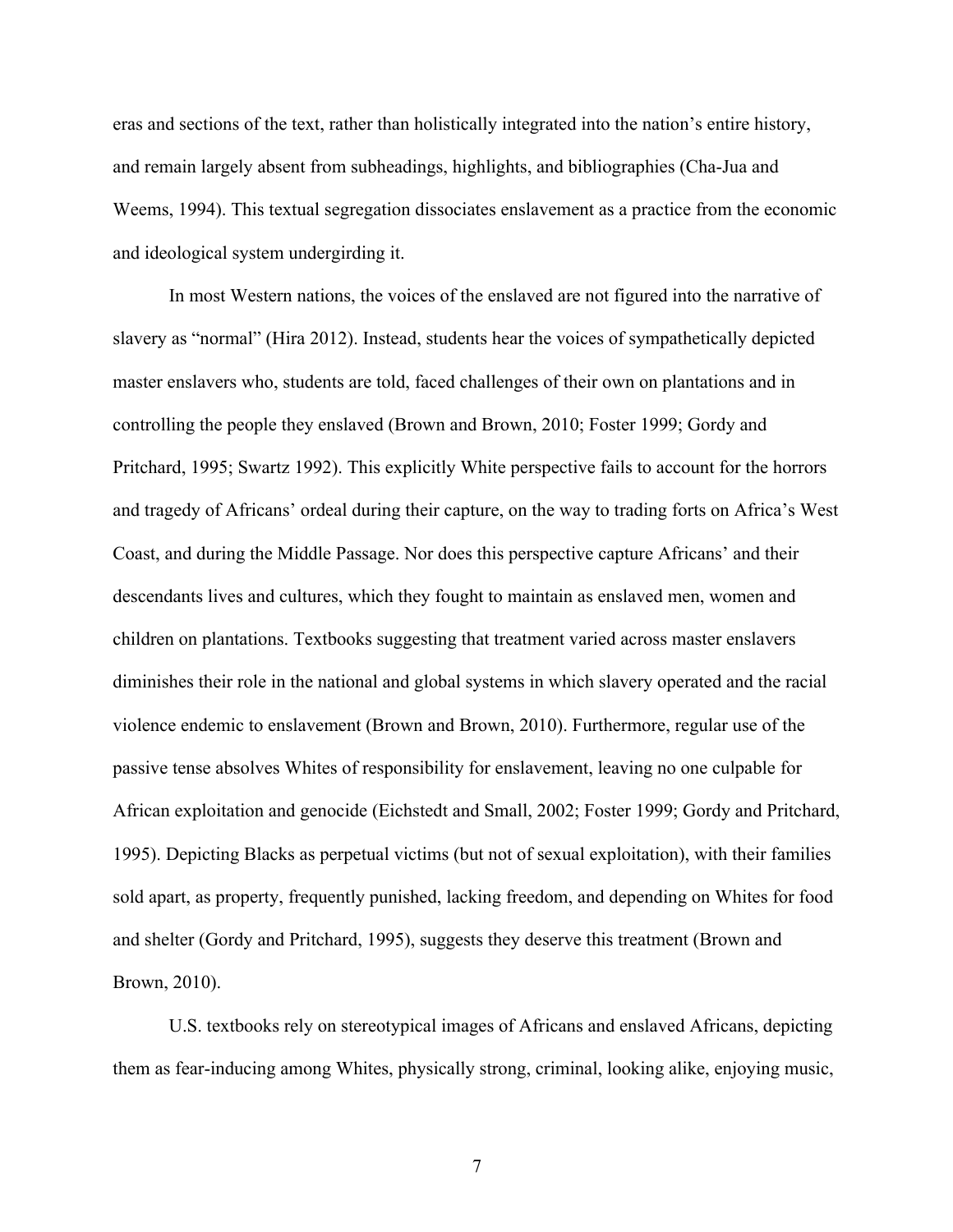dance, and stories, exploitable, and lacking intellect (Foster 1999; Godreau et al., 2008; Swartz 1992). Frequent use of "Black" in front of "slave" without using "White" to refer to master enslavers equates "Black" with slave but not "White" with "colonizer" or "oppressor" (Godreau et al., 2008; Swartz 1992). Lacking culture and agency, enslaved Africans appear frozen in time without any influence on American history or politics (Cha-Jua and Weems, 1994). Together, these absences leave "unchallenged the stereotype of Africans as uncultured, allowing their dehumanization to be justified" (Gordy and Pritchard, 1995, p. 207), since "they" are not "us" (Godreau et al., 2008).

Group depictions of enslaved Africans are similarly stereotypical and ignore heterogeneity within the Black population. Enslaved Africans appear submissive, bound in shackles, crowded together on ships during the Middle passage, or in "banal celebration" dancing, singing, jumping, playing banjoes rather than telling stories of their homelands, planning resistance, or learning to read covertly (Godreau et al., 2008). Although some texts depict violent and covert resistance on plantations (Brown and Brown, 2010), those who resist by running away are "problems" for master enslavers (Swartz 1992). Stories about individual runaways and heroes offer simplistic narratives that silence complex stories of dissent, exclude controversial figures due to their critiques of structural inequality, render resistance by ordinary, everyday people invisible, and contribute to a larger narrative of progress away from racism (Alridge 2006; Carlson 2003).

## **Historical Context**

*The Social Forgetting of Slavery in The Netherlands*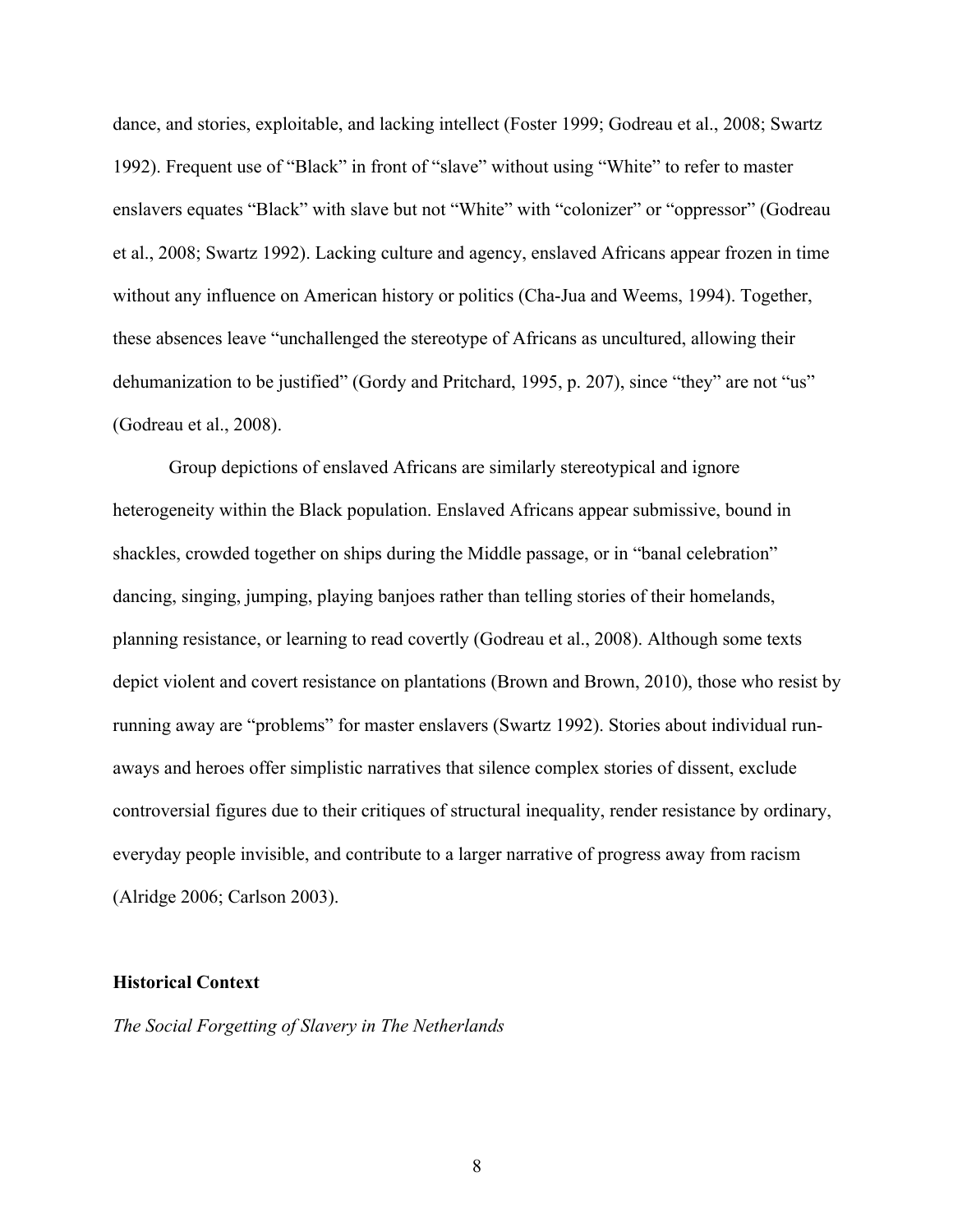The Netherlands played a prominent role in the slave trade. Spanning three centuries, the Dutch enslaving enterprise generated millions in profits and entrenched discourses of Africans justifying their enslavement in both their colonies and the metropole. Enslaved Africans and their descendants, considered objects (Emmer 1972; Postma 1972), grew, harvested, and processed coffee, sugar cane, cocoa and cotton in the colonies of the Dutch Antilles (Aruba, Curacao, Bonaire, Sr. Martin, St. Eustatius, and Saba) and Surinam. Funds from this exploited labor, alongside that in Indonesia, built the national Dutch economy so that it could compete in the global system, the beautiful homes lining every major Dutch city's canals, and the Dutch reputation as master artists, all while leaving the colonies' infrastructure underdeveloped (Emmer 1972; Horton and Kardux, 2005; Nimako and Willemsen, 2011). While some, particularly clergy, opposed slavery, abolitionism and abolitionist movements were largely absent from The Netherlands (Drescher 1994). The Dutch continued trading in enslaved men, women, and children even after it was outlawed in 1814 by acting as middlemen with Spain (Postma 1972). The Dutch legally abolished slavery in 1863 but then required a ten-year "apprenticeship" (Drescher 1994; Oostindie 2005) which Whites paternalistically argued was necessary for the enslaved to understand the meaning and responsibilities of their freedom (Nimako and Willemsen, 2011). The Dutch government then financially compensated master enslavers for their loss of "property."

Although they featured prominently in the global history of enslavement, the Dutch remain ambivalent about their complicity with the kidnapping, enslaving, and exploitation of Africans (Nimako and Small, 2012; Nimako and Willemsen, 2011; Oostindie 2009); and there is little to no recognition of the connection between slavery and contemporary inequalities experienced by Afro-Dutch in The Netherlands today. Some scholars describe this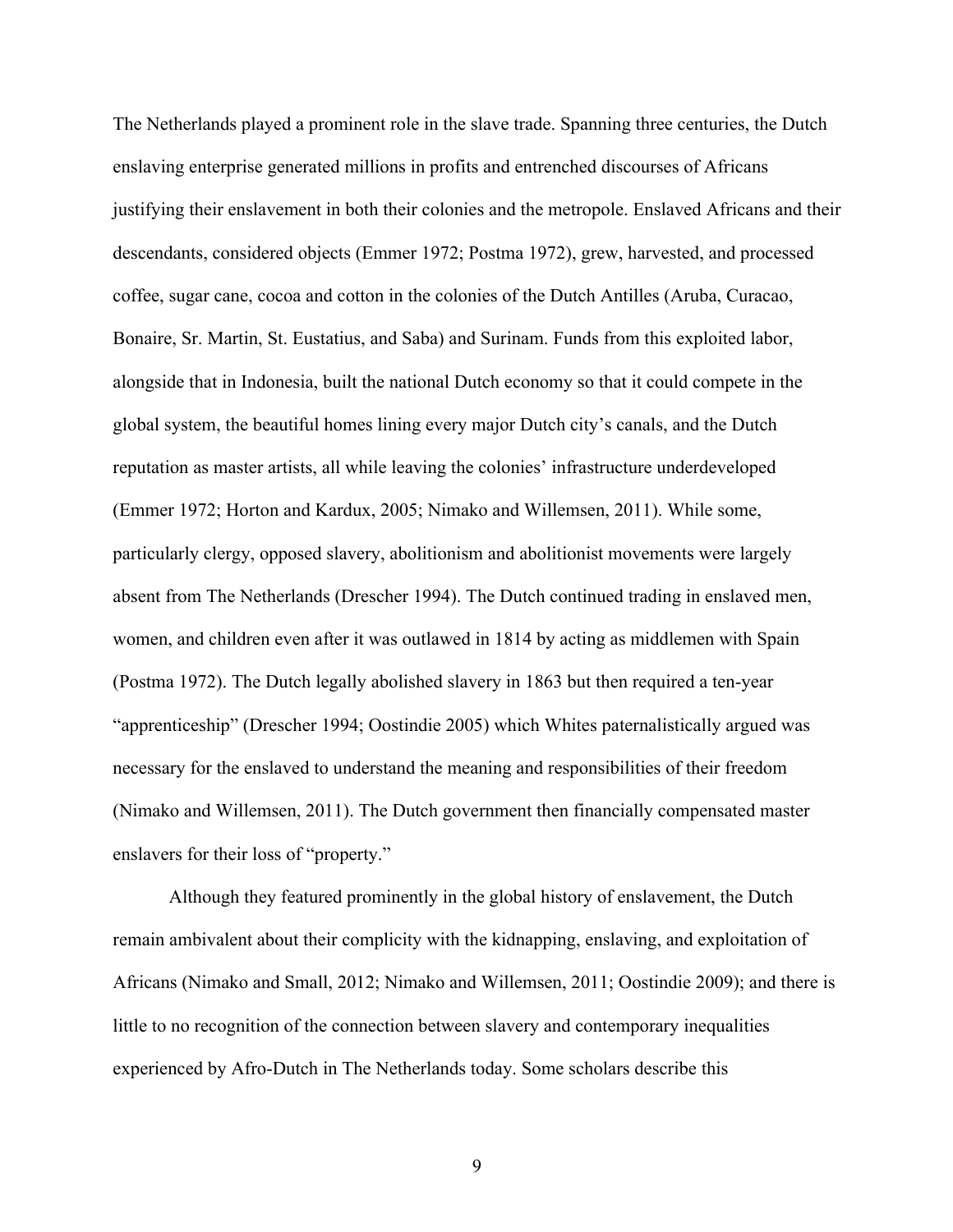institutionalized practice of the social forgetting of slavery in the Dutch national narrative (Nimako and Small, 2012) as a "willful act of forgetting" (Horton and Kardux, 2005, p. 42). Dutch history scholarship has followed suit, using scientific colonialism to portray "colonialism as a normal form of relations between human beings" rather than "a system of exploitation and oppression" (Hira 2012, p. 53). Slavery's trivialization likely contributes to the long-standing resistance to using the term "race" and thus any discussion or recognition of racism, particularly institutional racism within Dutch society, with many instead believing that their society is especially tolerant and racism-free (Brown 2012; Essed and Nimako, 2006; Essed and Trienekens, 2008; Grosfoguel and Mielants, 2006; Hondius forthcoming).

Rather than the central mechanism underpinning the Dutch Golden Age, slavery has long been considered "something that happened over there, far away, not for very long, and with little consequence for Dutch society today" (Small 2011, p. xiii). Only recently have scholars and politicians begun to address The Netherlands' role in the trade and enslavement of Africans (Horton and Kardux, 2005; Oostindie 2009; Nimako and Small, 2012). In 2002, the Dutch state erected a national monument commemorating slavery,<sup>5</sup> and established a research institution, the National Institute for the Study of Dutch Slavery and its Legacy (this institution is known by its acronym, NiNsee, in The Netherlands; Nimako and Small, 2012); and, in 2007, included slavery as one of fifty "windows" in the new Dutch History Canon (van Oostrom 2007). In January 2013, The Netherlands ceased funding to NiNsee for, allegedly, austerity purposes.

Critical scholars of Dutch slavery have recently offered significant challenges to previous scholarship and the master narrative asserting The Netherlands' minimalist involvement in the trade and enslavement of Africans. Traditional scholarship discussing slavery in the Dutch context focuses not on people but on enslavement's lack of profit or economic benefits to The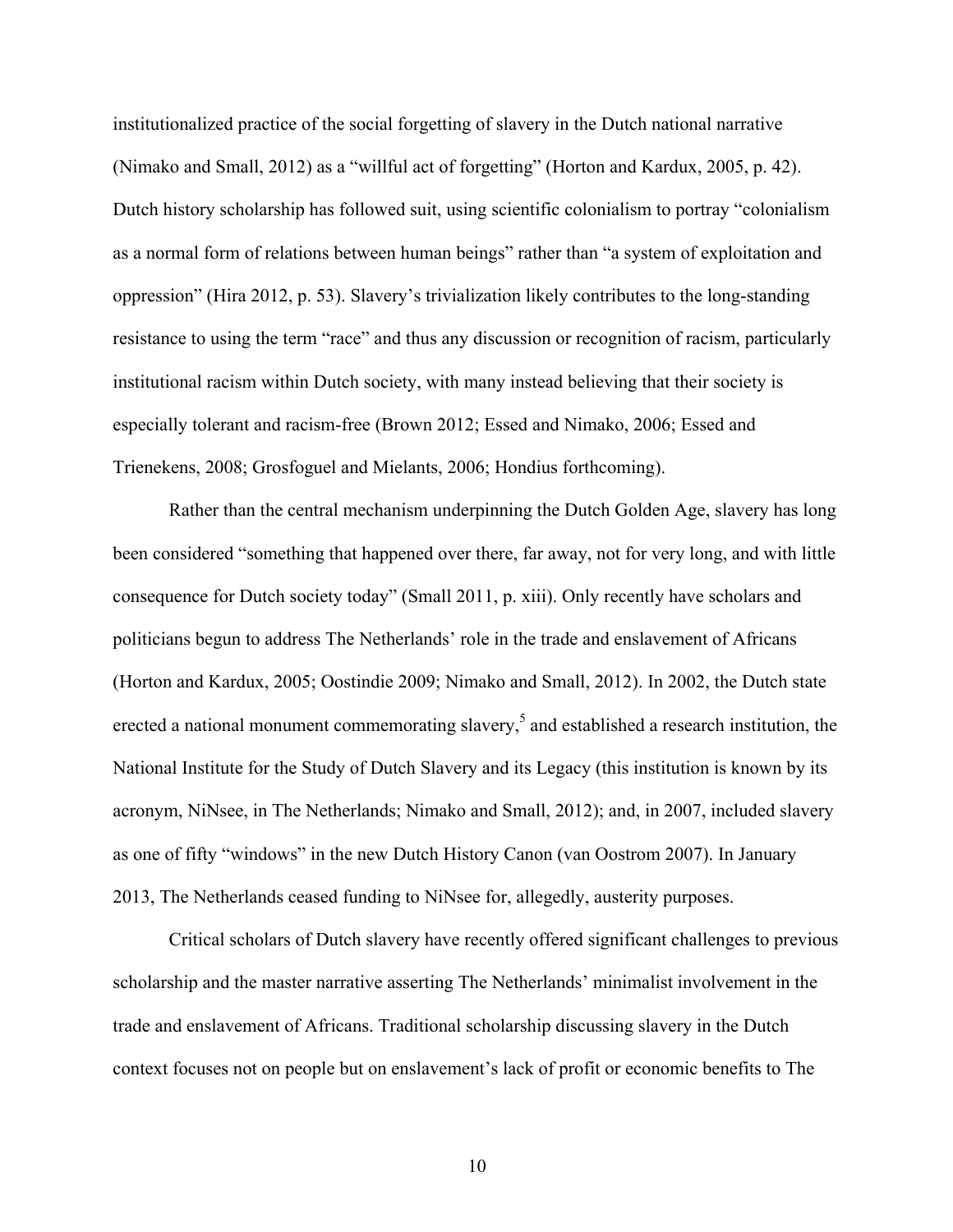Netherlands (Emmer 1972 Postma 1972 Small 2011; van Dantzig 1968), compared to their colonies in Southeast Asia, thus rendering enslavement not as central to Dutch national history. Critical scholars (Hira 2012; Nimako and Willemsen, 2011; Zunder 2010) argue this is unlikely given that The Netherlands was among the last European power to outlaw slavery in its colonies. Other scholars downplay the Dutch as smaller traders compared to other nations, often noting that of the millions of Africans<sup>6</sup> enslaved in the "new world," the Dutch "only" transported 550,000 (Hira 2012). But there is little attention given to whether this was due to the Dutch not wanting, or their inability to acquire, more (Hira 2012) or the fact that privateers transported significant numbers of Africans outside of the legally-sanctioned Dutch West Indies Company (WIC), or if more were transported after the trade was abolished in 1814 (Nimako and Willemsen, 2011; van Stipriaan 2006) and so are not accounted for in official government documents. Literature does not significantly address emancipation's consequences for generations of Afro-Dutch in the colonies, or the presence of Africans in The Netherlands prior to the early 1900s. (Willemsen 2006; Zunder 2010). Recent scholarship finds master enslavers living in The Netherlands, accumulating significant profit from enslavement, and bringing enslaved Africans to The Netherlands (Hondius 2011). Indeed, these financial privileges and ideologies have cumulatively multiplied through centuries of Dutch history, allowing White Dutch to pass on their wealth for centuries while excluding Africans from both collective national memories and profits from their labor.

## *Racial Images in The Netherlands*

Although little scholarly research addresses Dutch depictions of slavery in history textbooks, "most basic texts have racist content advanced through such fundamental subjects as geography,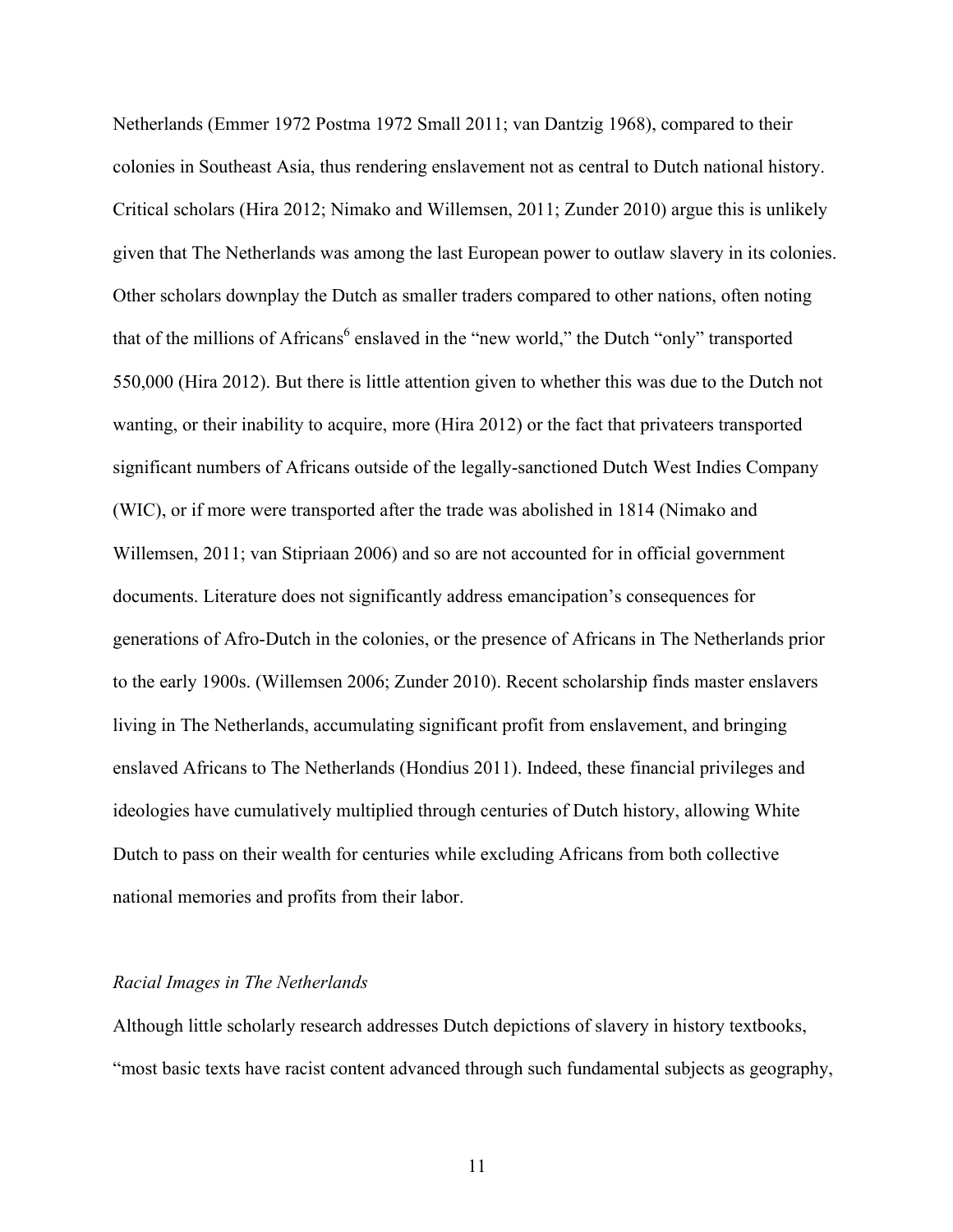history, and biology" (Blakeley 1993, p. 198). Children's books, especially dictionaries, have long equated Blackness with evil and are infused with stereotypes and scientific racism, depicting Blacks as having a reeking scent, an unclean lifestyle, and engaging in cannibalistic and superstitious practices (Blakeley 1993; Kapelle and Tang, 2008). Contemporary children's stories employ Black figures, long synonymized with the devil, stupidity, and misbehavior, to scare children into conforming to Dutch values and enforce conventions of morality. *Tien Kleine Negertjes* (*Ten Little Niggers*), like the poem of the same name in the United States, finds Black children disappearing in horrific ways, symbolizing desires to be rid of them. In this and other nursery rhymes, Black children become objects to be counted (as they were during slavery); things rather than people.

Not least of these stereotypes is Zwarte Piet (Black Pete), Santa's Black slave/servant/helper who wears the shoes of an enslaved page boy, often has a Surinamese accent, and is ubiquitous in schools, advertising, toys, trinkets, candy, cakes, movies, TV, and on the streets as White men and women don Blackface in the weeks leading up to Sinterklaas on December 5<sup>th</sup> (Blakeley 1993; Helder and Gravenberch, 1998; Helsloot 2012; Hondius 2009; Lindsay 2008). On Sinterklaas, Saint Nicolas arrives to The Netherlands by boat, surrounded by dozens of White men and women in Blackface dressed as Zwarte Piet, and is reminiscent of slavery when multiple enslaved Africans served a master enslaver. Though significant protest has arisen in the last three years against Zwarte Piet, the Dutch people and government are loathe to abandon the tradition, or even acknowledge its racist connotations, claiming it is an important tradition (Hondius 2009).<sup>7</sup>

School curriculum, which teachers have total freedom to select, <sup>8</sup> addressing slavery and abolition has been historically limited, likely contributing to the subjects' erasure from the Dutch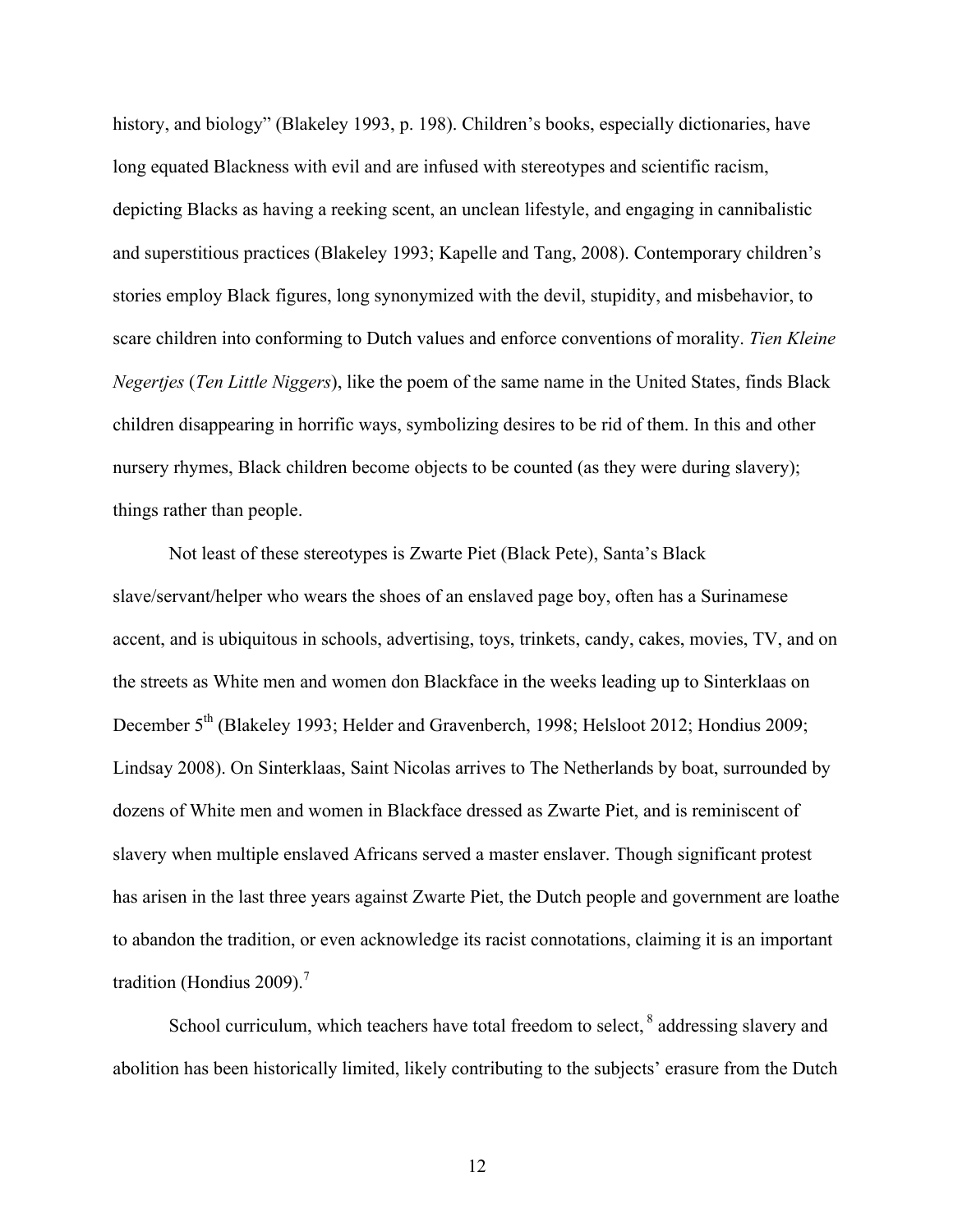national narrative. In 2007–2008, the Ministry of Education finalized a new Dutch History canon featuring 50 "windows," people and objects that "represent" The Netherlands. At NiNsee's insistence, slavery was included (Cain 2013). However, the government has defunded the canon beginning January 2014, thereby, for all intents and purposes, eliminating it (*NRC Handelsblad* 2013). The recommended topics for primary schoolbooks and teachers to address are: life on plantations, uprisings and escapes by the enslaved, Afro-Surinamese culture, Antillean music, and songs of the enslaved (Entoen.nu 2007; van Oostrom 2007). The guide notes slavery's existence between 1637 and 1863, the largest slave uprising (on Curacao in 1795 under Tula),  $^{10}$ and growing opposition to the slave trade in the late 1700s. Recommended links between the past and present include "Monuments to and the remembrance of slavery including the question of historic responsibility" and "Does slavery still exist? Human rights" (van Oostrom 2007, p. 163). The official curriculum image representing slavery features a White man leading smiling Africans with a whip. On the official website, the Africans are whipped every two seconds, allowing contemporary visitors to participate in slavery's violence and humiliation (Entoen.nu 2007).

This new canon is not institutionalized and serves only as a guideline for textbook publishers and teachers. Students do not learn The Netherlands' history of conquest and exploitation of non-dominant racial groups, women, and the working classes unless teachers introduce them (de Vos 2009). The limited scholarship on this new curriculum finds cultural differences muted and, when addressed, seen as problems to confront rather than realities to embrace and/or celebrate, even though both Dutch and minority students express interest in learning about all aspects of Dutch history (Grever et al., 2008). The social forgetting of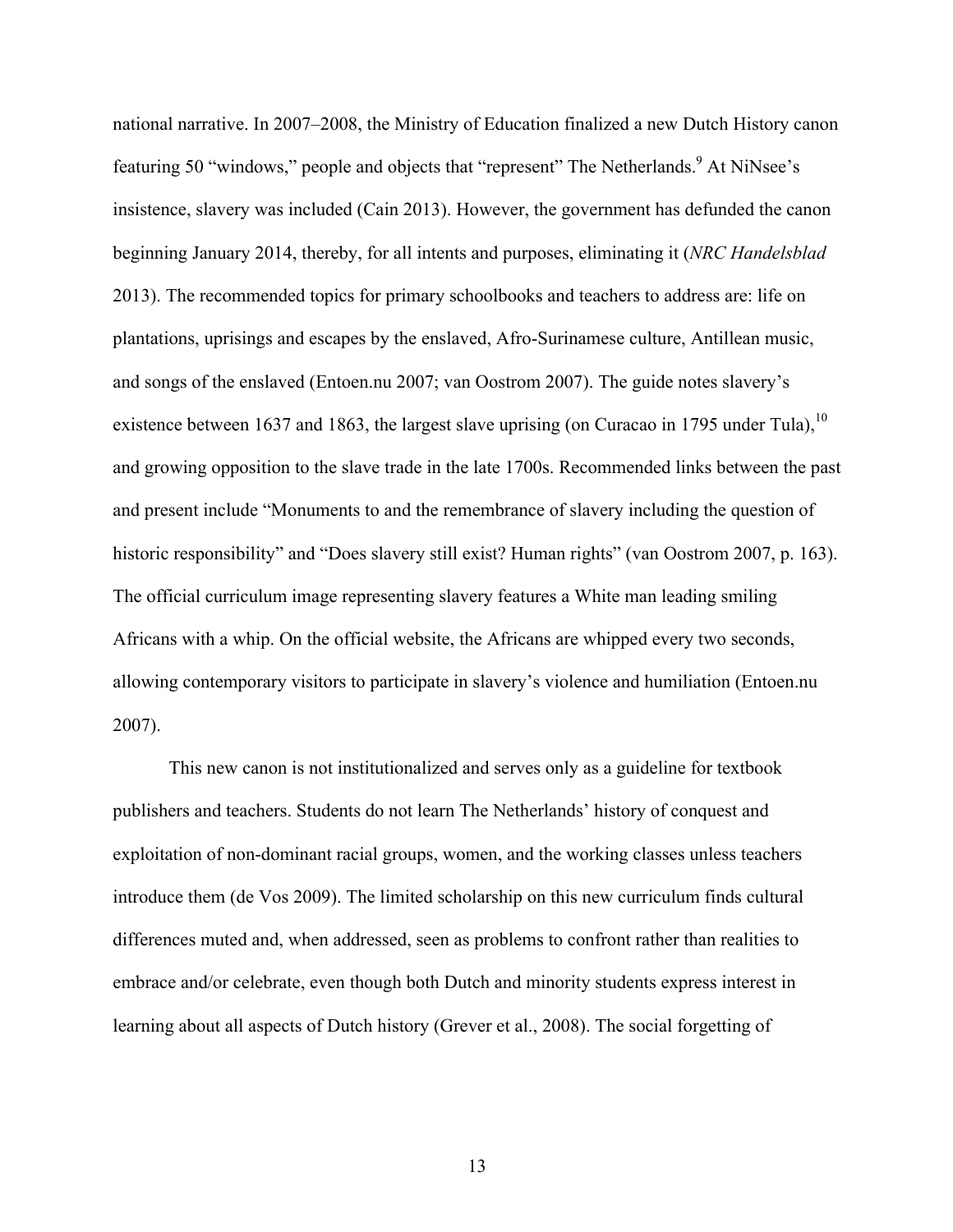enslavement and a socioeconomic racial hierarchy clearly exist. Yet, it is unclear from the literature how these phenomena occur.

## **DATA COLLECTION AND ANALYTIC METHODOLOGIES**

To address depictions of Dutch trade in and enslavement of Africans, I examined the newest version of all Dutch primary school history textbooks, workbooks, and in-class activity books published since 1980 (N=203), drawing heavily on the analytic techniques of Marta Araújo and Silvia Maeso (2012a), Ellen Swartz (1992), and Bernice Pescosolido et al. (1997). All books are written in Dutch and all translations are mine. Although slavery is designated as a particular topic for study by  $7<sup>th</sup>$  groupers,  $<sup>11</sup>$  I examined all primary school textbooks to account for all</sup> books possibly used in schools today. While some books are available in the archives of the Dutch Education Museum, $12$  a more complete collection is housed at the Dutch Royal Library in The Hague. The list's completeness was confirmed by a Dutch history textbook and publisher expert at the National Education Museum. I account for changes made since the Canon's revision in 2007 by examining books released by the same publisher before and after this curricular intervention. Each book was read closely for mentions of or allusions to slavery of all kinds, trade in enslaved Africans, plantations, and Africans in the Dutch colonies. I photographed pages addressing these phenomena on site and then typed all data into Word, which I then imported, along with photos of images from the texts, into Atlas.ti for analysis.

Methodologically, I used content and discourse analytic strategies (LeCompte and Preissle, 1993; van Dijk 2008, 1984) combined with inductive and deductive coding categories (Fereday and Muir-Cochrane, 2006; Ragin 1994). Deductive coding allowed me to generate coding categories based on scholarship addressing slavery's treatment American textbooks,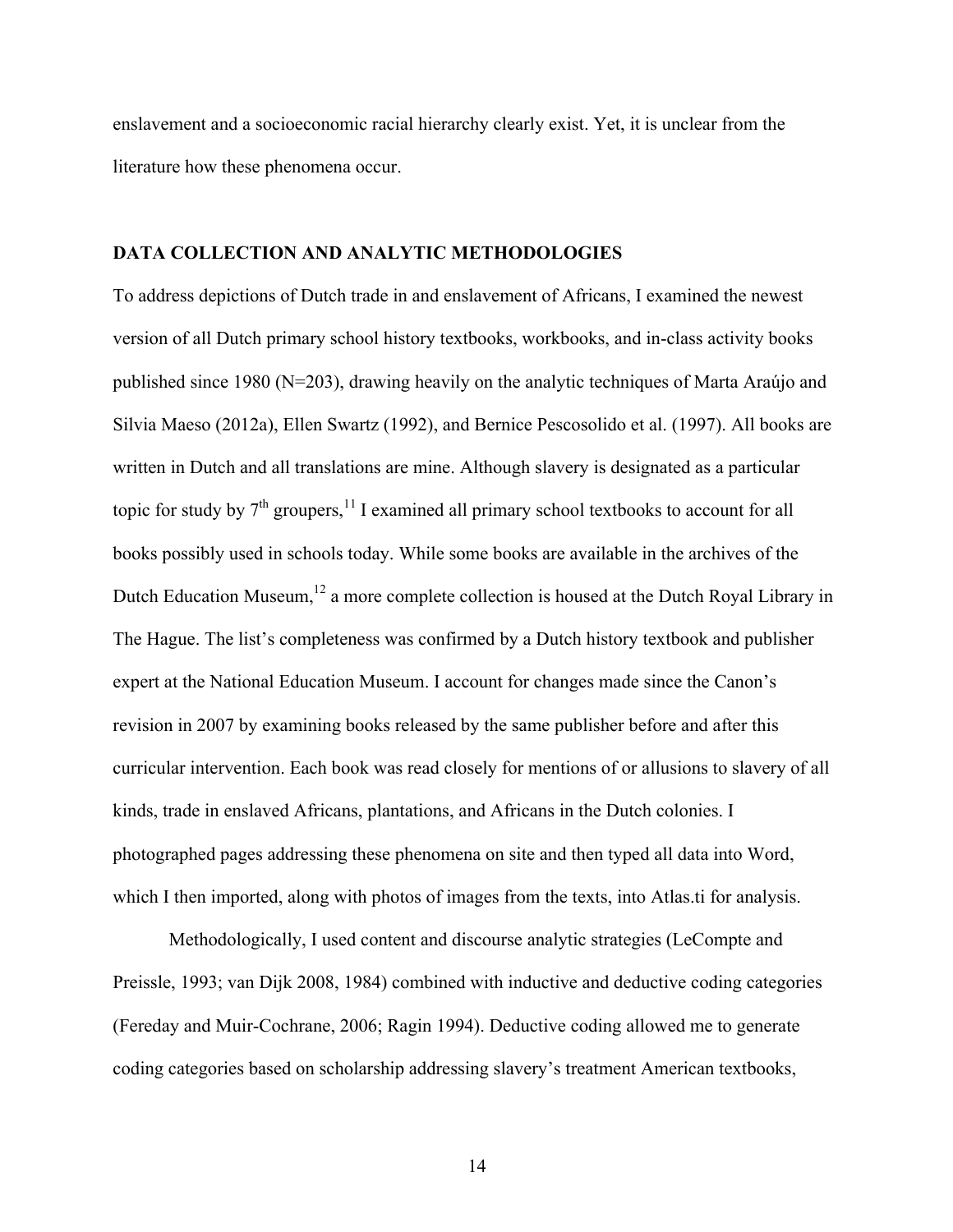publically in Dutch society, and The Netherlands' historical involvement with slavery and the slave trade. Inductive coding allowed me to generate new codes as they emerged.

International literature on slavery in textbooks alongside scholarship addressing the social forgetting of slavery and scientific colonialism in The Netherlands guided my coding strategy. I document slavery's presence in the tables of contents, the number of pages devoted to slavery and the slave trade, and whether discussions of slavery addressed Black slavery (Cha-Jua and Weems, 1994). Qualitatively, I code for passive and active tenses used in discussing slavery, references to The Netherlands or "Dutch" in discussing trade in enslaved Africans and slavery in the Dutch colonies, government ties to the WIC, other nations' involvement in this trade, and how many Africans the Dutch transported to the Americas. In addition, I code for slavery as a form of commerce, the justification of slavery for profit and labor in the Dutch colonies, and profit generated from the trade in and labor of enslaved Africans. I also coded for enslaved Africans' emancipation, the apprenticeship period between 1863–1873, White master enslavers' compensation, and commemoration in The Netherlands, current Dutch colonies, and Suriname (a former colony). Based on the New History Canon's recommendations, I coded for life on plantations, slave uprisings and escapes, and slave songs, Afro-Surinam culture, and Antillean music (van Oostrom 2007).

To account for explicit racialization, I coded for images and words ascribing negative characteristics to Africans and those highlighting Black humanity. Coding for negative stereotypes included Africans labeled as slaves *in* Africa, Africans' dehumanization through comparisons to animals, depictions of them dancing, violent, or strong, or described as better slaves than Caribbean and South American natives. Black humanity includes references to African languages, culture, names, stories, mention of families, and depiction of Africans'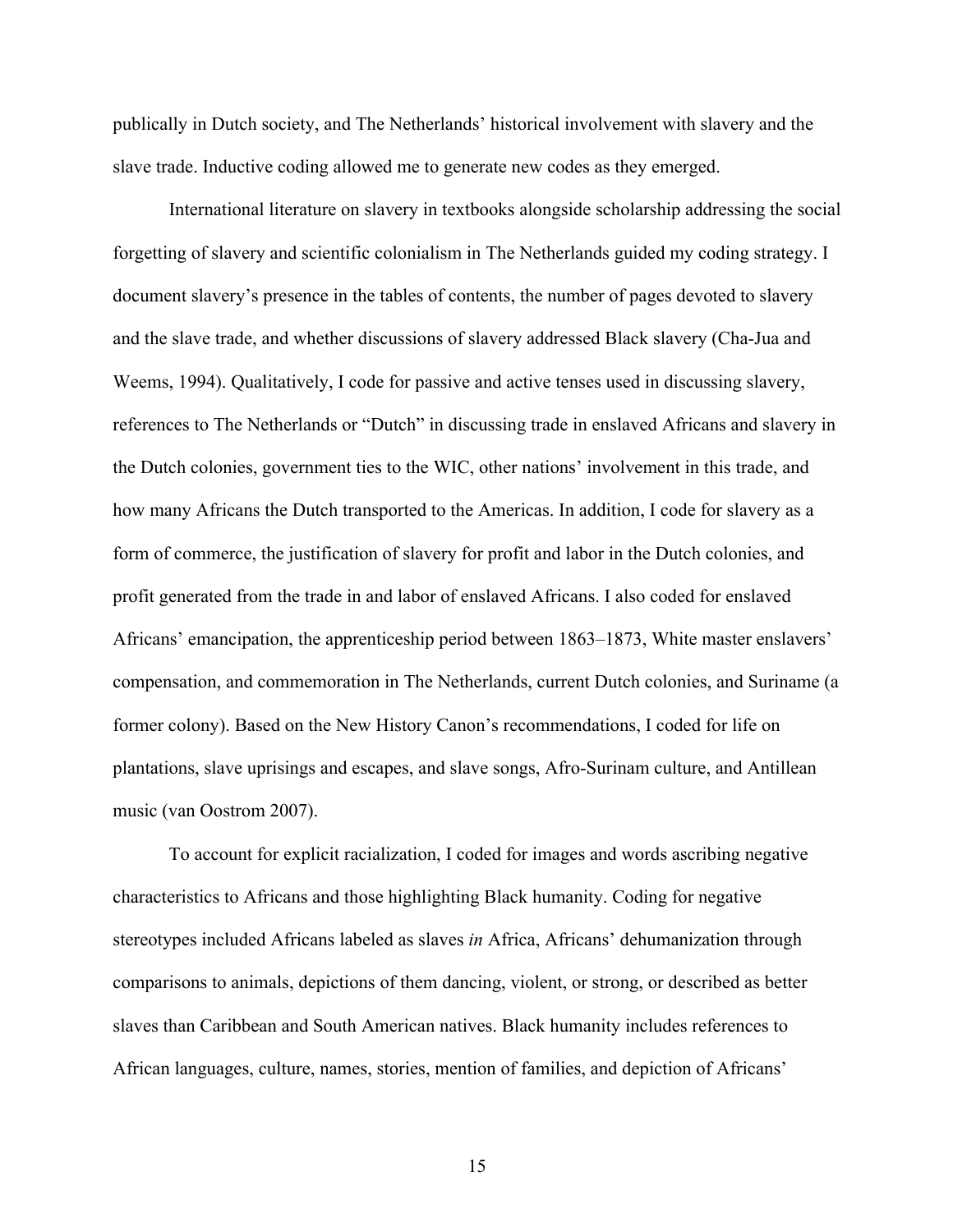emotions. I documented the inclusion of White Dutch and African voices, and enslaved Africans' resistance on ships during the Middle Passage, in the colonies, on plantations, and by running away, particularly to join the Maroon societies.

## **FINDINGS**

Of the ninety-six textbooks, workbooks, and activity books in eighteen series<sup>13</sup> published since 1980, forty-nine mention Black slavery, including thirty-three textbooks, fifteen workbooks, and one copybook (for teachers to make overheads), and forty address trade in enslaved Africans or enslavement by the Dutch. Just over 16% of books feature slavery in their table of contents. None of the books include race or racism in their discussions of slavery.<sup>14</sup> The books only discuss trade in enslaved Africans in the context of the WIC. They do not address the Middlebury Commerce Company (which preceded the WIC) or the many independent traders who transported Africans outside of any legal framework before, during, and after the trade was abolished in 1814 (Nimako and Willemsen, 2011; van Stipriaan 2006).

# INSERT TABLE 1 HERE

## *The Dutch Trade and Enslavement of Africans*

Books devote significantly more pages to the slave trade than slavery in the Dutch colonies, with a ratio of three pages of the former for every two pages of the latter. There is no mention of enslaved Africans in The Netherlands. Nearly half of the books (49%) explain the trade in enslaved Africans in the context of larger global colonial efforts to generate wealth for the metropole. To accumulate wealth, one book explains, the Dutch "went first to the west coast of Africa. There they found a much better trade: slaves!" (Panday et al., 2000, p. 45). 30% of the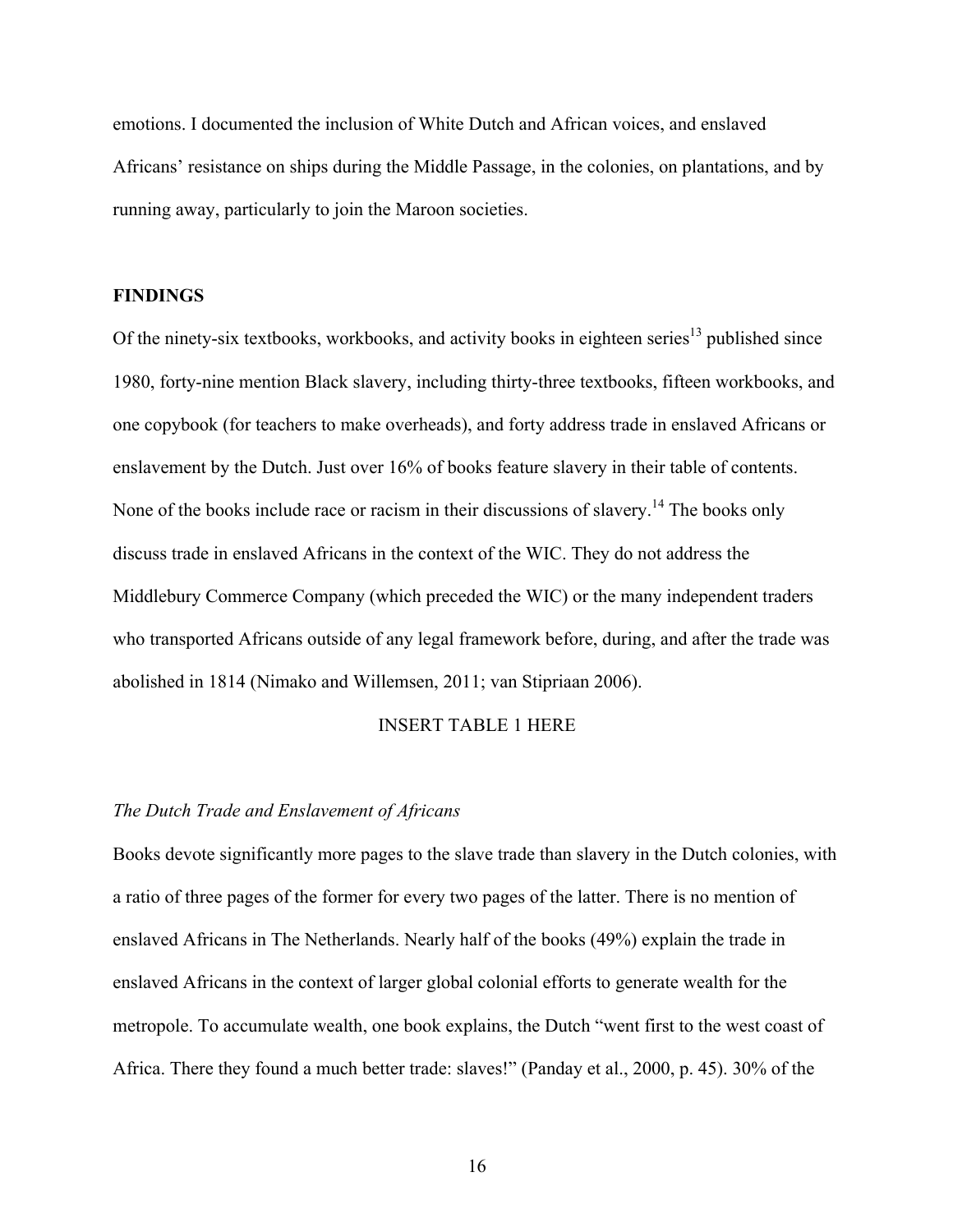books highlight other countries' trade in enslaved Africans, with some suggesting Dutch tardiness in this endeavor. One book states that the Portuguese were first to discover the west coast of Africa, and the Dutch began to trade in Africans with other European nations only following the Portuguese's lead (de Bruin 2003a). Another, describing Dutch involvement, notes, "The English, French and Portuguese also traded in slaves" (Goris et al., 2008, p. 31).

Most books attempted to couch Dutch trade within this larger global commerce while minimizing the Dutch nation and people's involvement, except for one book highlighting Dutch prowess in trading, a trait for which the Dutch have historically taken great pride, revealing that, "The Dutch were also 'good' at slave trading" (van Reenen 1998a, p. 323). Most describe the WIC as founded by traders or "was founded" to trade. Many books distance the Dutch from the trade in Africans by stating that it was the WIC who did so, implying it was not the Dutch people or government. Only one book states explicitly, "the Dutch founded the WIC" (Kratsborn et al., 2007b, p. 20). One book mentions that Dutch government officials had ties to the WIC (Wagenaar et al., 2007), one uses the adjective "Dutch" before WIC (Berserik 2005), and another, in the index, notes that King Willem IV was the director of the East and West Indies Company (Buijtendijk et al., 1986). Books also visually minimize the Dutch role in the trade of enslaved Africans by including either numerical lists of stolen Africans transported to the colonies, or blocks with each block representing one million people. The Dutch, with their half a block, representing 550,000 enslaved Africans (Boivin and Torreman, 1994; although recent research contests this figure [Hira 2012]) look much less culpable than the Portuguese, who have nearly ten.<sup>15</sup> Though perhaps attempting to distance themselves from other European nations' trade in enslaved Africans during this era, in comparing themselves with these nations, The Netherlands becomes similarly complicit in this exploitative European project.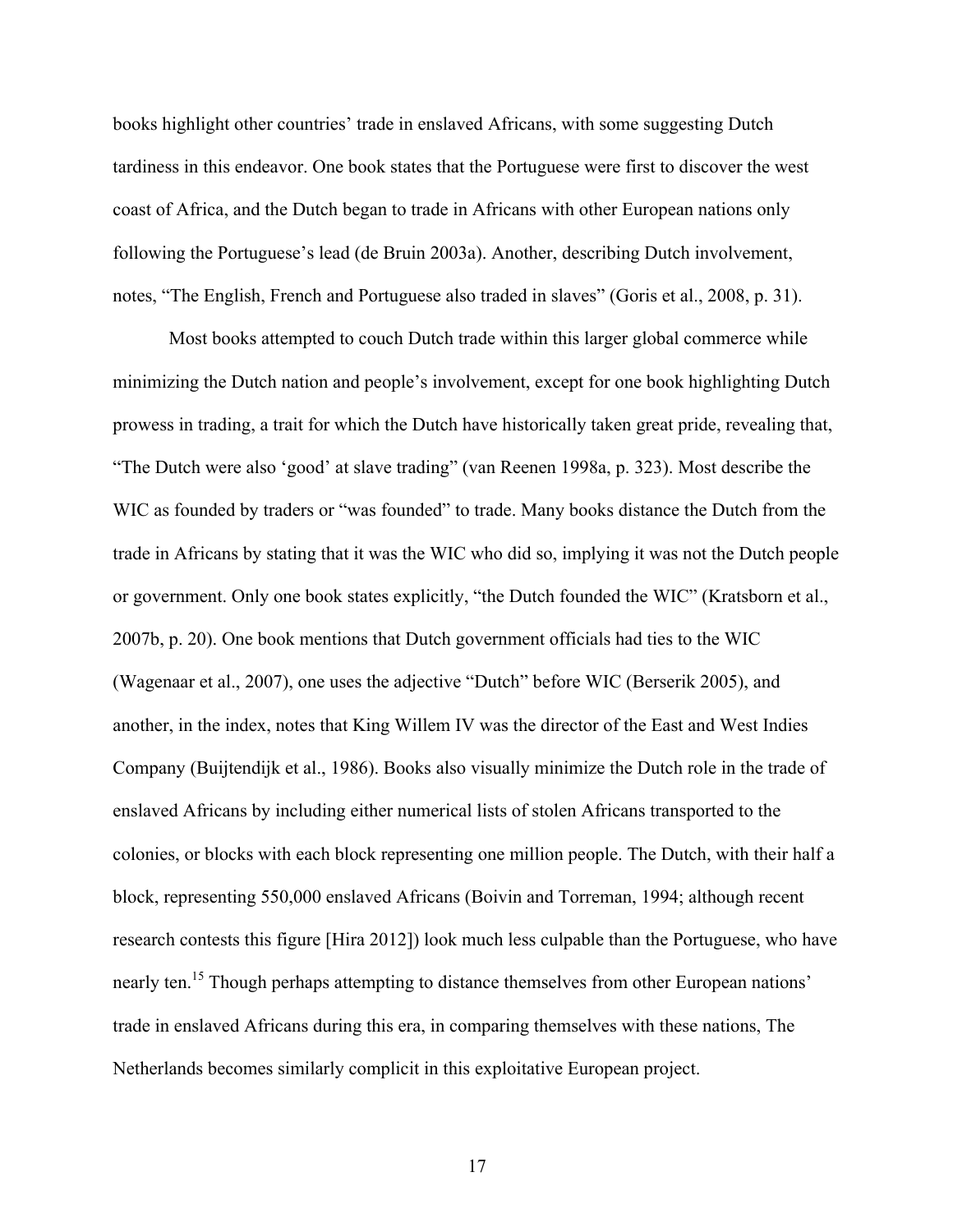Combined, over 40% of the books justify the trade in enslaved Africans for either labor or profit, with nearly 25% justifying the trade for profit and 29% justifying it for labor. Those that do, highlight its benefits to the metropole; "From the slave trade, the Dutch merchants earned a lot of money" (van Duinen 1982, p. 10). Upon colonizing Suriname and the Dutch Antilles, the story in many books goes, "Slaves were needed for the work on the plantations" (de Bruin 2003a, p. 60) since "[th]ere were too few workers. So Spain, Portugal and the WIC brought workers from Africa" (Janssen et al., 2010, p. 6). Another book states,

The plantation owners now had no workers for the work on the plantations. But Dutch traders offered a solution. They decided to buy Black slaves in Africa. In the eyes of the White Europeans, they were inferior people who they could use very well as slaves (Wagenaar et al., 2007, p. 53).

There is no discussion as to why or how using African (rather than Dutch) labor, as a part of a global social, cultural, and economic system entrenched ascribed racial identities and racist ideologies to create a racist hegemonic world system based on the accumulation of White Western capital that remains in place today (Quijano and Wallerstein, 1992). The use of "workers" rather than "slaves" diminishes Dutch responsibility for enslaving Africans in their colonies and suggests the Dutch paid African workers for their labor rather than "treated [them], not like people, but animals" (de Bruin 2003c p. 18) or "inferior people" (Wagenaar et al, 2007, p. 52) as many books point out. Obscuring the inextricable links between the darkest trade in human history and the brightest era of Dutch history, only two books mention the Dutch "Golden Age" in their discussions of slavery or the trade in enslaved Africans. Indeed, the primary focus of textbooks is on commerce, rather than racial domination and slavery's centrality to the rise of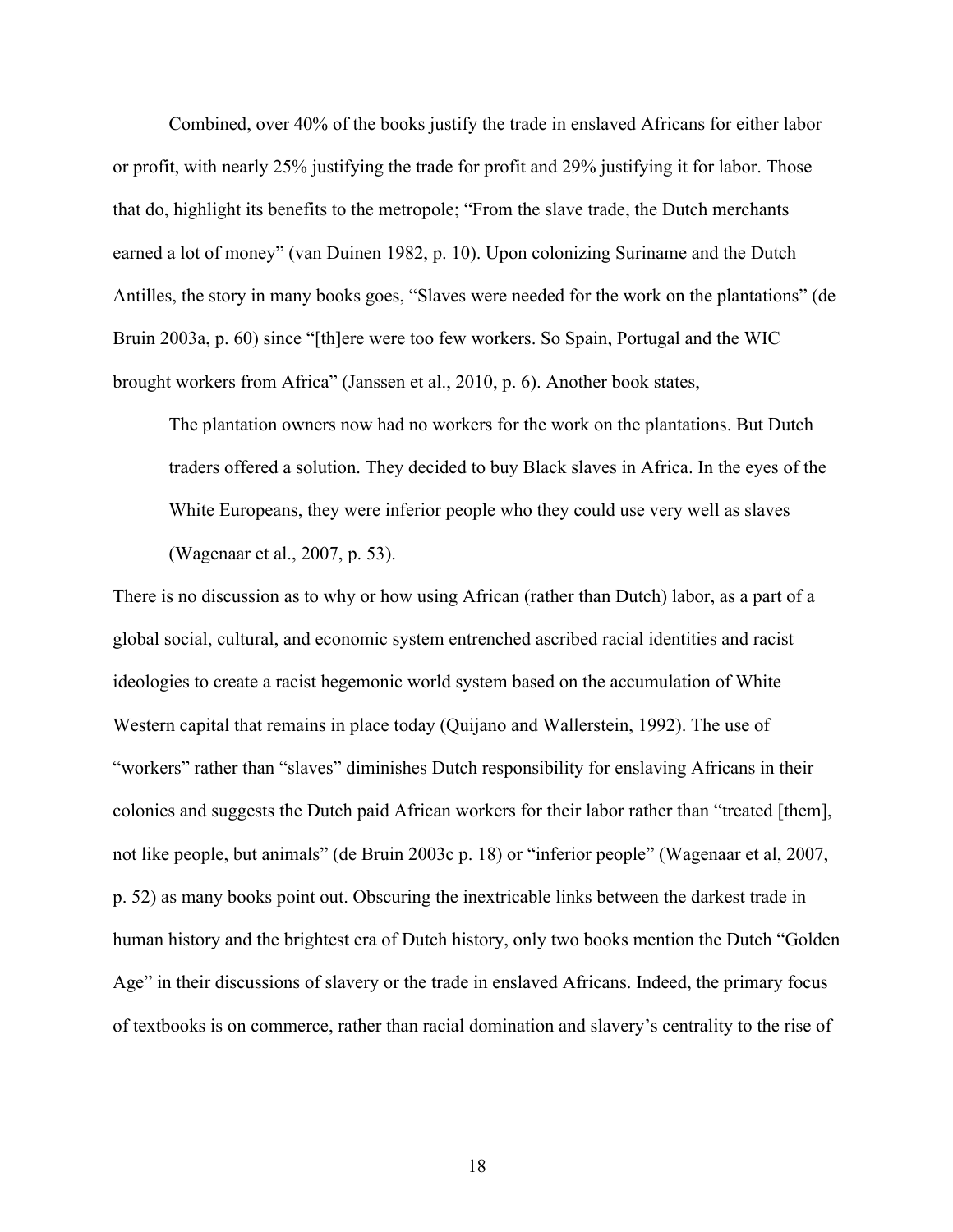a global capitalist system based on exploited African labor facilitating the Dutch metropole's generation of wealth leading to the Dutch Golden Age (Wallerstein 1974, 1980).

### **White Perspectives**

#### *Essentialized Africans and "Normal" Slavery*

Nearly half of the books essentialize Africans as slaves and normalize slavery by describing its existence in Africa, which minimizes the differences between slavery in Africa and the Americas. About 45% of the books state that the traders took "slaves from Africa" ["*slaven uit Afrika*"], rather than that they took people out of Africa and enslaved them.<sup>16</sup> With 16.3% of books justifying slavery as existing in Africa, textbooks naturalize Africans' essential utility as laborers for White profits, particularly when coupled with statements that Africans made better slaves than native islanders and South Americans, which 12.2% of books do. A book for 11– year-olds states, "Black men from Africa were much better slaves [than Native South Americans]. The traders bought slaves from the Africans kings for weapons, clothing and strong drink" (Fenger and Siemensma, 2004, p. 78). Combined, 49% of books describe Africans as "slaves in Africa" or made better slaves than native South Americans and Caribbean islanders. These books depict Africans as labor machines, rather than individual people with lives, dreams, and independent thoughts.

# *White Voices*

While the voices and contemporary ideologies of enslaved Africans are rarely heard in textbooks, children do encounter those of White master enslavers, some of whom are depicted sympathetically (Foster 1999; Swartz 1992). Textbooks and accompanying workbooks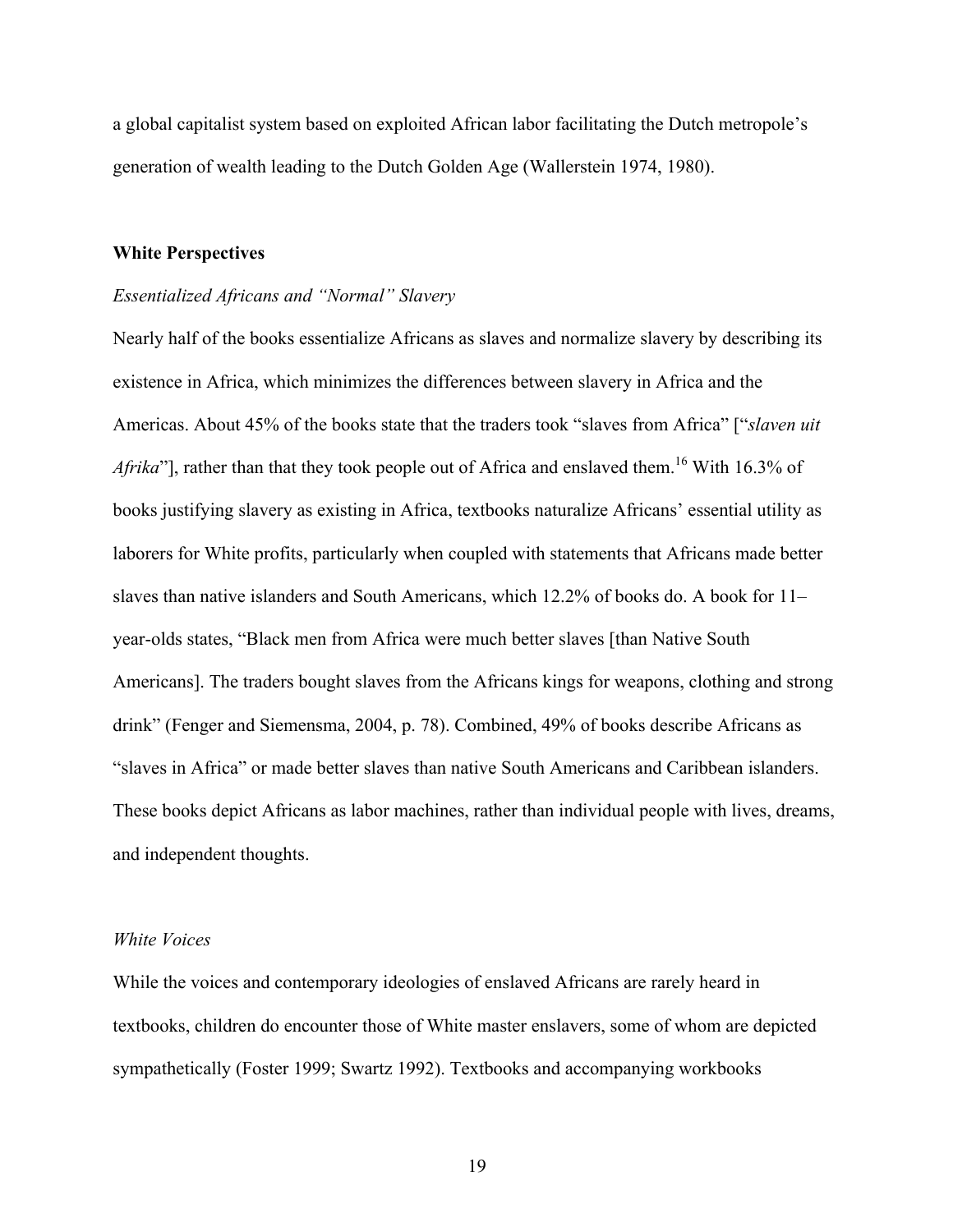repeatedly refer to Whites' perceptions and treatment of enslaved Africans as "animals" or "pets" (de Bruin 2001, p. 75) while workbooks ask students variations of, "which people found slavery very normal?" (Visser-van den Brink et al., 2006, p. 42; de Bruin 2003c, 2001). Explicitly articulating Whites' assessment of slavery, one book explains, "The life of the Black slave was not that hard in the eyes of Whites" (Wagenaar et al., 2007, p. 52). Synthesizing the views of millions of White Dutch over centuries, another book states, "The Dutch found slavery very normal for over 200 years" (Goris et al., 2008a, p. 37).

Sympathetically addressing "difficulties" White traders and master enslavers experienced, many books describe both the trade in enslaved Africans and living in the colonies as dangerous due to illness, misfortune, shipwreck, and piracy, documenting the many Whites who died during the Middle Passage (Buijtendijk et al., 1986; de Bruin 2003a; Wagenaar et al., 2007). A book for  $8<sup>th</sup>$  groupers describing the Middle Passage reveals it was "a dangerous" undertaking [for the Dutch], as a result many did not make the trip back. Others contracted unknown sicknesses and died" (de Bruin 2003b, p. 55). On the plantations, "the Whites did not have it easy" either (Brenninkmeyer et al., 1995, p. 21). A book for 10– and 11–year olds includes a drawing of a White man with a speech bubble over his head reading, "It is way too hot to work the land. Fortunately, our slaves are used to this heat" (Kratsborn et al., 2007b, p. 22). This statement not only sympathizes with Whites, but justifies and essentializes enslaved Africans given the long-standing scientific racist notion that Blacks are better physiologically equipped to work in hot climates. Prominent White voices throughout the textbooks sublimate those of enslaved Africans to enhance the textbooks' Eurocentric master narrative and render enslaved Africans voiceless and powerless.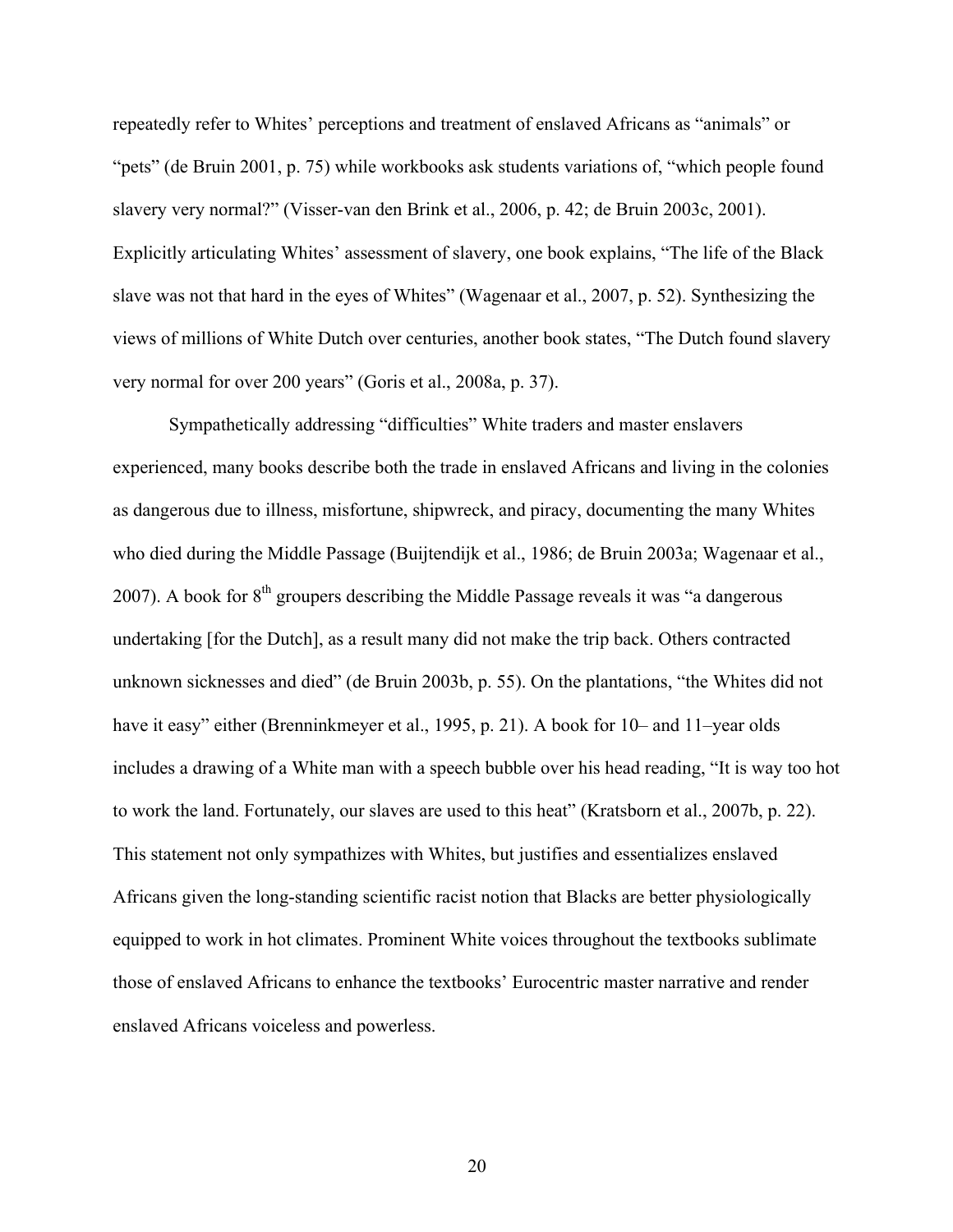# **Treatment of Enslaved Africans**

Students encounter conflicting images and descriptions of life on the plantations with slavery described as horrible, filled with harsh punishment for not working hard (but not as a form of social control on its own or ever over-used), and families sold apart, alongside images of wellclothed enslaved men and women, smiling as they sing and dance. More than half of the books (61.2%) describe the harsh treatment enslaved Africans faced during the Middle Passage and on plantations, usually in the passive tense. Representative sentences include "The slaves were treated badly" (Panday et al., 2000, p. 47) or "On the sugar plantations life was deadly" (de Bruin 2003a, p. 58), thereby lacking attribution as to *who* treated enslaved Africans badly or made their lives deadly.

Books describe the Middle Passage (though not referred to as such) as a hell, with Africans crowded into hot, dark, and tight spaces, (van der Vlis 1986) with little food (Visservan den Brink et al., 2006; van Reenen 1998b) resulting in many people contracting diseases and dying (de Bruin 2003d; Wagenaar et al., 2007). Nine books use the passive voice in describing Whites' branding of Africans, either with "WIC" before being herded onto the ships or the initials of their master enslavers upon reaching the plantation. A number of books feature images of branding tools, as well as other forms of torture, such as thumbscrews and multi-tailed whips used by master enslavers.

While the Dutch actively enslaved and exploited Africans for their labor, most books switch from the active tense, used to discuss their trade in enslaved Africans, to the passive voice when discussing slavery on plantations, thereby alleviating the Dutch of their responsibility for the harsh lives of the enslaved on plantations. For example, one book reads, "there were black slaves from Africa that were going to do the work on the plantations" (Boivin and Torreman,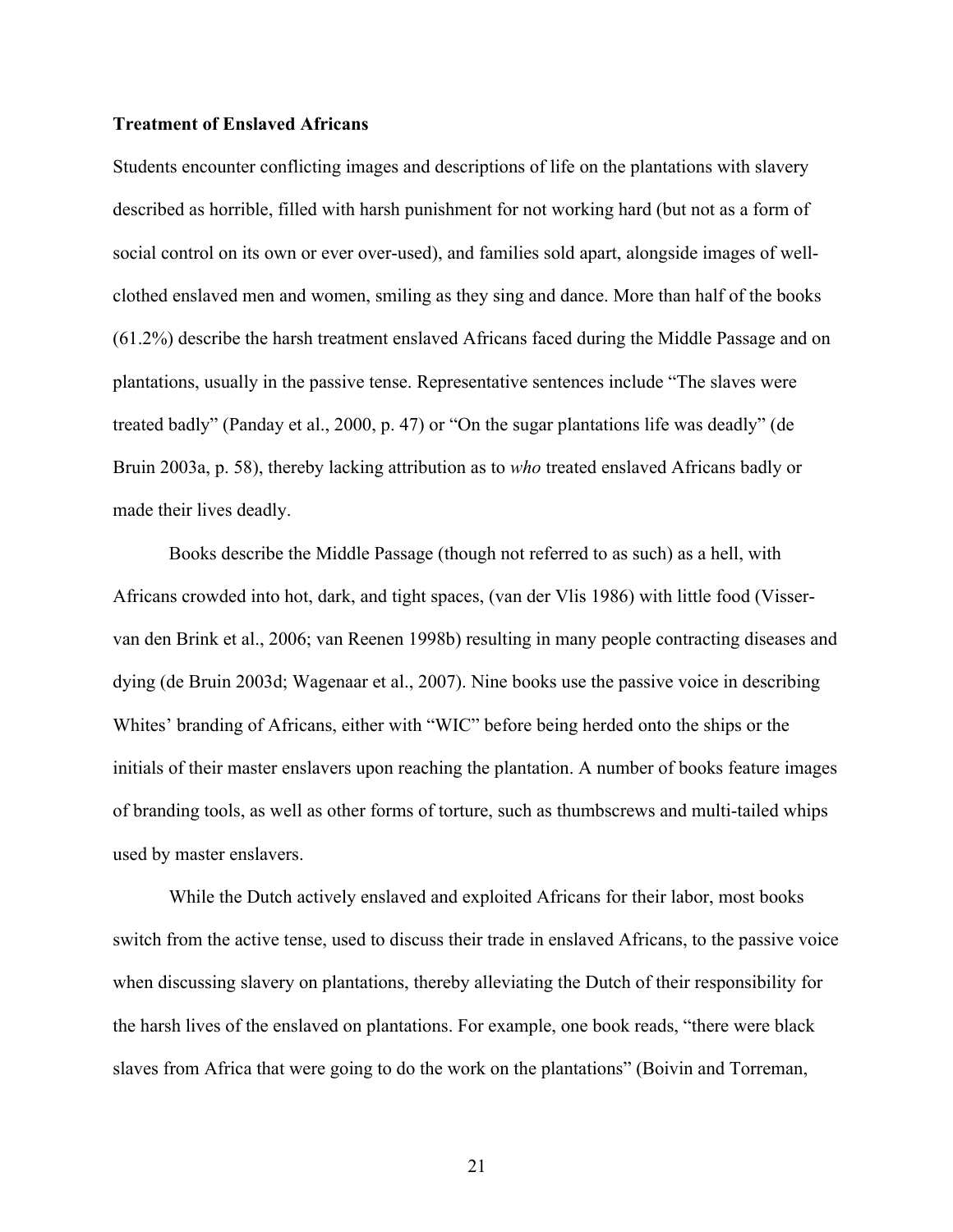1995, p. 30). This statement fails to address how and who brought Africans to the plantations, and the extreme coercion necessary to ensure their work.

The horrors of slavery on the plantations, particularly the hard, dangerous work the enslaved had to do, and whippings the enslaved often received as punishment, appeared in many discussions of life on the plantations. Images of enslaved Africans in the colonies consistently depict them engaging in hard labor, in both sugar cane fields and mills, but not one links this labor to the profit generated in The Netherlands. Enslaved Africans are simply working hard. Nor are White master enslavers ever implicated in murder.<sup>17</sup> Indeed, the Dutch rarely appear in these scenes.

Slightly more than a tenth of the books describe this treatment and enslaved Africans' lives on the plantations as "not that bad" (Goris et al., 2008a, p. 38), particularly for those who worked in the houses rather than the fields, since "some slave owners treated their slaves well" (Visser-van den Brink et al., 2006, p. 71); and that many of the enslaved did not have to work on Sundays (Goris et al., 2008a). Describing the situation of those who worked in houses at length, the book says,

Slaves who worked in the planter's house had it a little bit easier. They got better food and good clothing. House slaves worked as cooks or helped in the household. Slave women looked after the small children. They were named Nene. A footboy was a young slave. He was a small boy who was always around the planter to do small chores (Goris et al., 2008a, p. 35).

Images feature enslaved people smiling while playing the banjo, well-dressed in pants and shirts in good condition (de Kiefte 1986), or smiling while fanning a White man sitting on a large porch (van der Vorst and Weeber 2004). Another book features a young boy who is taught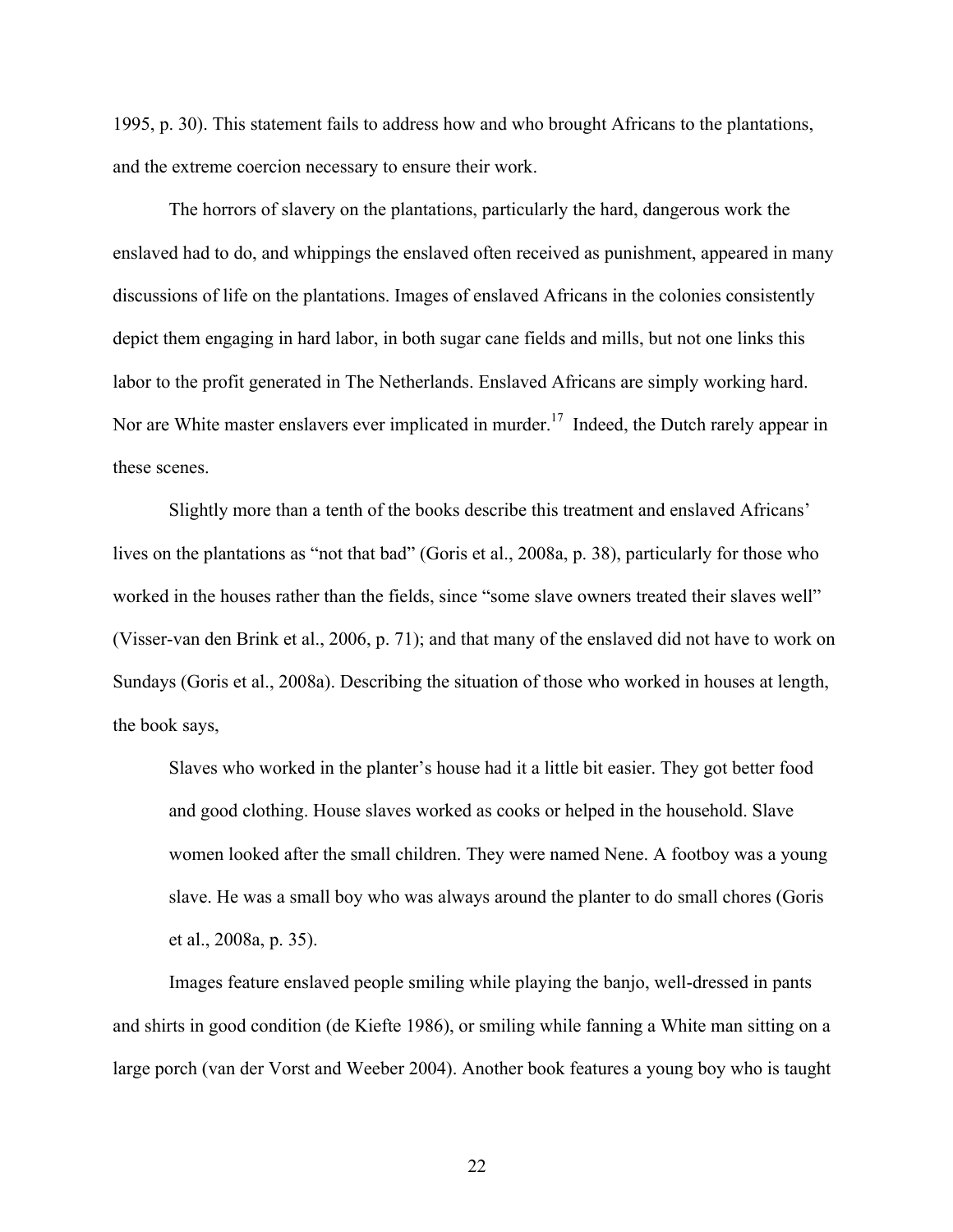to read by a White girl on a plantation after being purchased and given a new name, and hopes for a better life, and reconsiders the idea that all master enslavers are bad (Panday et al., 2000). These statements and images minimize the horrors of slavery, relegate treatment of generations of enslaved men, women, and children to individual master enslavers. The individual master enslavers are themselves detached from the global hegemonic exploitative and oppressive system of enslavement that relied on discourses of racial inferiority and brutal force to ensure its continued existence and generate White profits and privileges (Araújo and Maeso, 2012a). Only one book approaches Whites' sexual exploitation of enslaved women by stating that "relationships" with enslaved women resulted in children, who would sometimes be freed. Others resulted in some free Africans and Creoles on the plantations with better jobs (as overseers), or who left the plantations for the capital, Paramaribo (Brenninkmeyer et al., 1995). There is no mention of rape, or the coercive nature of these "relationships," in any book.

#### **Black Humanity and Black Stereotypes**

Roughly a third of the books (32.65%) featured some form of Black humanity, with families, culture in the form of songs, stories, language or names, or emotions. Conversely, over two thirds of the books (67.35%) omit any form of Black humanity. Six books (14.3%) feature two elements and 32.65% have just one. Individually, 20.4% exhibit enslaved people's emotions, often those of children crying as they are torn away from their family, 14.9% reference African cultures, and 12.2% reveal Africans' and enslaved Africans' families. 22% of books feature both Black stereotypes and Black humanity. Books that include stereotypes are less likely to contain elements of Black humanity.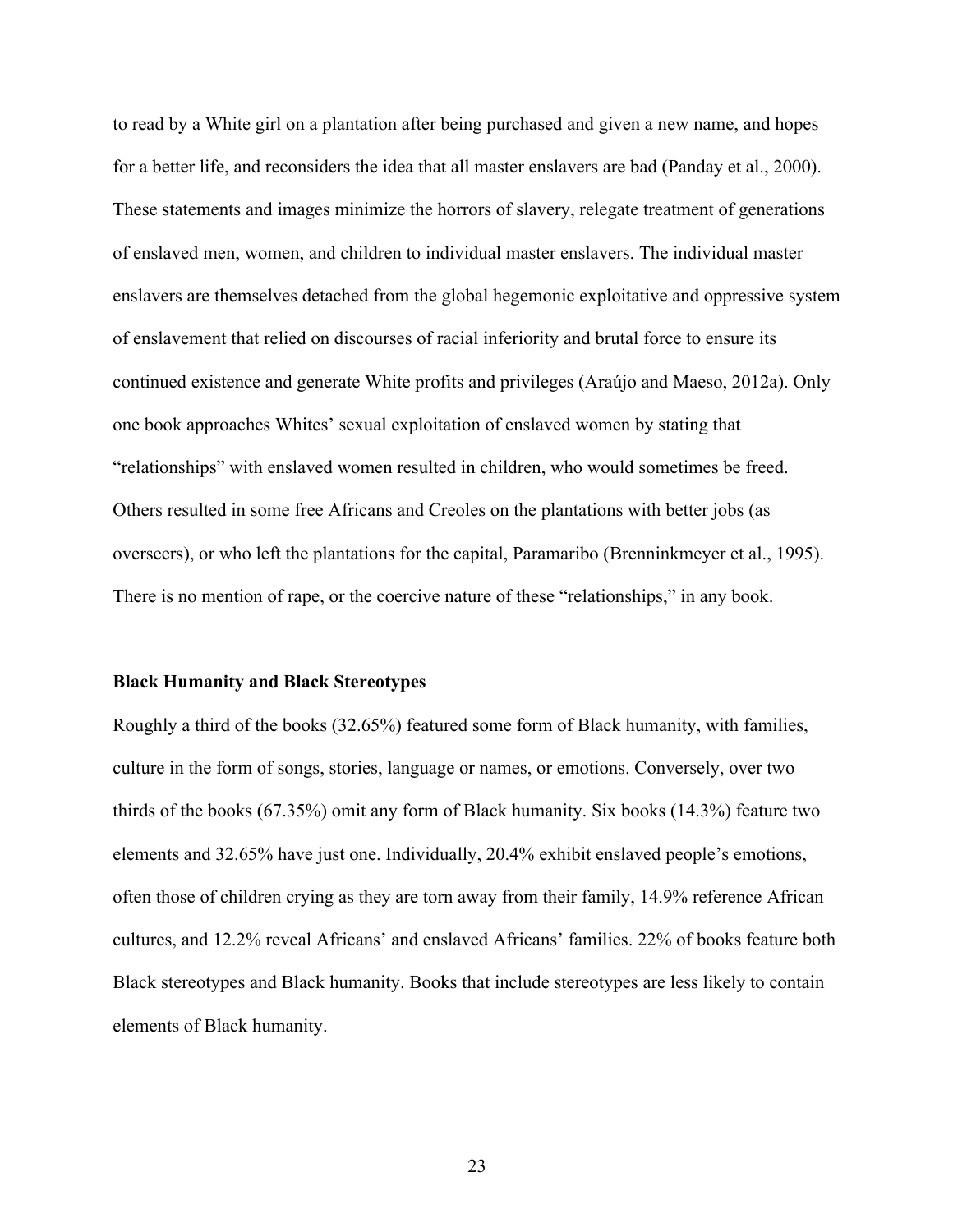References to family often depicted families torn apart on the auction block, marching to the African coast, or living together on a plantation. For example, one book explains, "Often [Africans] were taken from Africa as a family. They could be sold apart" (van der Vlis 1986, p. 44). *The Journey* describes how enslaved Africans spoke "a mix of African languages, Spanish and English but were not allowed to speak Dutch, the language of his master" (Kratsborn et al., 2007b, p. 23), rendering a rare link to Dutch in the colonies. Five books feature African names, but often in the context of receiving new ones from master enslavers (Panday et al., 2000). Other emotions include expressions of desires for freedom (Kratsborn et al., 2007b) or dreams of returning to Africa (Panday et al., 2000).

Often coexisting within the covers of the same books as those containing Black humanity, were images and description that reified stereotypes of Africans and Afro-Dutch. Nearly one third of books (30.6%), slightly fewer than those featuring Black humanity, featured discourses and images representative of longstanding stereotypes of Africans. Books described Africans as "strong" (Brenninkmeyer et al., 1995; de Bruin 2003c; Fenger and Siemensma, 2005; Goris et al., 2008a; van Duinen 1983a), better workers than native South Americans and Antilleans (12.2% of books), dancing on plantations or during the Middle Passage (van der Vlis 1986) or violent. One of the books, and its accompanying workbook, show Black men in loincloths dancing for Whites on the deck of a ship. The White men are smiling but there is no text about whether the slaves were forced to dance (van Duinen 1983a, 1983b). The icon of the "Africa group," appearing throughout the workbook paired with *The Journey* (Kratsborn et al., 2007a), is a Black man in only a loincloth, bare-footed with his hands bound. These images, combined with those describing Africans as essentially slaves, dehumanize Africans as mere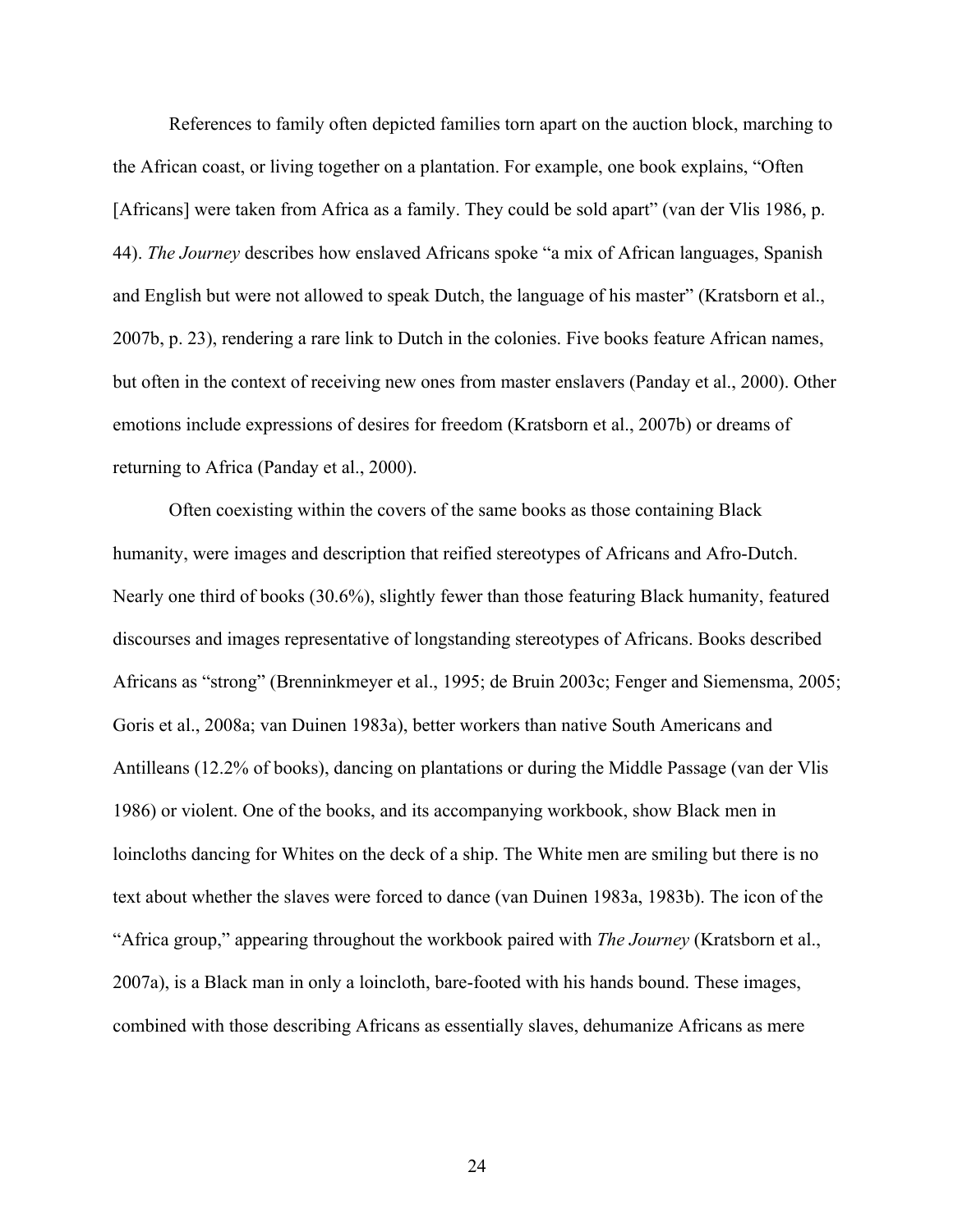figures, rather than real people whose lives for centuries were disrupted by slavery for White profit.

#### **Resistance and Legal Abolition**

Resistance to slavery, though appearing in nearly half of the books, is limited to enslaved Africans' attack on individual master enslavers and their property, rather than a challenge to the institution. Less than half (41%) of the books address resistance by enslaved Africans, often in the form of running away or uprisings on plantations, but rarely through more subtle forms of covert resistance during the Middle Passage or on plantations. Resistance, when it occurs, appears to arise as reactions to bad treatment, rather than representing an indictment of a globalized racist world economy founded on the labor of enslaved men, women, and children.

A book for  $7<sup>th</sup>$  groupers reads, "The Black slaves sometimes revolted against the Whites. Or they ran away" (Fenger and Siemensma, 2005, p. 78) while another states, "Whoever had the chance left and went with others who fled and lived in the jungle. But it was a dangerous life because those caught could pay with their life" (van Reenen 1998b, p. 145). Resistance in the form of attempting to escape is described by one book as "natural" (Wagenaar et al., 2007, p. 53). Featured in 36.7% of the books, Maroons, enslaved Africans "who had managed to build an independent existence in the forests" (de Bruin 2003c, p. 18), would be harshly punished if caught (Visser-van den Brink et al., 2006). Most books describe Maroons as terrorizing Whites or depict them as physically dangerous, threatening, and/or primitive (i.e., wearing nothing but a loincloth and holding a spear). A textbook for 8– to 9–year-old reads, "From the jungles, [Maroons] attacked the plantations. They set the sugarcane field and the house of the planter on fire" (Goris et al., 2008a, p. 39). Enslaved or Maroon men (but notably never women)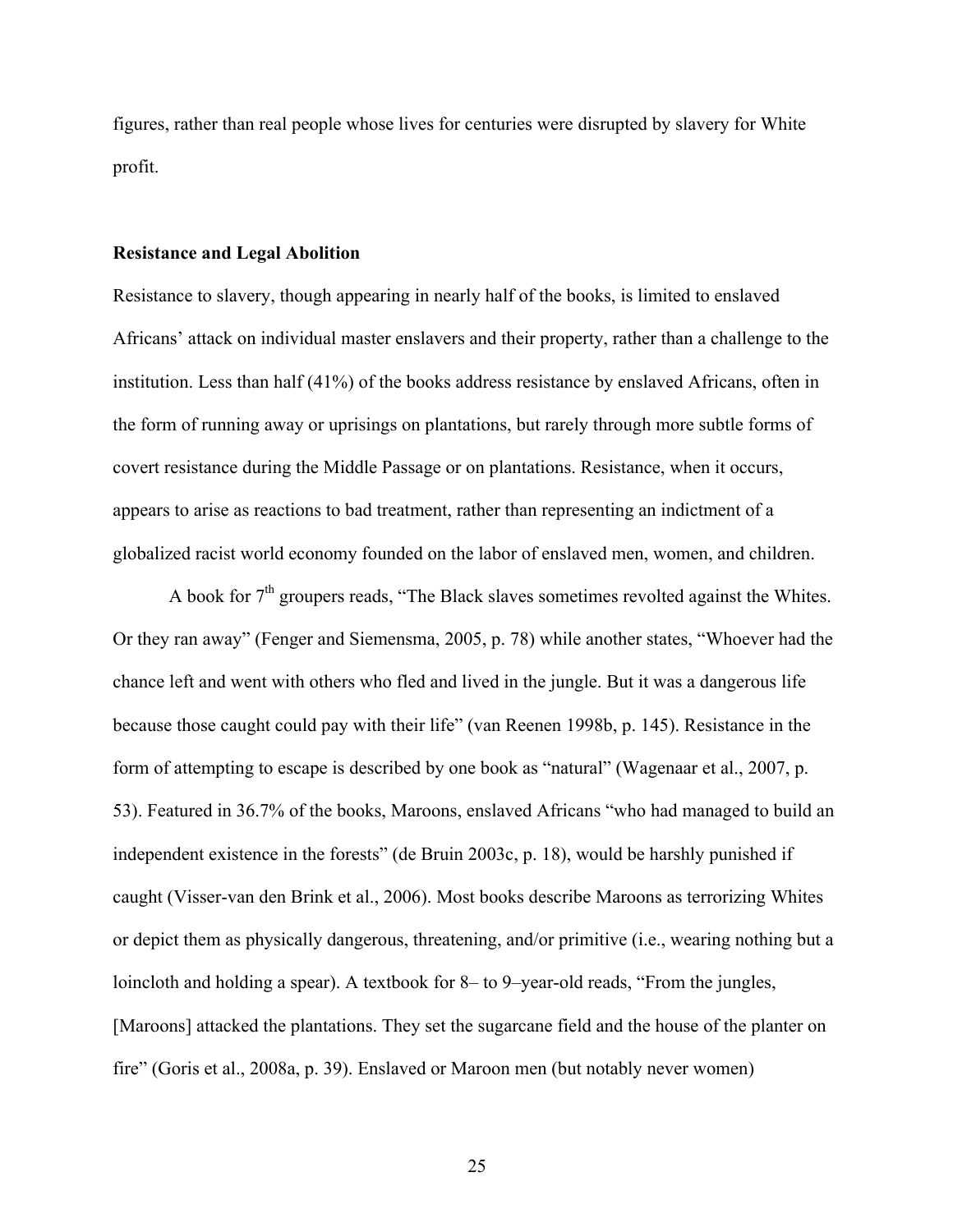challenging slavery only through violent means allows Whites to become victims of "angry Black men" for whom sympathy from readers would be normal. These depictions reproduce the viewpoint of master enslavers who likely viewed resisters' actions as individualist, rather than challenging systemic enslavement.

Unlike many American texts (Alridge 2006; Carlson 2003), no central hero of resistance arises. The only named Maroon is Quassi, who collaborated with Whites (Brenninkmeyer et al., 1995). None of the books mention the most well-known Maroon leader, Tula, although even the New Canon recommends his inclusion. In addition, even though Suriname held the largest Maroon communities among Dutch colonies, none of the texts mention Surinamese Maroon leaders, such as Boni, Captain Broos, Kormantin Kojo, or Puja (de Groot 1975; Hoogbergen 1997). This "symbolic annihilation" (Eichstedt & Small 2002, p. 10; Small 2013) of a significant Afro-Dutch figure contributes to the Eurocentric narrative excluding challenges to systematic exploitation. Perhaps the most well-known Afro-Dutch critic of slavery and its legacy, Anton de Kom (1898–1945),  $^{18}$  appears in only one book, which omits his critique of White enslavement of Africans but includes his denouncement of the Dutch treatment of indigenous groups (Brenninkmeyer et al., 1995).

Twenty-five books discuss legal abolition and two include the ten-year "apprenticeship". A representative statement is, "Slavery was abolished on July 1, 1863" (Panday et al., 1999, p. 34) or "In 1863 slaves in Suriname were freed" (Wagenaar et al., 2007, p. 53), ignoring other Dutch colonies. The textbooks do not use the word, "emancipation;" they state that the slaves were freed.<sup>19</sup> Most books describe abolitionists and emancipation in British colonies, other European colonies, and the United States, with the Dutch following these other nations in abolishing slavery (Goris et al., 2008b; Wagenaar et al., 2007). Some mention that the English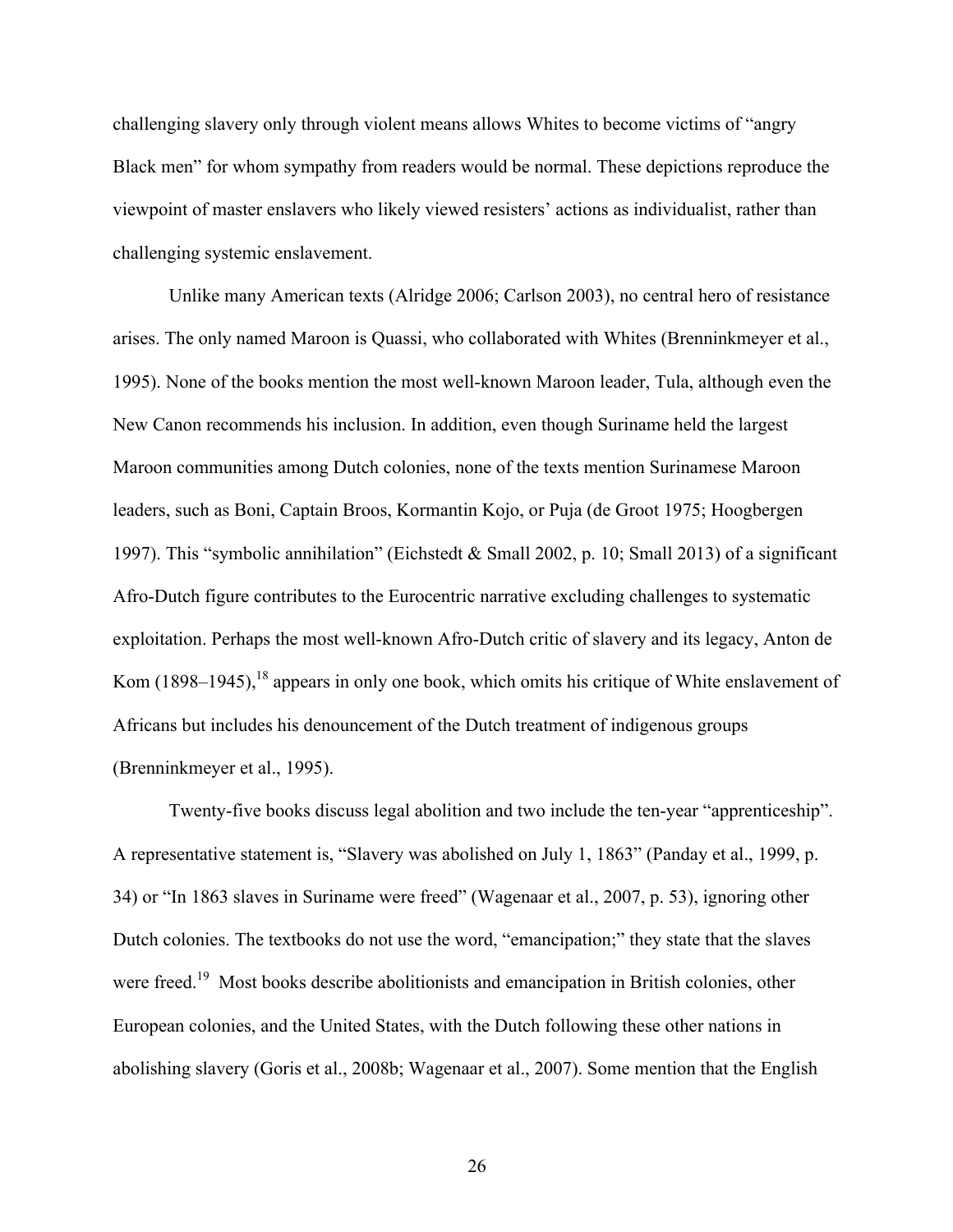did so nearly fifty years earlier, a hint of critique of the Dutch (Goris et al., 2008a). One book links enslaved Africans' protest with abolition: "Increasingly often, slaves protested. And more and more people in Europe came out in support of the slaves…. In Suriname, slavery had existed for a long time. But that began to change. The ideas from Europe penetrated to the other side of the world" (Goris et al., 2008a, p. 40). A number of books recognize master enslavers' resistance to losing their labor force with one reading, "the farmers in Suriname did not want to lose their slaves" (Visser-van den Brink et al., 2006, p. 71). None of the books explain that White master enslavers received financial compensation from the Dutch government for their soon-to-be-freed enslaved men, women, and children.

#### **Commemoration and Afro-Dutch after Emancipation**

Commemoration of emancipation, in the form of Keti-Koti (Sranantongo translating roughly to "the breaking of the chains"), held annually in Suriname, The Netherlands, and the National Monument to Dutch Slavery, feature prominently in the Dutch national narrative about slavery (Nimako and Small, 2012; Nimako and Willemsen, 2011). However, commemoration does not equate to recognizing or redressing historical enslavements' continued impact on contemporary inequalities. Six books mention Keti-Koti and five mention the National Monument to Dutch Slavery located in Amsterdam (one mentions a similar monument in Paramaribo, Suriname but not the one in Amsterdam). The workbook accompanying a  $7<sup>th</sup>$  groupers' textbook includes this discussion prompt: "Some people find the monument unnecessary. The slave trade ended almost 150 years ago, they say. But there are also people who find the monument very important" (Fenger and Siemensma, 2005, p. 36). The prompt then asks students to discuss these statements and write their opinion (Fenger and Siemensma, 2005). In these textbooks, Afro-Dutch people in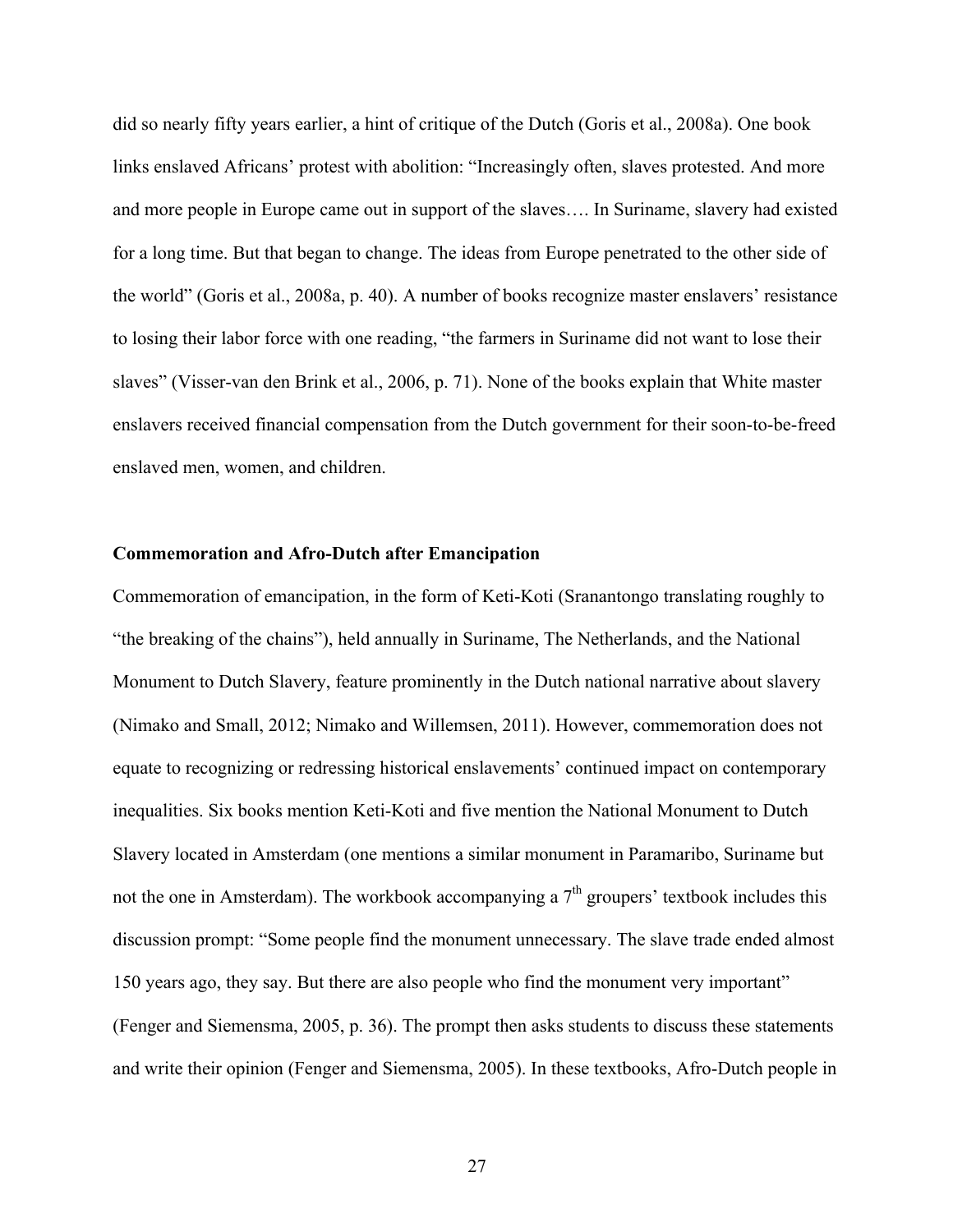the colonies disappear after 1863 and do not reappear until Suriname's independence in 1975, after which they flee Suriname for a "better future" in The Netherlands (Boivin & Torreman, 1995, p. 30; de Bruin 2003a, p. 62). None of the books include information linking African's enslavement in the Dutch colonies to contemporary inequality. One book asks students to explain why many people in the Antilles and Suriname have dark skin (van der Vlis 1986).

## **Slavery Since the New Dutch History Canon**

Since the Dutch unveiled their New History Canon in 2007–2008, some books have been revised and demonstrate more attention to slavery, compared to the trade in enslaved Africans, but stereotypes persist (see Table 1). Increased coverage of slavery on the plantations, and its centrality to Dutch history, measured by its appearance in the table of contents, Maroons and Black humanity and a decrease in Black stereotypes have been matched by increases in the passive voice, the White perspective, justification of slavery for labor and profit, characterizations of Africans as "slaves in Africa" and more suitable to slavery than natives.

Slavery appears only during the 1700–1800 time period (one of ten explicitly delineated by the New Canon) and never overlapping others, when a close reading of the books reveals that it lasted a minimum of 262 years (1621–1863). It is unlikely that students will connect these years, placed pages apart, to recognize slavery's significant duration. Depicting slavery within a single era and disconnected from The Netherlands' establishment as a preeminent member of the global economy through their successful exploitation of African labor, suggests enslavement was of limited scope and impact. Two books, which also include negative stereotypes of Africans and Afro-Dutch, contain content linking history to the present. One book features a three-page discussion of Dutch advertising depicting stereotypical images through the last century (Panday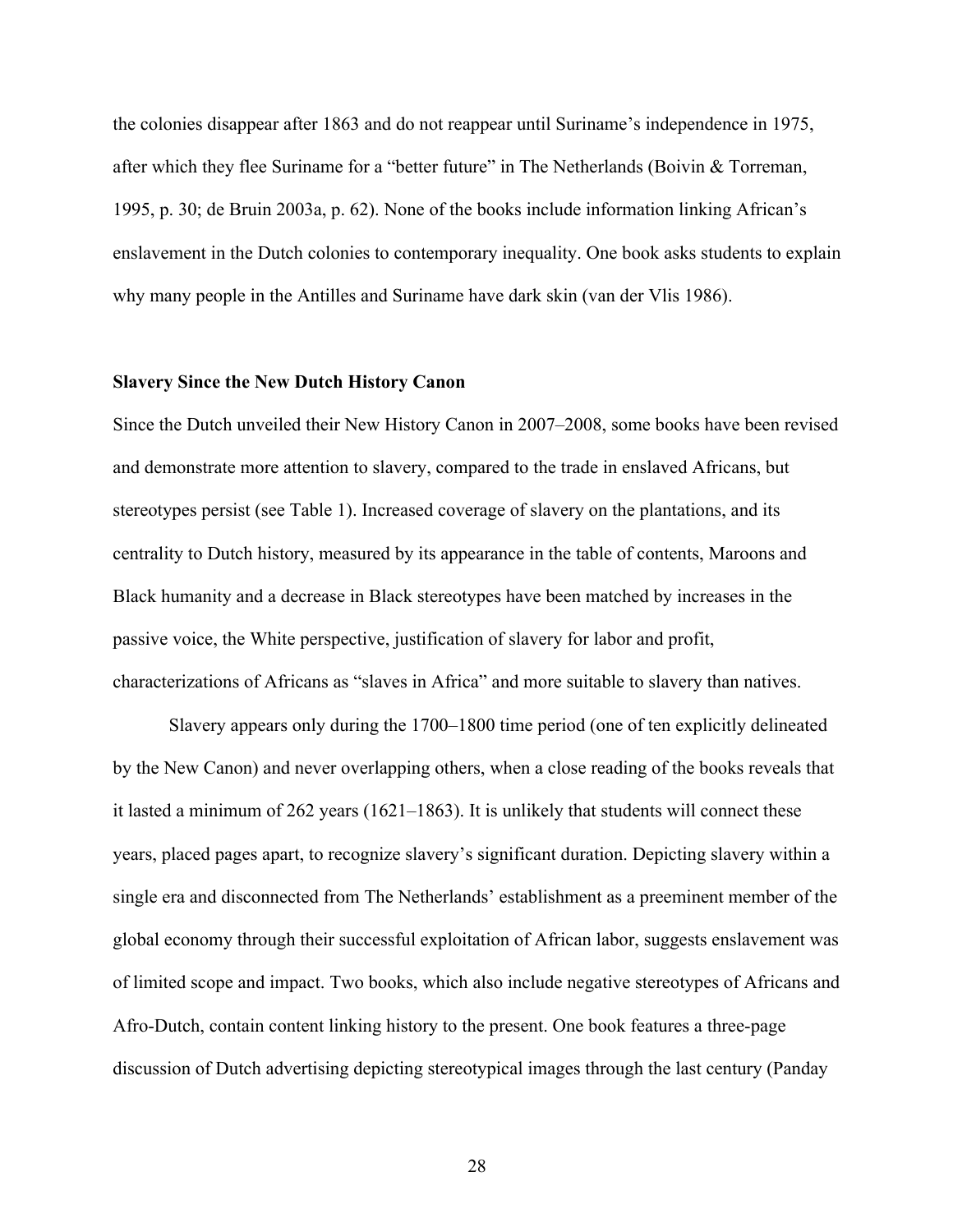et al., 2000). Only one book links slavery to The Netherlands today with a story of a Black boy and White boy who meet at Amsterdam's slavery monument (Wagenaar et al., 2007). Rather than explaining how racial ideologies developed during the colonial era impact contemporary inequality or racism, the book suggests that the White boy's ancestors could have owned those of the Black boy's, and therefore reestablishes the subordinate relationship between Afro-Dutch and White Dutch in contemporary Amsterdam. Rather than being equal citizens, the racial hierarchy that existed on the WIC's ships and Dutch plantations is alive and well in The Netherlands today, both in fact and in history textbooks. This compensatory approach of including additional perspectives, does not sufficiently address entrenchment of power relations (Araújo and Maeso, 2012a; Swartz 1992). Scientific colonialism continues to minimize the Dutch role in centuries of exploitation and oppression and the consequences of these phenomena for White and Afro-Dutch today.

#### **CONCLUSION**

Dutch primary school history textbooks published since 1980, and including those published since the release of the New Dutch History Canon, feature a Eurocentric master narrative reflective of racial neoliberalism and contributing to The Netherlands' social forgetting of slavery and scientific colonialism. By ignoring African perspectives (Deveau 2001), Dutch textbooks perpetuate White racial epistemologies and an educational coloniality of power (Quijano 2000) to racialize White and Afro-Dutch people, which likely contribute to The Netherlands' socioeconomic racial hierarchy and lack of social activism to address racial inequalities.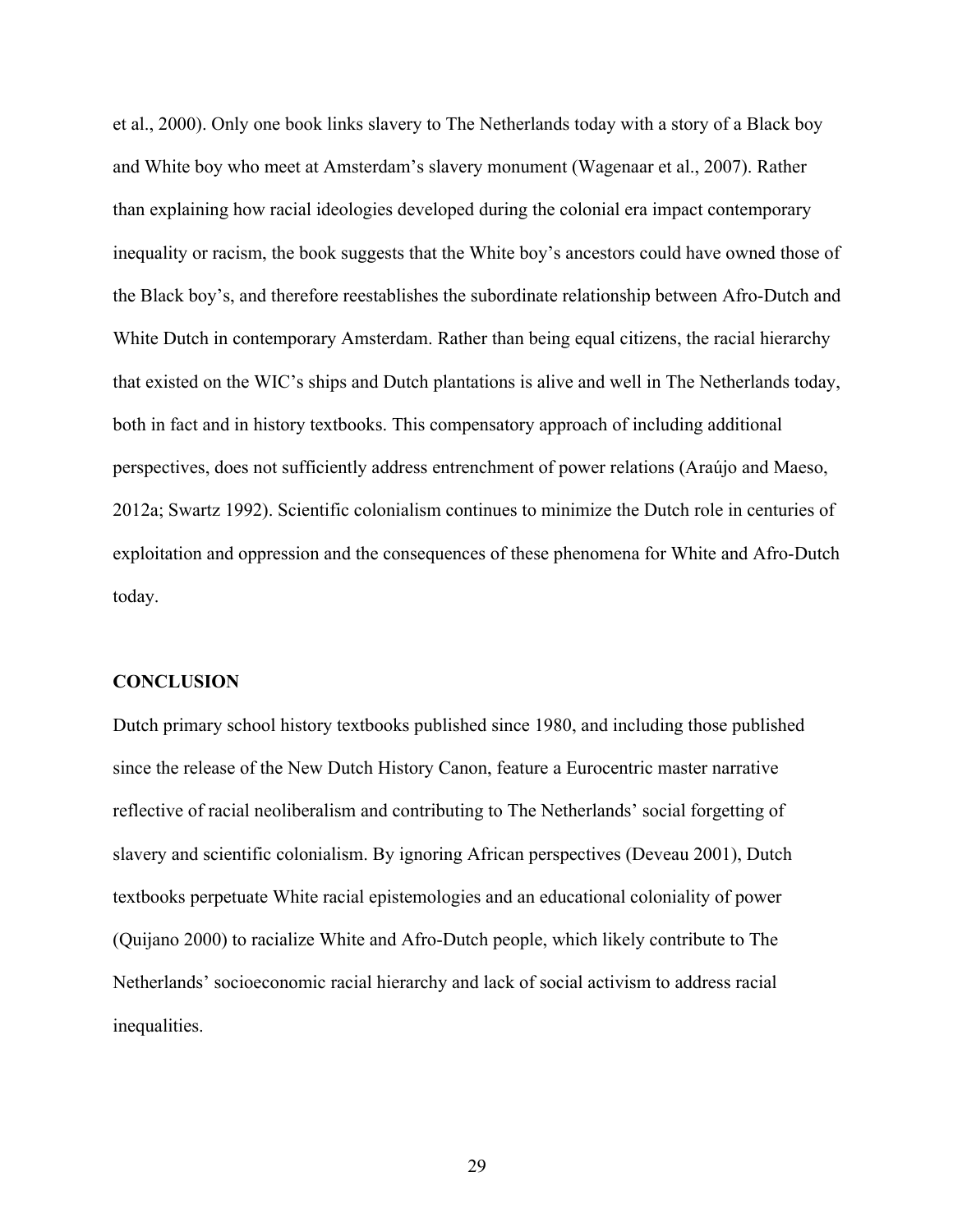Clearly articulating a colonialist perspective reflective of The Netherlands' participation in the European projects of trade and enslavement of Africans (Araújo and Maeso, 2012b; Willinsky 1998), the social forgetting of the horrors of slavery is accomplished even as they are explicitly articulated in accompanying text. Racial neo-liberalism, in the form of "racial Europeanization" (Goldberg 2009, p. 151-198), which divorces racial history from contemporary inequalities, appears clearly in these books. Textbooks obscure and distort The Netherlands' role in enslaving Africans, justify their history of colonialism, exploitation, oppression and genocide for profit and labor, and promote Eurocentric epistemic privilege by decoupling colonialism and capitalist exploitation of Africans from Dutch presence in their colonies. This results in the severance of all ties between historical oppression of enslaved Africans from The Netherlands' historical rise as a global economic power, and contemporary racial ideologies and socioeconomic inequalities experienced by Afro-Dutch throughout The Netherlands, their kingdom, and Suriname.

Locked in a segregated history (Eichstedt and Small, 2002), rather than depicted as parallel histories and intertwined belongings (Nimako and Willemsen, 2011), slavery is compartmentalized in separate subsections, using short terse sentences that likely fail to capture students' attention and leave little room for explanation or details. Nor are these sections integrated into discussions of 350 years of Dutch history, the rise of The Netherlands as a global economic power, or the international links between racism and capitalism (Magubane 2004; Sivanandan 1982; Wallerstein 1974, 1980). This compartmentalized history is similar to international commemorations reflecting a necessity to remember a shameful past, but do so without altering the nation's larger narrative (Eichstedt and Small, 2002; Olick 2007). Like the Slavery Monument located far outside Amsterdam's city center, the story of slavery in Dutch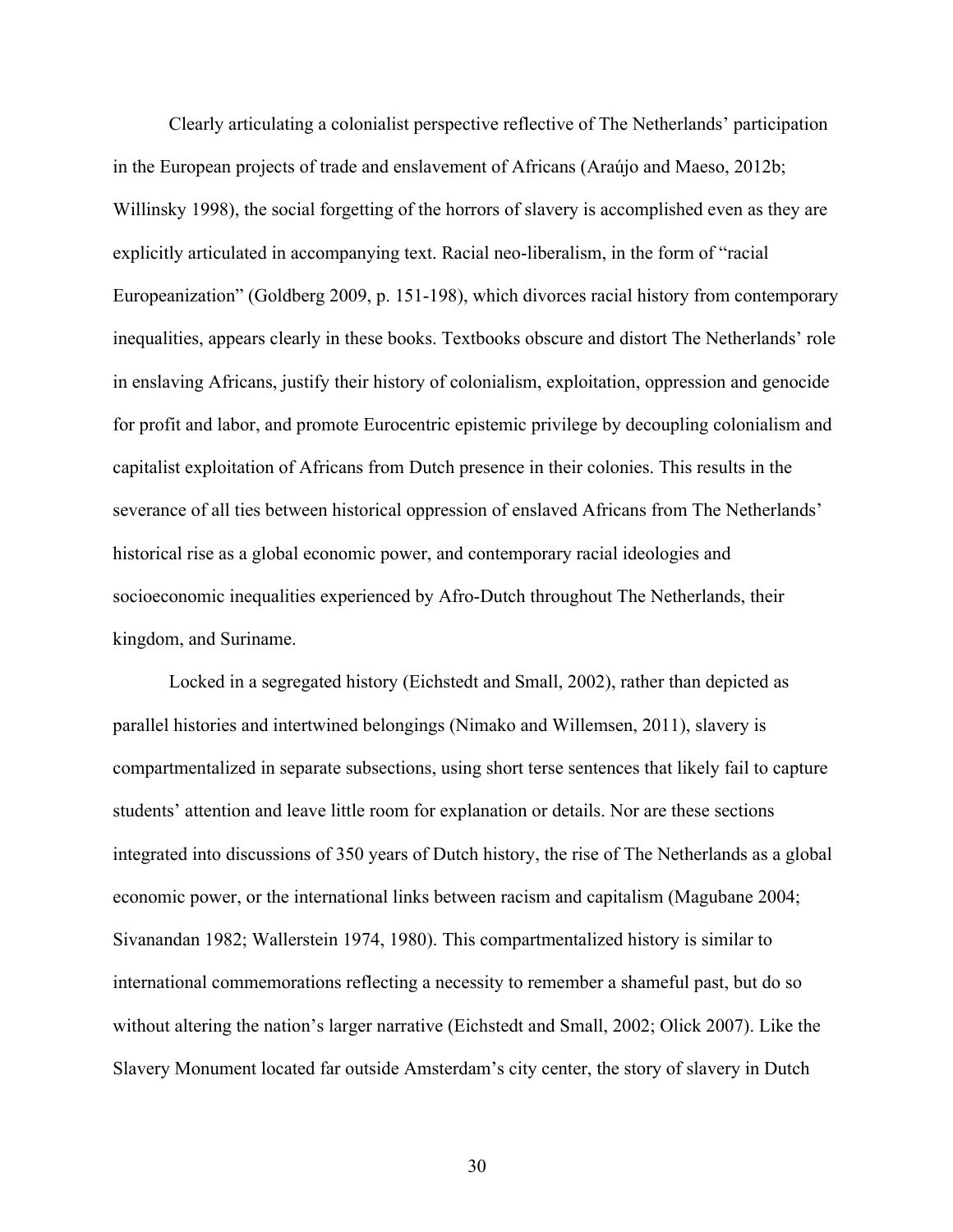history remains far from the center of the nation's past, particularly the Dutch Golden Age. Since historical enslavement, exploitation, wealth accumulation, and privileges are completely decoupled from contemporary inequality, presentation of information about slavery "matter[s] little since the books disavow material implications of sustained racial violence on sustained White privilege and entrenched African American inequities" (Brown and Brown, 2010: 31). These findings suggest an international institutionalization of hegemonic racist discourses obscuring White privilege in Western nations' textbooks of relevance to other nations eschewing the terminology around race (Lentin 2008; Moschel 2011).

Given the long-documented role of education in shaping children's conceptions of their nation, realities, and identities, these textbooks reveal the racial neoliberal foundation that young adults in The Netherlands today encountered and that with which the current generation of Dutch children will be embedded. Socially constructing enslaved Africans as strong, violent, and lacking humanity, these books essentialize and racialized both the enslaved and their descendants and likely contribute to the aversive racism demonstrated by 30–50% of the Dutch population (Kleinpenning and Hagendoorn, 1993). Furthermore, they racialize White Dutch as largely uninvolved with the dehumanization and exploitation of Africans but as good traders, or businessmen, on a global scale who now commemorate the freeing of the enslaved (but not the compensation of master enslavers). White Dutch, according to these books, are not impacted by the racialized ideologies developed during hundreds of years of enslavement and so cannot be racist, even in the case of Zwarte Piet. Depriving students of all racial and ethnic backgrounds of accurate knowledge about racism, racial oppression, or contemporary consequences of slavery these textbooks will have real consequences throughout Dutch society. Without changing curricular representations, students will continue to disregard the history and consequences of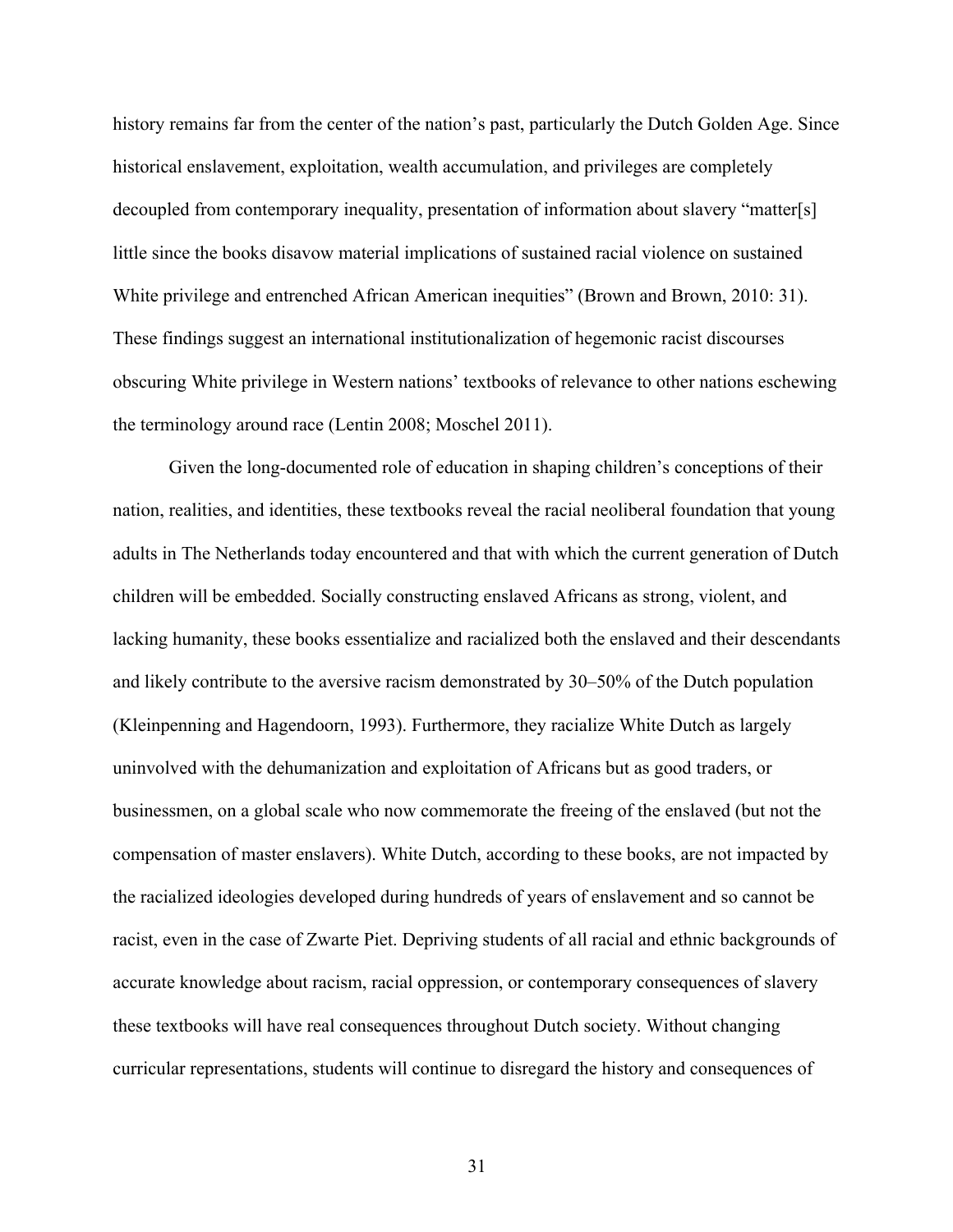historical enslavement, and these groups' intertwined histories, on contemporary racial identities and inequalities. The perpetuation of stereotypical images of Afro-Dutch enslaved descendants as well as recent African immigrants likely contributes to Black social marginalization and discrimination that, though extensive, is frequently denied (cf. Essed 1991).

Enslavement's distortion also likely perpetuates the (non-)existence of large-scale activism seeking to redress the legacies of Dutch enslavement. As in the United States, Dutch racial neoliberal discourses of involvement in African enslavement represent and contribute to "differential access to political power and knowledges" (Small 2011, p. xvii). Some Afro-Dutch suggest that the lack of resistance by the enslaved, and, specifically, individual figures who led them contributes to a "mental slavery" of Afro-Dutch in The Netherlands that inhibits large-scale social justice action pursuing racial equality (Essed 1991; Hira 2012; van Dijk 1984). Obscuring the racial ideologies and White privileges generated through wealth derived from slavery and accumulated over multiple generations, these books may contribute to contemporary essentialization of Afro-Dutch and/or dysconscious racism that tacitly accepts dominant White norms and privileges (Swartz 1992). They likely constrain White Dutch people's ability to recognize, and thus critically examine, institutional racism and racialized power inequalities in contemporary Dutch society contributing to persistent social, economic, and political exclusion of Afro-Dutch in The Netherlands today (Essed 1991; Vasta 2007).

*Corresponding Author:* Melissa F. Weiner, Sociology and Anthropology Department, College of the Holy Cross, 1 College Street, Box 69A, Worcester, MA, 01610. E-mail: mfweiner@holycross.edu.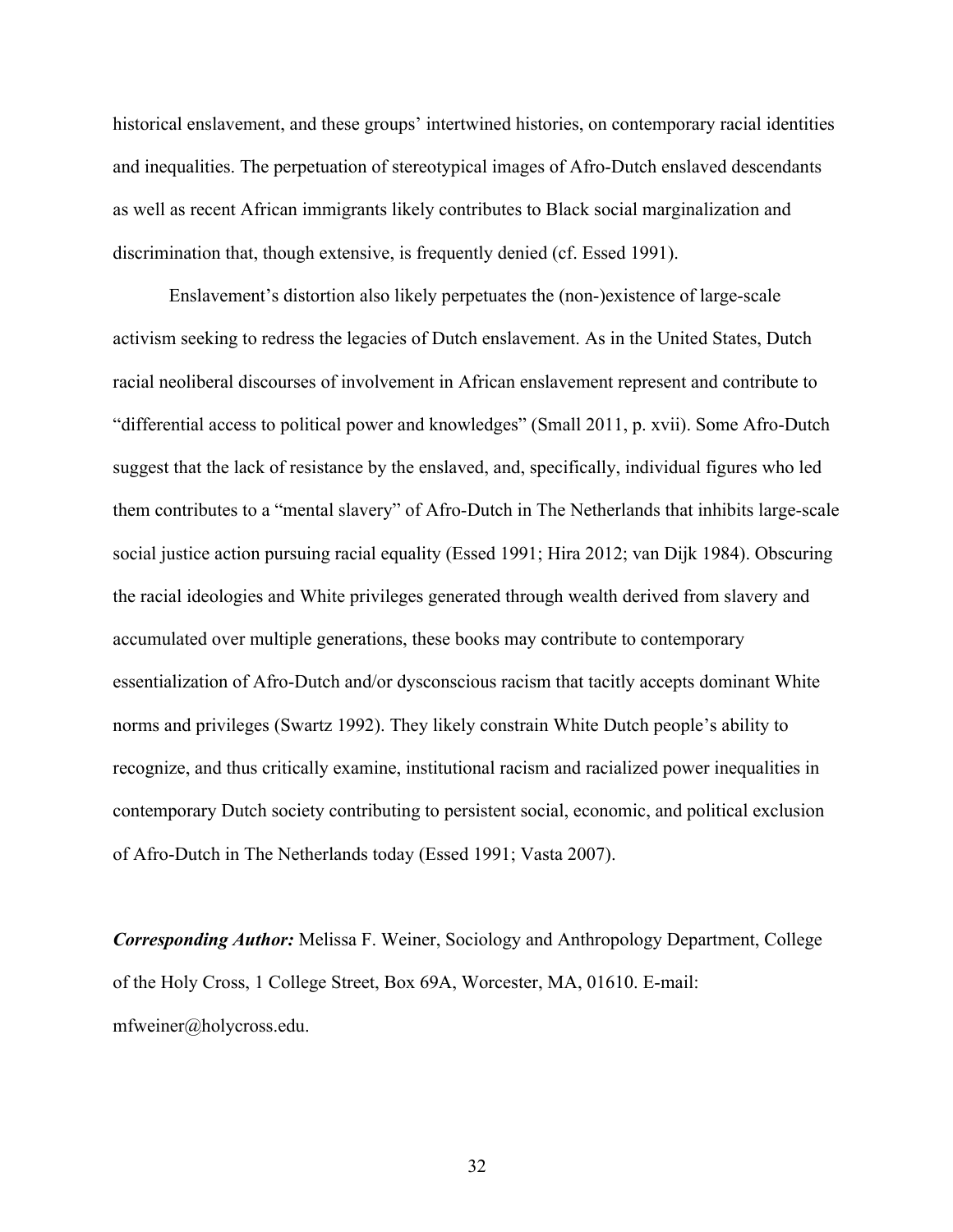# **REFERENCES**

- Allen, Van S. (1971). An Analysis of Textbooks Relative to the Treatment of Black Americans. *Journal of Negro Education*, 40(2): 140–145.
- Alridge, Derrick P. (2006). The Limits of Master Narratives in History Textbooks: An Analysis of Representations of Martin Luther King, Jr. *Teachers College Record*, 108(4): 662–686.
- Apple, Michael W. and Linda K. Christian-Smith (1991). The Politics of the Textbook. In Michael W. Apple and Linda K. Christian-Smith (Eds.), *The Politics of the Textbook*, pp. 1– 21. New York: Routledge.
- Araújo, Marta and Silvia Rodríguez Maeso (2012a). History Textbooks, Racism and the Critique of Eurocentrism: Beyond Rectification or Compensation. *Ethnic and Racial Studies*, 35(7): 1266–1286.
- Araújo, Marta and Silvia Rodríguez Maeso (2012b). Slavery and Racism as the 'Wrongs' of (European) History: Reflections from a Study on Portuguese Textbooks. In Douglas Hamilton, Kate Hodgson, and Joel Quirk (Eds.), *Slavery, Memory and Identity*, pp. 151–166. London: Pickering and Chatto.
- Berserik, Teun (2005). *Korte Klapper Geschiedenis*. Gronigen, Netherlands: Scala Leuker Leren.
- Blakely, Allison (1993). *Blacks in the Dutch World: The Evolution of Racial Imagery in the Modern Society.* Bloomington, IN: Indiana University Press.
- Boivin, Bertus and Kees Torreman (1994). *Toegang Geschiedenis 2*. Groningen, Netherlands: Wolters-Noordhoff.
- Boivin, Bertus and Kees Torreman (1995). *Toegang Geschiedenis 3*. Groningen, Netherlands: Wolters-Noordhoff.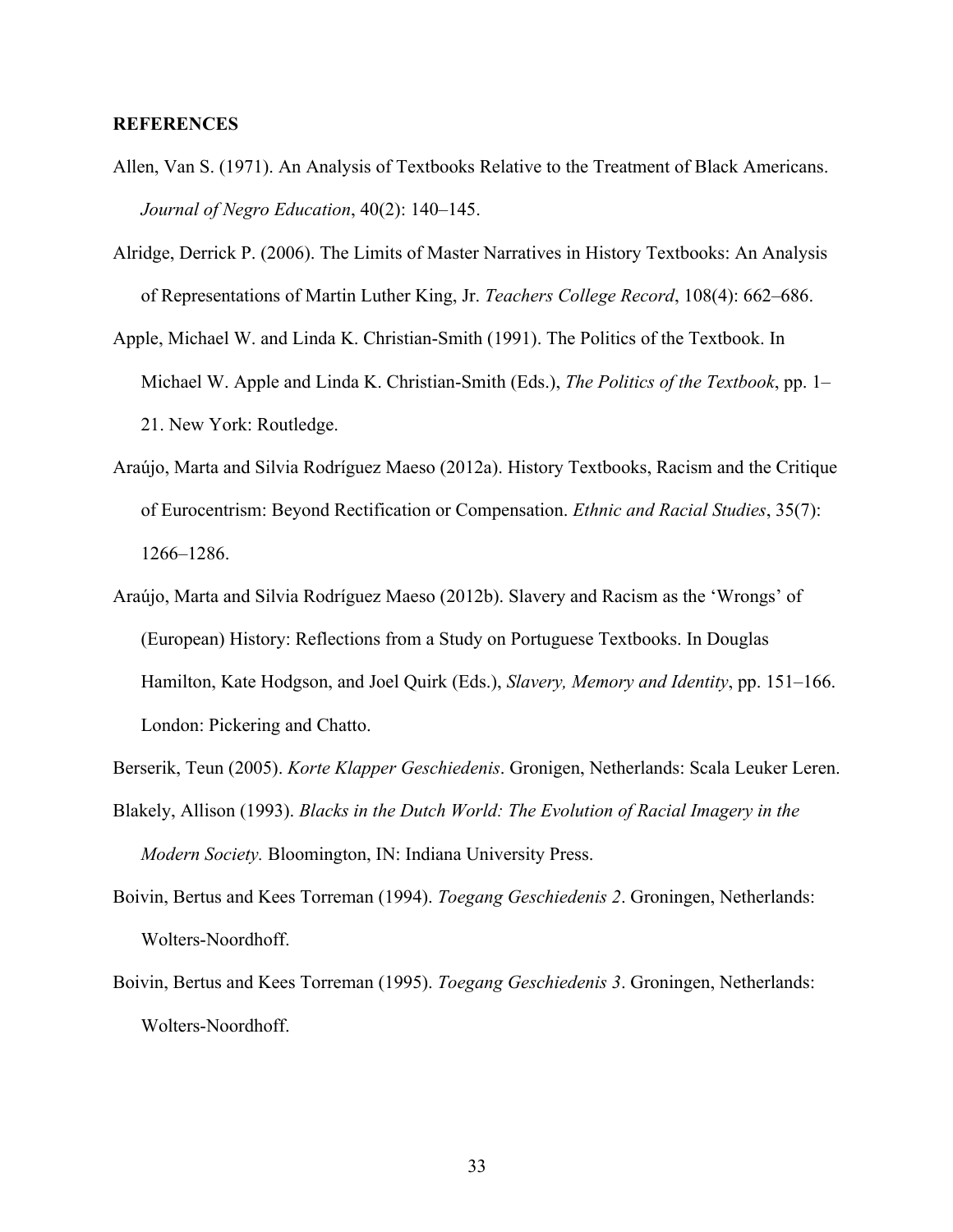- Brenninkmeyer, K., Paul van Houdt, and Joke van der Leeuw-Roord (1995). *Wereldbeelden: Van Geschiedenis tot Perspectief*, *Deel 2*. Meppel, Netherlands: Edu'Actief.
- Broeck, Sabine (2003). Traveling Memory: The Middle Passage in German Representation. *The Massachusetts Review*, 44(1/2): 157–166.
- Brown, Anna-Kay (2012). Trapped by Narcissism: A Disillusioned Dutch Society. *Macalester International*, 30(7): 22–46.
- Brown, Anthony L. and Keffrelyn K. D. Brown (2010). Strange Fruit Indeed: Interrogating Contemporary Textbook Representations of Racial Violence Toward African Americans. *Teachers College Record*, 112(1): 31–67.
- Buijtendijk, C. J., W. Kuperus, and C. J. Seip (1986). *Geschiedenis in Onderwerp en Opdracht: Geschiedenis als Aspect van Wereldoriëntatie, Leerlingboek 5*. Amsterdam, Netherlands: Meulenhoff.
- Cain, Artwell (2013). Personal communication, January 21.
- Carlson, Dennis (2003). Troubling Heroes: Of Rosa Parks, Multicultural Education and Critical Pedagogy. *Cultural Studies – Critical Methodologies*, 3(1): 44–61.
- Cha-Jua, Sundiata Keita and Robert R. E. J. Weems (1994). Coming Into Focus: The Treatment of African Americans in Post-Civil War United States History Survey Texts. *Journal of American History*, 80(4): 1408–1419.
- Cocker, Mark (2001). *Rivers of Blood, Rivers of Gold: Europe's Conquest of Indigenous Peoples*. New York: Grove.
- Cole, Mike (2004). "Rule Britannia" and the New American Empire: A Marxist Analysis of the Teaching of Imperialism, Actual and Potential, in British School Curriculum. *Policy Futures in Education*, 2(3&4): 523–538.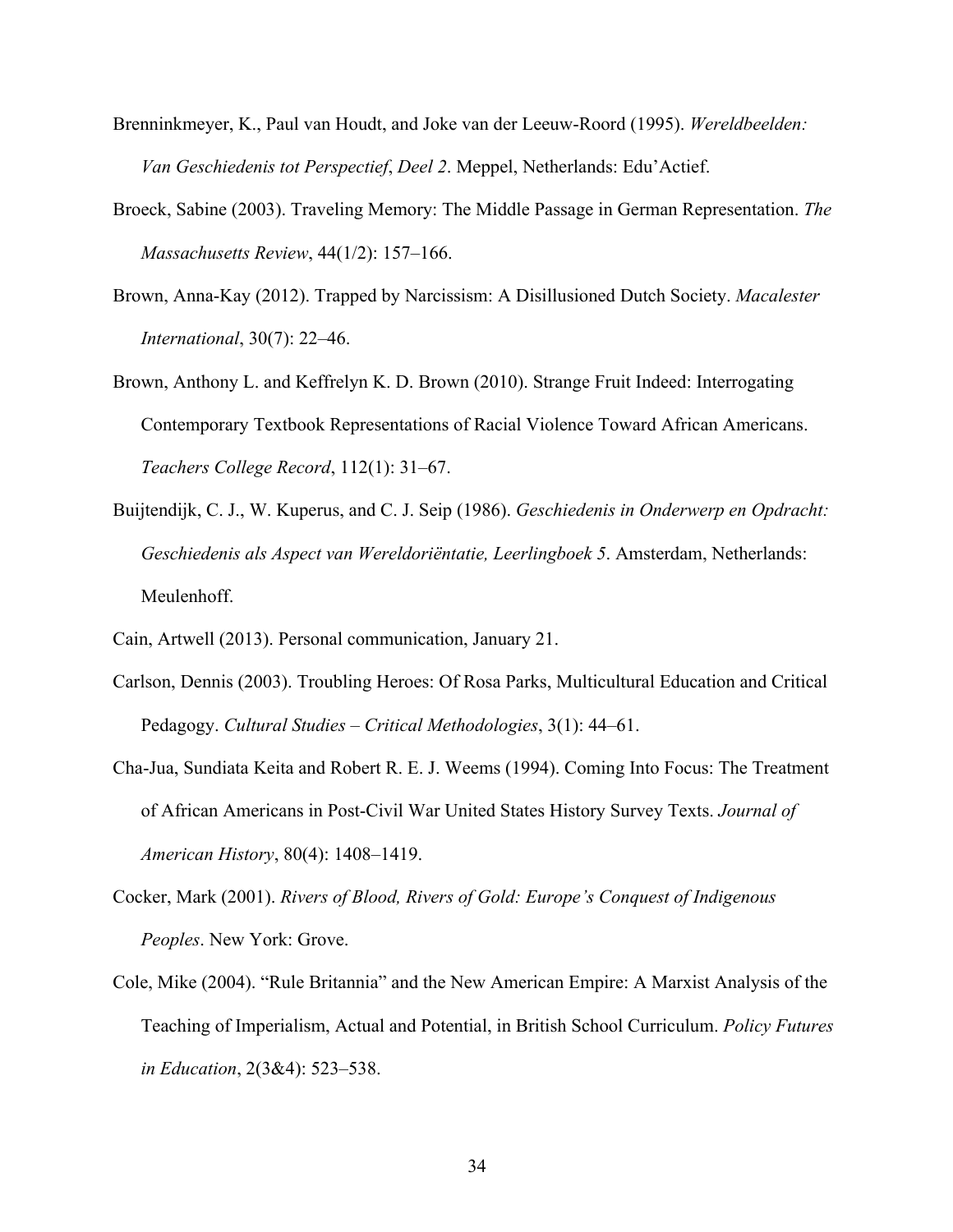- de Bruin, Ron (2001). *Een Zee van Tijd: Geschiedenis voor de Basisschool, Leerlingboek F*, 6<sup>th</sup> Ed. Tilburg, Netherlands: Zwijsen.
- de Bruin, Ron (2003a). *Een Zee van Tijd: Geschiedenis, Lesboek 8*. Tilburg, Netherlands: Zwijsen Educatief.
- de Bruin, Ron (2003b). *Een Zee van Tijd: Geschiedenis, Lesboek 7*. Tilburg, Netherlands: Zwijsen Educatief.
- de Bruin, Ron (2003c). *Een Zee van Tijd: Geschiedenis, Werkboek 8–1*. Tilburg, Netherlands: Zwijsen Educatief.
- de Bruin, Ron (2003d). *Een Zee van Tijd: Geschiedenis, Werkboek 7–2*. Tilburg, Netherlands: Zwijsen Educatief.
- de Groot, Sylvia (1975). The Boni Maroon War 1765–1793, Suriname and French Guyana. *Boletín de Estudios Latinoamericanos y del Caribe*, 18: 30–48.
- de Kiefte, Kees (1986). *Spoorzoeken in de Tijd, Werkboek 4.* Groningen, Netherlands: Wolters-Noordhoff.
- de Vos, Mieke (2009). The Return of the Canon: Transforming Dutch History Teaching. *History Workshop Journal*, 67(1): 111–124.

Deveau, Jean-Michel (2001). Towards the Pedagogy of the History of the Slaver Trade. In Doudoe Diène (Ed.), *From Chains to Bonds: The Slave Trade Revisited*, pp. 397–415. Oxford: Berghahn Books.

- Drescher, Seymour (1994). The Long Goodbye: Dutch Capitalism and Antislavery in Comparative Perspective. *American Historical Review*, 99(1): 44–69.
- Eichstedt, Jennifer L. and Stephen Small (2002). *Representations of Slavery: Race and Ideology in Southern Plantation Museums*. Washington, DC: Smithsonian Institution Press.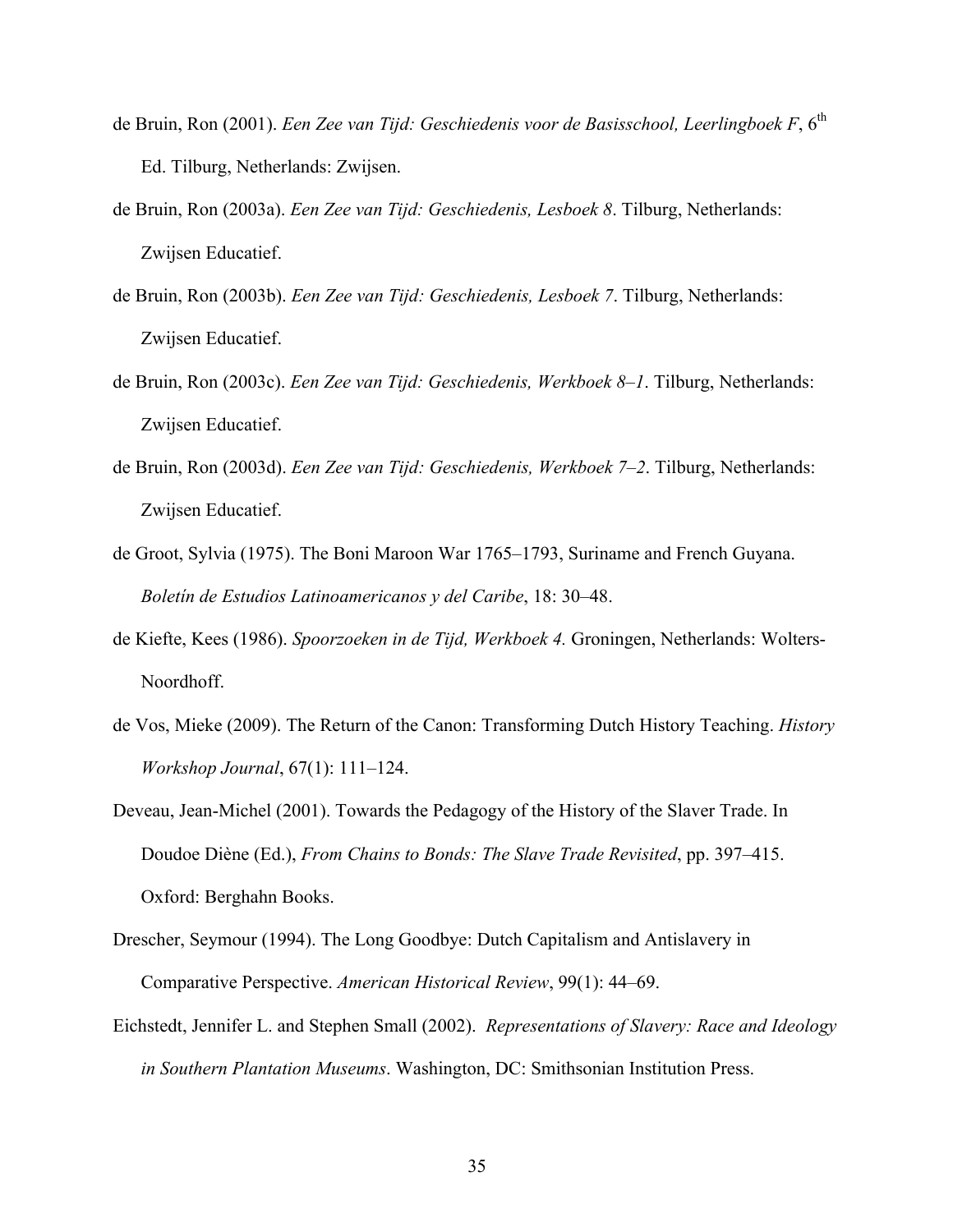- Entoen.nu (2007). Slavery, circa 1637–1863: Human Trafficking and Forced Labor in the New World. The Hague, Netherlands. <http://www.entoen.nu/slavernij> (accessed October 24, 2012).
- Emmer, Pieter (1972). History of the Dutch Slave Trade. *Journal of Economic History*, 32(3): 728–747.
- Essed, Philomena (1991). *Understanding Everyday Racism: An Interdisciplinary Theory*. Newbury Park, CA: Sage.
- Essed, Philomena and Kwame Nimako (2006). Designs and (Co)Incidents: Cultures of Scholarship and Public Policy on Immigrants/Minorities in The Netherlands. *International Journal of Comparative Sociology*, 47(3–4): 281–312.
- Essed, Philomena and Sandra Trienekens (2008). "Who Wants to Feel White?" Race, Dutch Culture, and Contested Identities. *Ethnic and Racial Studies*, 31(1): 52–72.
- Fenger, Paul and Ferry J. Siemensma (2004). *Tijdstip: Geschiedenismethode voor de Basisschool, Leerlingboek 7*. Groningen, Netherlands: Wolters-Noordhoff.
- Fenger, Paul and Ferry J. Siemensma (2005). *Tijdstip: Geschiedenismethode voor de Basisschool, Werkboek 7*. Groningen, Netherlands: Wolters-Noordhoff.
- Fereday, Jennifer and Eimear Muir-Cochrane (2006). Demonstrating Rigor Using Thematic Analysis: A Hybrid Approach of Inductive and Deductive Coding and Theme Development. *International Journal of Qualitative Methods*, 5(1): 80–92.
- Foster, Stuart J. (1999). The Struggle for American Identity: Treatment of Ethnic Groups in United States History Textbooks. *History of Education*, 28(3): 251–278.
- Giroux, Henry (1997). Racial Politics and the Pedagogy of Whiteness. In Mike Hill (Ed.), *Whiteness: A Critical Reader*, pp. 294–315. New York: New York University Press.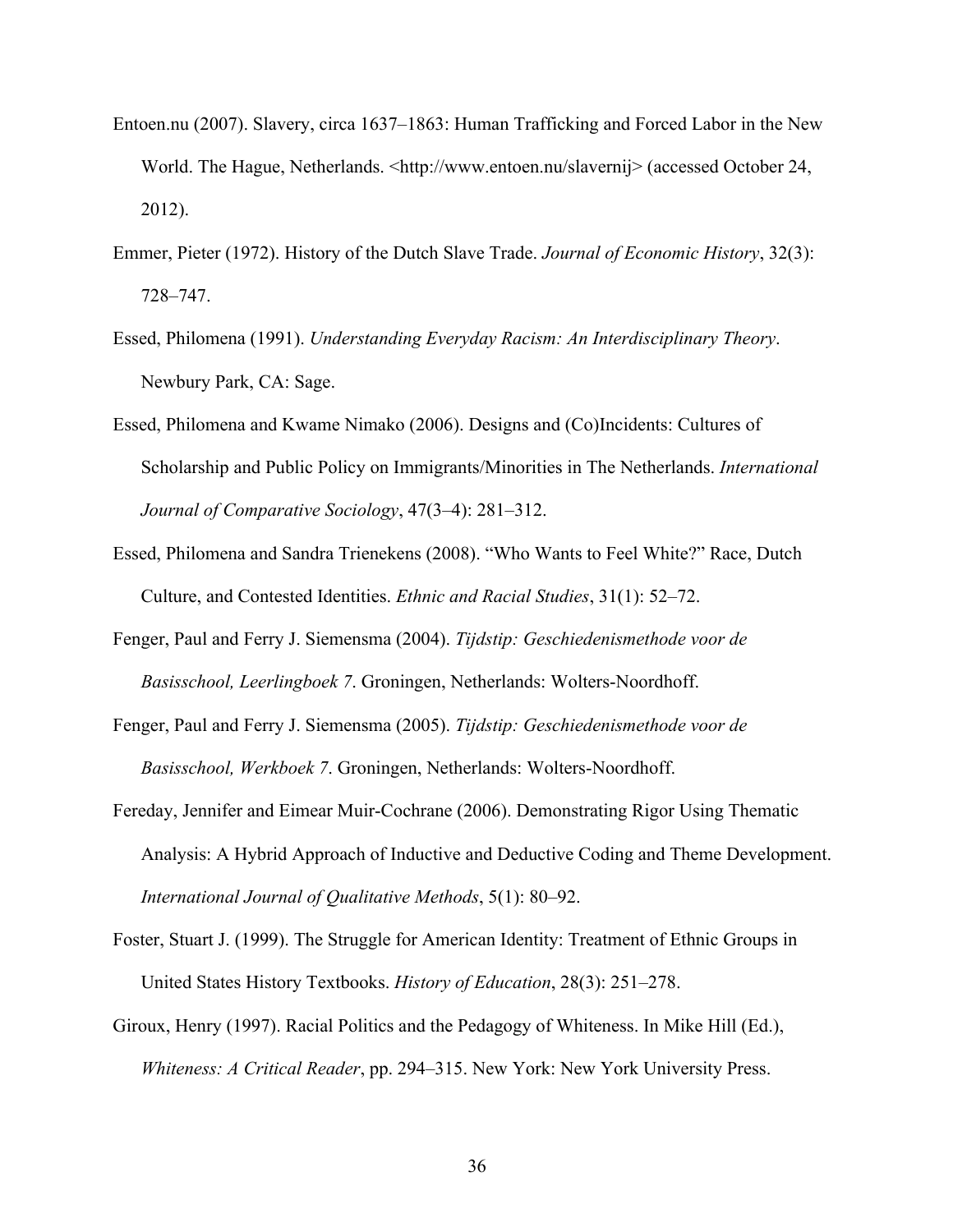- Giroux, Henry A. and Peter McLaren (1989). *Critical Education, the State and Cultural Struggle*. Albany, NY: State University of New York Press.
- Godreau, Isar P., Mariolga Reyes Cruz, Mariluz Franco Ortiz, and Sherry Cuadrado (2008). The Lessons of Slavery: Discourses of Slavery, *Mestizaje,* and *Blanqueamiento* in An Elementary School in Puerto Rico. *American Ethnologist*, 35(1): 115–135.
- Goldberg, David Theo (2009). *The Threat of Race: Reflections on Racial Neoliberalism.* Hoboken, NJ: Wiley-Blackwell.
- Gordy, Laurie L. and Alice A. M. Pritchard (1995). Redirecting Our Voyage Through History: A Content Analysis of Social Studies Textbooks. *Urban Education*, 30(2): 195–218.
- Goris, Monique, Hans Bulthuis, Katrui ten Barge, Anna van Praag, and Marijke van Ooijen (2008a). *Brandaan: Geschiedienis, Lesboek 6*.'s-Hertogenbosch, Netherlands: Malmberg.
- Goris, Monique, Hans Bulthuis, and Katrui ten Barge (2008b). *Brandaan*: *Geschiedienis, Werkboek 6*.'s-Hertogenbosch, Netherlands: Malmberg.
- Grever, Maria, Terry Haydn, and Kees Ribbens (2008). Identity and School History: The Perspective of Young People From The Netherlands and England. *British Journal of Educational Studies*, 56(1): 76–94.
- Grosfoguel, Ramón (2011). Decolonising Post-Colonial Studies and Paradigms of Political Economy: Transmodernity, Decolonial Thinking, and Global Coloniality. *Transmodernity*, 1(1). <http://escholarship.org/uc/item/21k6t3fq> (accessed June 10, 2012).
- Grosfoguel, Ramón and Eric Mielants (2006). Minorities, Racism and Cultures of Scholarship. *Journal of Comparative Sociology*, 47(3–4): 179–189.
- Helder, Lulu and Scotty Gravenberch (Eds.) (1998). *Sinterklaasje, Kom Maar Binnen Zonder Knecht*. Berchem, Belgium: EPO.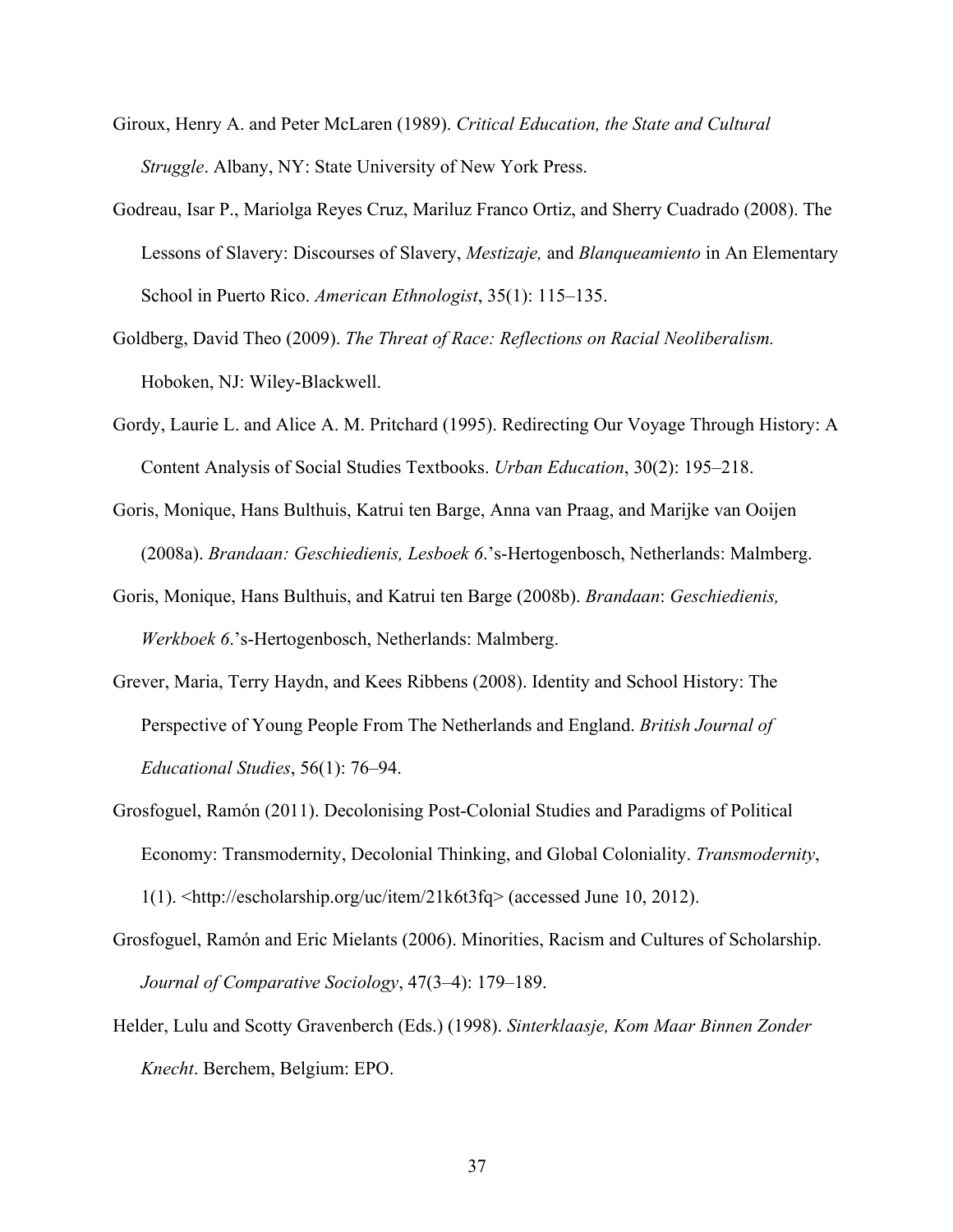- Helsloot, John (2012). Zwarte Piet and Cultural Aphasia in The Netherlands. *Quotidian: Dutch Journal for the Study of Everyday Life*, 3(1). <http://www.quotidian.nl/yol03/nr01/a01> (accessed March 27, 2012).
- Hesse, Barnor (2007). Racialized Modernity: An Analytics of White Mythologies. *Ethnic and Racial Studies*, 30(4): 643–663.
- Hira, Sandew (2012). Decolonizing the Mind: The Case of The Netherlands. *Human Architecture*, 10(1): 53–68.
- Hondius, Dienke (2009). Race and the Dutch: On the Uneasiness Surrounding Racial Issues in The Netherlands. In Sharam Alghasi, Thomas Hyland Eriksen, and Halleh Ghorashi (Eds.), *Paradoxes of Cultural Recognition: Perspectives from Northern Europe*, pp. 39–57. Farnham, UK: Ashgate.
- Hondius, Dienke (2011). Access to the Netherlands of Enslaved and Free Black Africans: Exploring Legal and Social Historical Practices in the Sixteenth-Nineteenth Centuries. *Slavery and Abolition*, 32(3): 377–395.
- Hondius, Dienke (forthcoming). Black Dutch Voices: Reports from a Country that Leaves Racism Unchallenged. In Philomena Essed and Isabel Hoving (Eds.), *Dutch Racism*. Amsterdam, Netherlands: Rodopi.

Hoogbergen, Wim (1997). *The Boni Maroon Wars in Suriname*. Leiden, Netherlands: Brill.

- Horton, James and Johanna C. Kardux (2005). Slavery and Public Memory in the United States and The Netherlands. *New York Journal of American History*, 46(2): 35–52.
- Hughes, Richard L. (2007). A Hint of Whiteness: History Textbooks and Social Construction of Race in the Wake of the Sixties. *Social Studies*, 98(5): 201–207.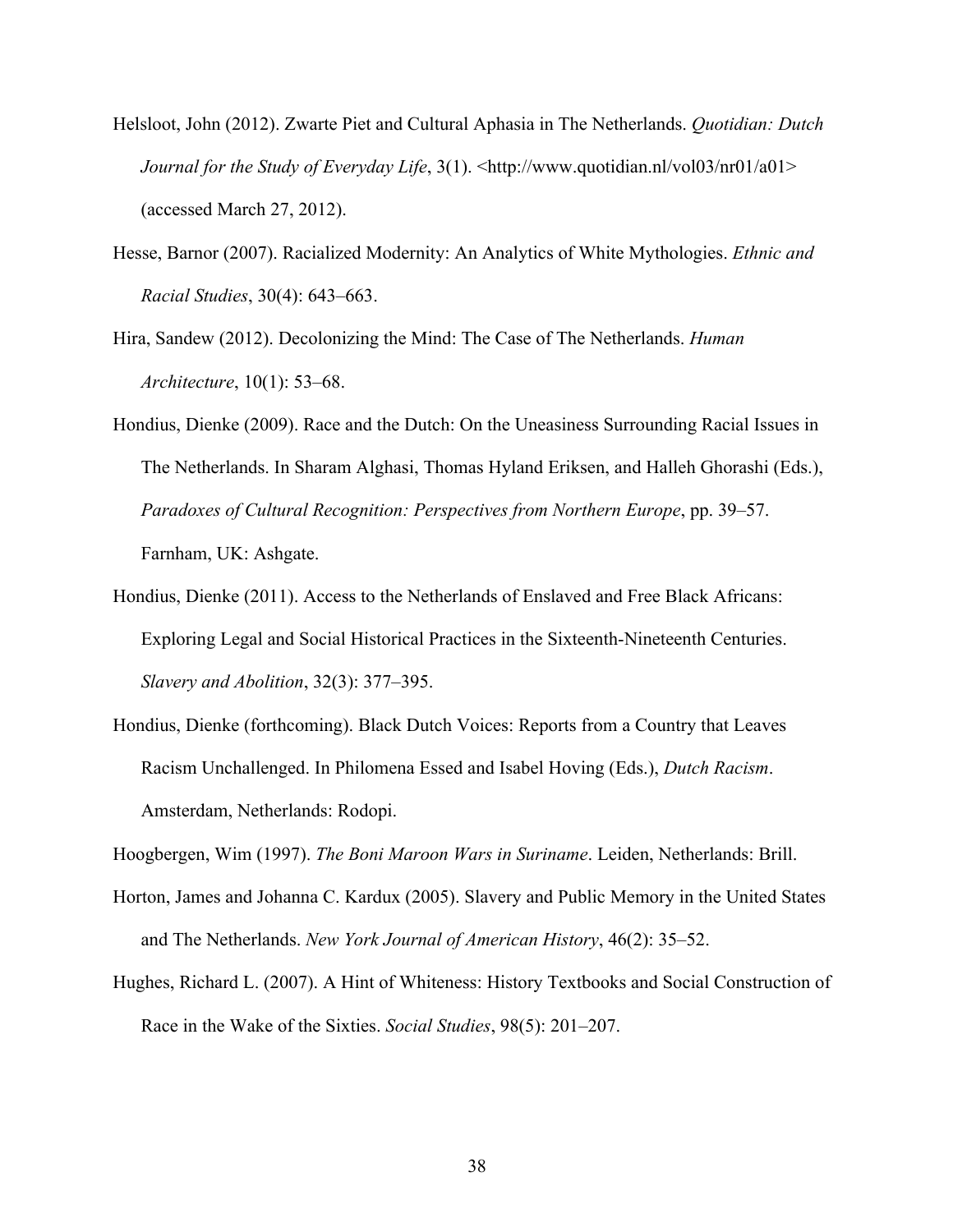- Janssen, Karin E., Adriaan Maters, and Mariska Vonk (2010). *Varia: Zelfstandig werken: Geschiedenis Tijdvak 6 t/m 10, Groep 7.* Amersfoort, Netherlands: ThiemeMeulenhoff
- Kapelle, Jeroen and Dirk J. Tang (2008). *Zwart, Sambo, Tien Kleine Negertjes, Pijpje Drop, Pompernikkel en Anderen: Het Beeld van de Zwarte Mens in de Nederlandse Illustratiekunst 1880–1980*. The Hague, Netherlands: Royal Library.
- Kennedy, James C. (2006). The Dutch Canon Debate: Reflections of an American. *Low Countries Historical Review*, 121(1): 99–105.
- King, Joyce Elaine (1992). Diaspora Literacy and Consciousness in the Struggle Against Miseducation in the Black Community. *Journal of Negro Education*, 61(3): 341–355.
- Klein, Stephan R. E. (2010). Teaching History in the Netherlands: Teachers' Experiences of a Plurality of Perspectives. *Curriculum Inquiry*, 40(5): 614–634.
- Kleinpenning, Gerard and Louk Hagendoorn (1993). Forms of Racism and the Cumulative Dimension of Ethnic Attitudes. *Social Psychology Quarterly*, 56(1): 21–36.
- Kratsborn, W. M. L., Ben Verschuren, and Hans Vermeer (2007a). *De Trek: Geschiedenis is een Belevenis, Groep 8, Werkboek Deel 1: De republiek*. Tilburg, Netherlands: Zwijsen
- Kratsborn, W. M. L., Ben Verschuren, Hans Vermeer, and Eveline Adriaans (2007b). *De Trek: Geschiedenis is een Belevenis, Groep 8, Lesboek Deel 1: De republiek*. Tilburg, Netherlands: Zwijsen
- LeCompte, Margaret D. and Judith Preissle (1993). *Ethnography and Qualitative Design in Educational Research*, 2nd Ed*.* San Diego, CA: Academic Press.
- Lentin, Alana (2008). Europe and the Silence about Race. *European Journal of Social Theory*, 11(4): 487–503.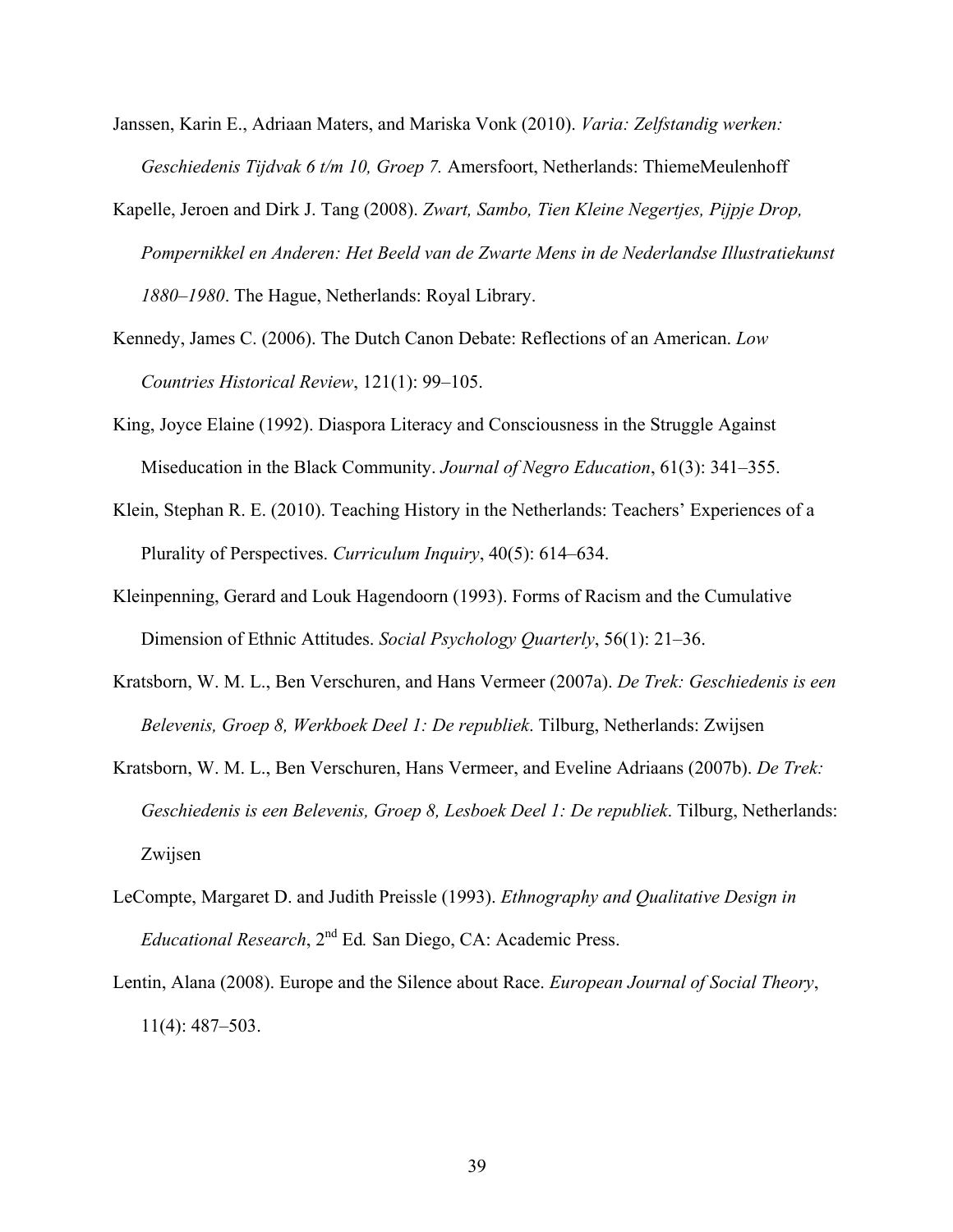- Lindsay, Daryl (2008). Holland's Politically Incorrect Christmas: Santa's Little (Slave) Helper. *Spiegel Online*, December 5.  $\leq$ www.spiegel.de/international/europe/0,1518,594674,00.html> (accessed January 13, 2009).
- Lyndon, Dan (2006). Integrating Black British History into the National Curriculum. *Teaching History*, 122: 37–43.
- Magubane, Zine (2004). *Bringing Empire Home: Race, Class, and Gender in Britain and Colonial South Africa*. Chicago, IL: University of Chicago Press.
- Melamed, Jodi (2006). From Racial Liberalism to Neoliberal Multiculturalism. *Social Text*,  $24(4): 1-24.$
- Mills, Charles W. (1999). *The Racial Contract*. Ithaca, NY: Cornell University Press.
- Moschel, Mathias (2011). Race in Mainland European Legal Analysis: Towards a European Critical Race Theory. *Ethnic and Racial Studies*, 34(10): 1648–1664.
- Nimako, Kwame (2012). About Them, But Without Them: Race and Ethnic Relations Studies in Dutch Universities. *Human Architecture*, 10(1): 45–52.
- Nimako, Kwame and Stephen Small (2012). Collective Memory of Slavery in Great Britain and the Netherlands. In Marten Schalkwijk and Stephen Small (Eds.), *New Perspectives on Slavery and Colonialism in the Caribbean*, pp. 92–115. The Hague, Netherlands: Amrit and NiNsee.
- Nimako, Kwame and Glenn Willemsen (2011). *The Dutch Atlantic: Slavery, Abolition, and Emancipation*. London: Pluto Press.
- *NRC Handelsblad* (2013). Nederlandse Canon. July 5, p. 12.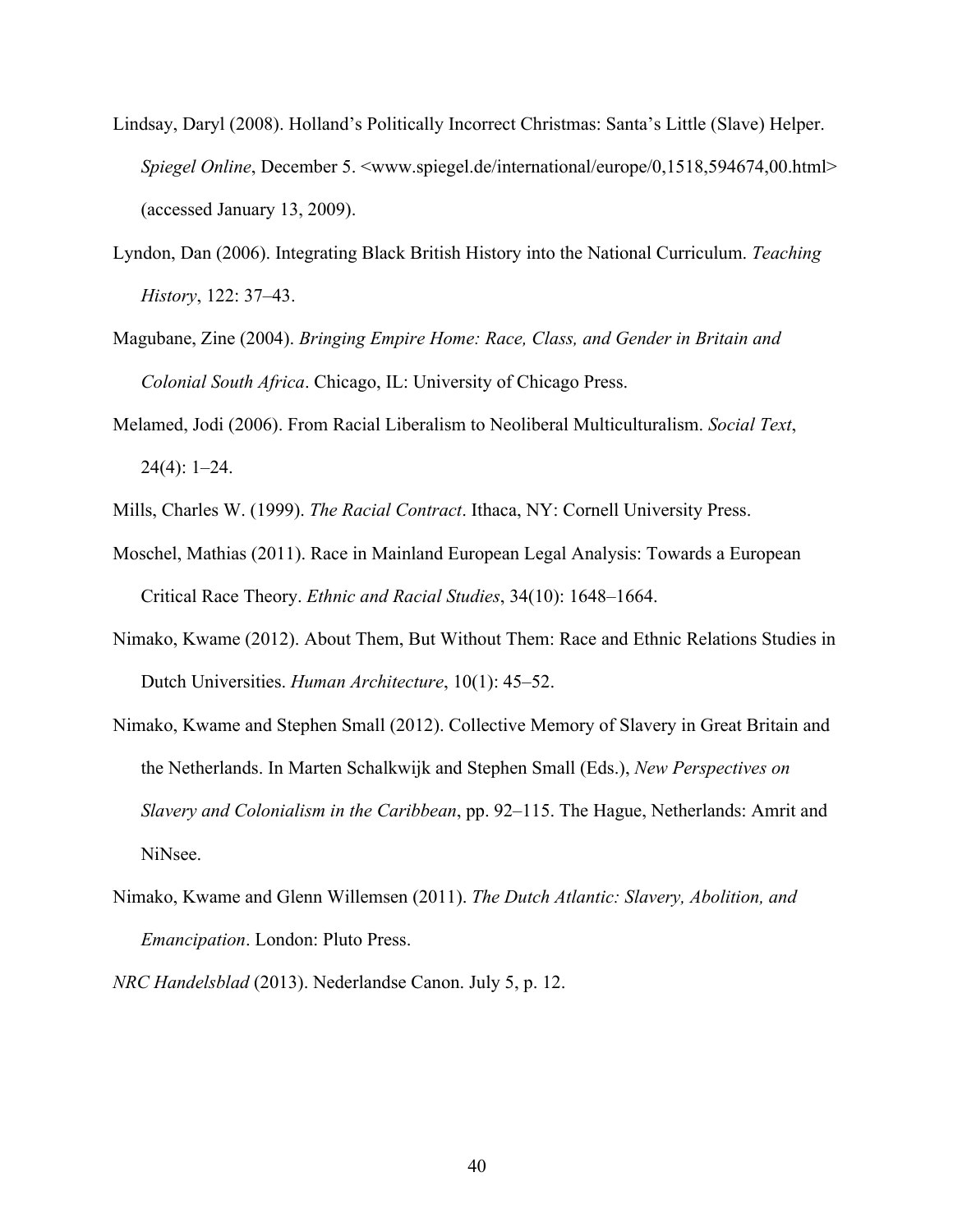- Ogden, Nancy, Catherine Perkins, and David D. M. Donahue (2008). Not a Peculiar Institution: Challenging Students' Assumptions About Slavery in U.S. History. *The History Teacher*, 41(4): 469–488.
- Olick, Jeffrey K. (2007). *The Politics of Regret: On Collective Memory and Historical Responsibility*. New York: Routledge.
- Oostindie, Gert (2005). *Paradise Overseas, The Dutch Caribbean: Colonialism and its Transnational Legacies*. Oxford, UK: Macmillan Education.
- Oostindie, Gert (2009). Public Memories of the Atlantic Slave Trade and Slavery in Contemporary Europe. *European Review*, 17(3&4): 611–626.
- Panday, Roy S. and Bert Kouwenberg (2001). *De Grote Reis: Kennisgebieden in Samenhang, Zoekboek 8.* Den Bosch, Netherlands: Malmberg
- Panday, Roy S., Bert Kouwenberg, and Harry Engelen (2000). *De Grote Reis: Kennisgebieden in Samenhang, Lesboek 7B*. 's-Hertogenbosch, Netherlands: Malmberg.
- Panday, Roy S., Bert Kouwenberg, and Wim Seffelaar (1999). *De Grote Reis: Kennisgebieden in Samenhang, Lesboek 6A*. 's-Hertogenbosch, Netherlands: Malmberg.
- Pescosolido, Bernica A., Elizabeth Grauerholz, and Melissa A. Milkie (1997). Culture and Conflict: The Portrayal of Blacks in U.S. Children's Picture Books Through the Mid- and Late-Twentieth Century. *American Sociological Review*, 62(3): 443–464.
- Pinar, William F. (1993). Notes on Understanding Curriculum as a Racial Text. In Cameron McCarthy and Warren Chrichlow (Eds.), *Race, Identity and Representation in Education*, pp. 60–70. New York: Routledge.
- Postma, Johannes (1972). Dimension of the Dutch Slave Trade from Western Africa. *Journal of African History*, 13(2): 237–248.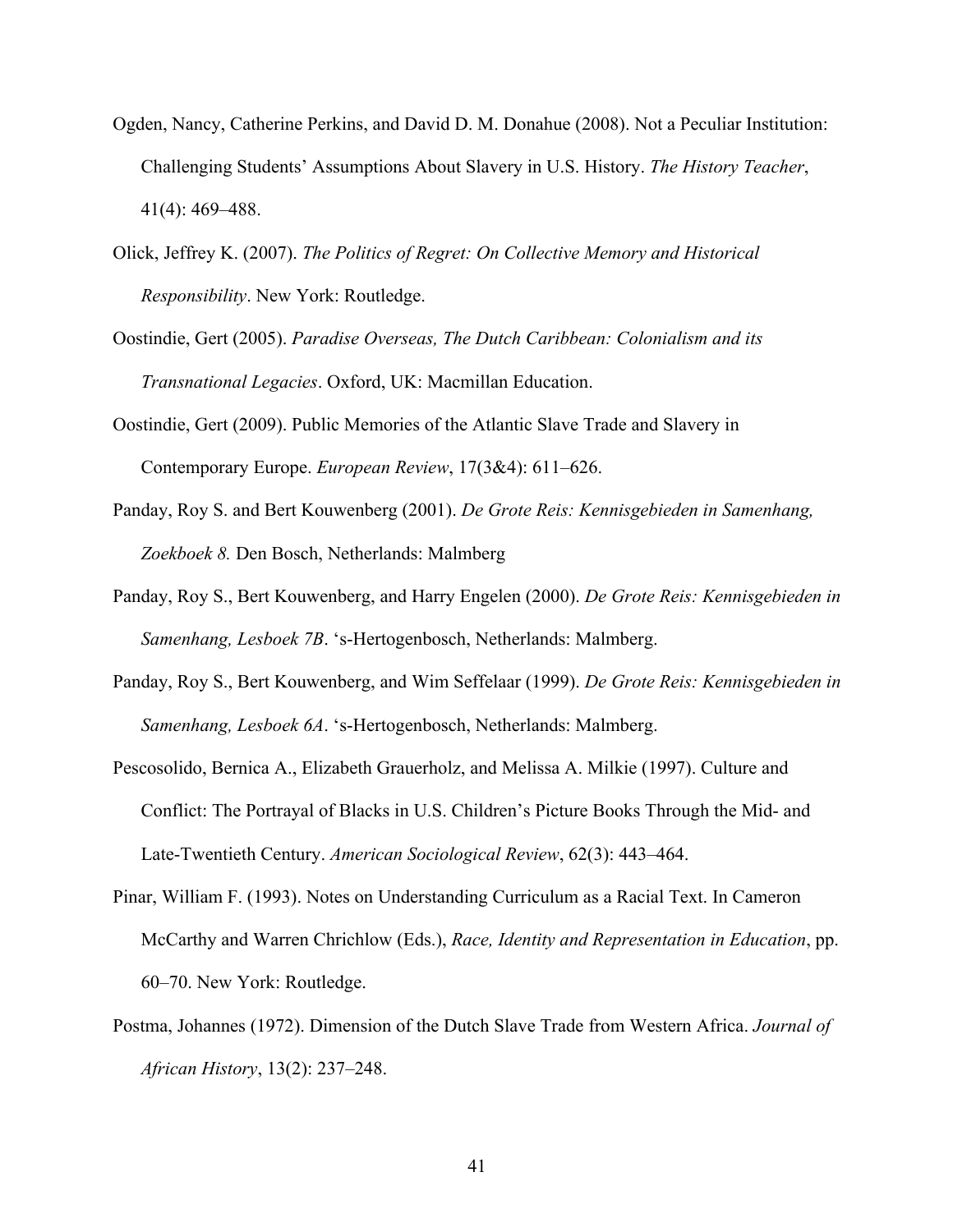- Quijano, Anibal (2000). Coloniality of Power, Ethnocentrism, and Latin America. *NEPANTLA*, 1(3): 533–580.
- Quijano, Anibal and Immanuel Wallerstein (1992). Americanity as a Concept, or the Americas in the Modern World System. *International Social Science Journal*, 134: 549–557.

Ragin, Charles C. (1994). *Constructing Social Research*. Thousand Oaks, CA: Pine Forge.

Rodney, Walter (1973). *How Europe Underdeveloped Africa*. London: Bogle-L'Ouverture.

Sivanandan, Ambalavaner (1982). *A Different Hunger*. London: Pluto Press.

- Small, Stephen (2013). Still Back of the Big House: Slave Cabins and Slavery in Southern Heritage Tourism. *Tourism Geographies*, 15(3): 405-423.
- Small, Stephen (2011). Foreward. In Kwame Nimako and Glenn Willemsen (Eds.), *The Dutch Atlantic: Slavery, Abolition, and Emancipation*, pp. xii-xxi. London: Pluto Press.
- Swartz, Ellen (1992). Emancipatory Narratives: Rewriting the Master Script in the School Curriculum. *Journal of Negro Education*, 61(3): 341–355.
- Transatlatic Slave Trade Database. 2013. www.slavevoyages.com. (Accessed November 17, 2013).
- van Dantzig, Albert (1968). *Het Nederlandse Aandeel in de Slavenhandel*. Bussum, Netherlands: van Dishoeck.
- van der Vlis, Wim (1986). *Spoorzoeken in de Tijd, Deel 3*. Groningen, Netherlands: Wolters-Noordhoff.
- van der Vorst, Michel and F. J. Weeber (2004). *Tijdstip: Geschiedenismethode voor de Basisschool, Leerlingboek 8*. Groningen, Netherlands: Wolters-Noordhoff.
- van Dijk, Teun (1984). *Prejudice in Discourse: An Analysis of Ethnic Prejudice in Cognition and Conversation*. Amsterdam, Netherlands: Benjamins Co.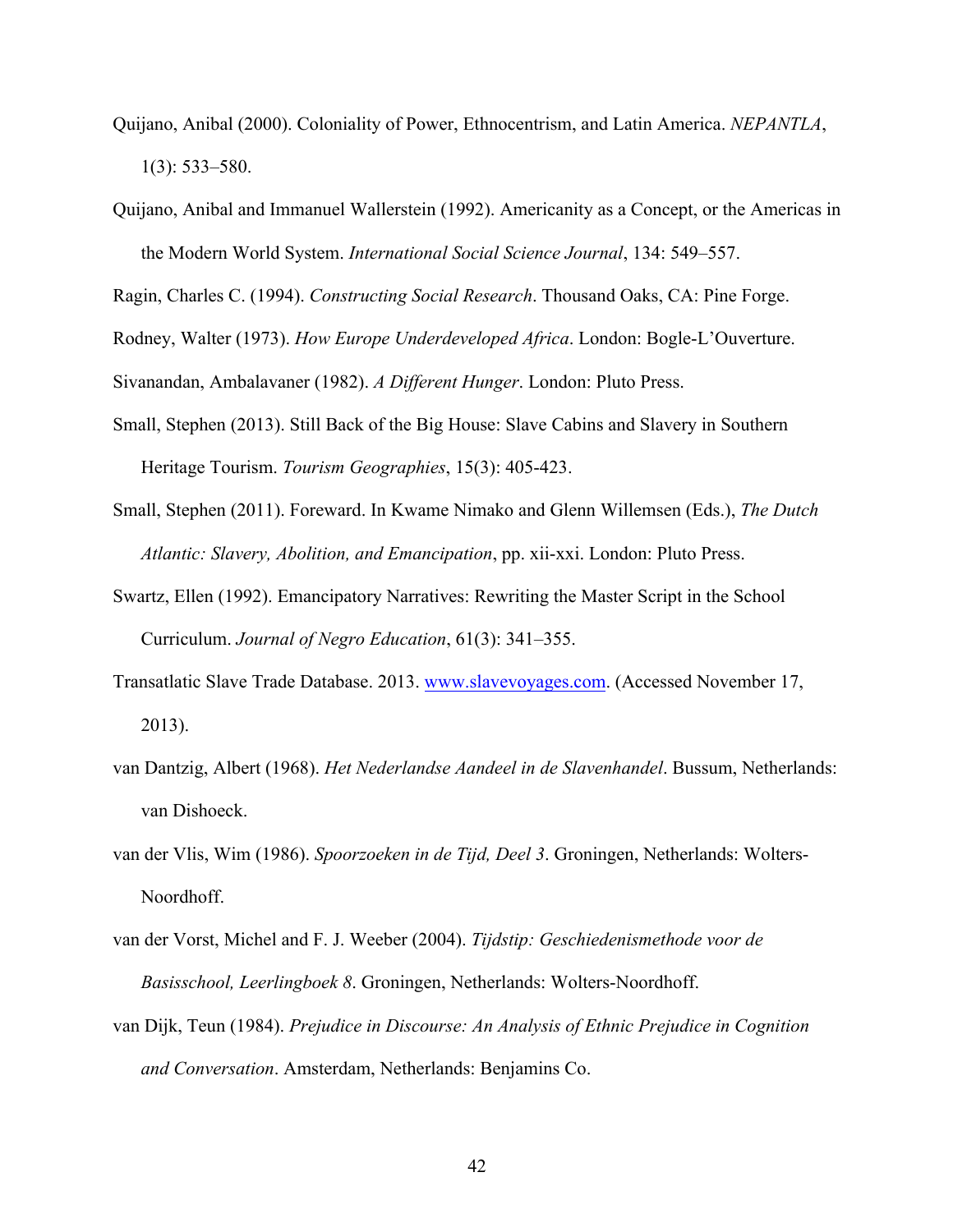van Dijk, Teun (2008). *Discourse and Power*. London: Palgrave.

- van Duinen, G. (1982). *Vroeger was het Anders: Geschiedenis voor de Basisschool, Deel 3*. Zutphen, Netherlands: Thieme.
- van Duinen, G. (1983a). *Vroeger was het Anders: Geschiedenis voor de Basisschool, Deel 4*. Zutphen, Netherlands: Thieme.
- van Duinen, G. (1983b). *Vroeger was het Anders: Geschiedenis voor de Basisschool, Werkboekje 4*. Zutphen, Netherlands: Thieme.
- van Oostrom, Frits (2007). *A Key to Dutch History: The Cultural Canon of The Netherlands.* Amsterdam, Netherlands: University of Amsterdam Press.
- van Reenen, Jan (1998a). *De Grote Geschiedenis van een Klein Land, Deel 1: Prehistorie tot 1648*. Utrecht, Netherlands: De Banier.
- van Reenen, Jan (1998b). *De Grote Geschiedenis van een Klein Land, Deel 2: Van 1648 tot Heden.* Utrecht, Netherlands: De Banier.
- van Stipriaan, Alex (2006). Slavery in the Dutch Caribbean: The Books No One Has Read. In Juanita De Barros, Audra Diptee, and David V. Trotman (Eds.), *Beyond Fragmentation: Perspectives on Caribbean History*, pp. 69–92. Princeton, NJ: Marcus Wiener Publishers.
- Vasta, Ellie (2007). From Ethnic Minorities to Ethnic Majority Policy: Multiculturalism and the Shift to Assimilationism in The Netherlands. *Ethnic and Racial Studies*, 30(5): 713–740.
- Visser-van den Brink, Truus, Marlies Huijzer, and Ferry J. Siemensma (2006). *Wijzer door de Tijd: Geschiedenismethode. Leerlingboek 7*. Groningen, Netherlands: Wolters-Noordhoff.
- Wagenaar, Henk B., Frans van Baal, Adriaan Maters, and Jacques van der Pijl (2007). *Bij de Tijd: Geschiedenis in Tien Tijdvakken, Groep 8*. 's-Hertogenbosch, Netherlands: Malmberg.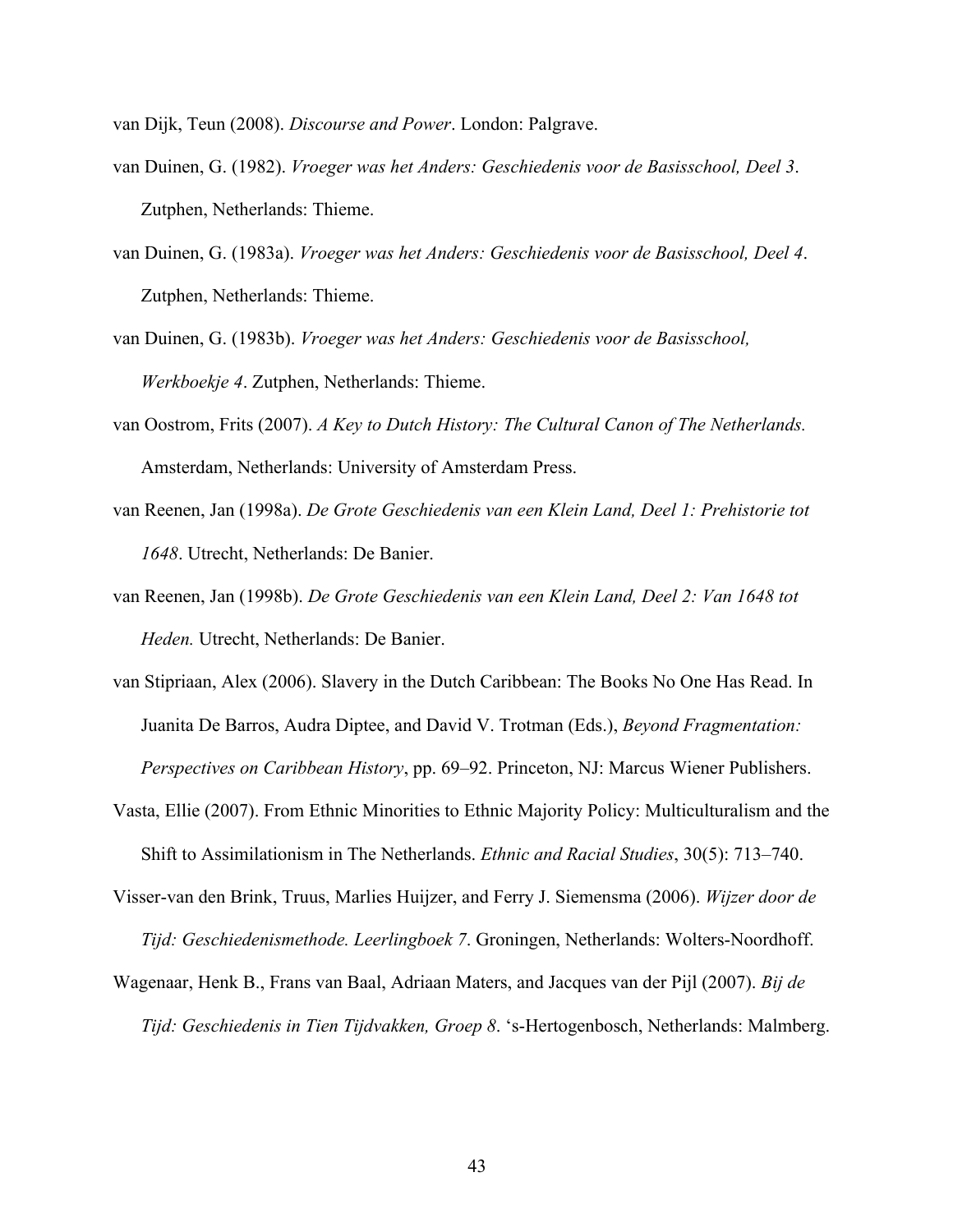- Wallerstein, Immanual (1974). *The Modern World System I: Capitalist Agriculture and the Origins of the European World-Economy in the Sixteenth Century*. New York: Academic Press.
- Wallerstein, Immanual (1980). *The Modern World-System II: Mercantilism and the Consolidation of the European World Economy, 1600–1750*. Bingley, UK: Emerald Group Publishing.
- Washburn, Leah H. (1997). Accounts of Slavery: An Analysis of US History Textbooks from 1900–1992. *Theory and Research in Social Education*, 25(4): 470–491.
- Wieviorka, Michel (2002). The Development of Racism in Europe. In David Theo Goldberg and John Solomos (Eds.), *A Companion to Racial and Ethnic Studies*, pp. 460–475. Malden, MA: Blackwell.
- Willemsen, Glenn (2006). *Dagen van Gejuich en Gejubel: Viering en Herdenking van de Afschaffing van de Slavernij in Nederland, Suriname en de Nederlandse Antillen*. The Hague, NL: Amrit/NiNsee.
- Willinsky John (1998). *Learning to Divide the World: Education at Empire's End*. Minneapolis: University of Minnesota Press.
- Wilschut, Arie (2002). Historical Consciousness as an Objective in Dutch History Education, English Summary of the Proposals by the Commission on History and Social Sciences. Amsterdam, Netherlands: Netherlands Institute for Teaching and Learning History.
- Winant, Howard (2001). *The World is a Ghetto: Race and Democracy Since World War II*. New York: Basic Books.
- Woodson, Carter G. (2000[1933]). *The Miseducation of the Negro*. Chicago, IL: African American Images.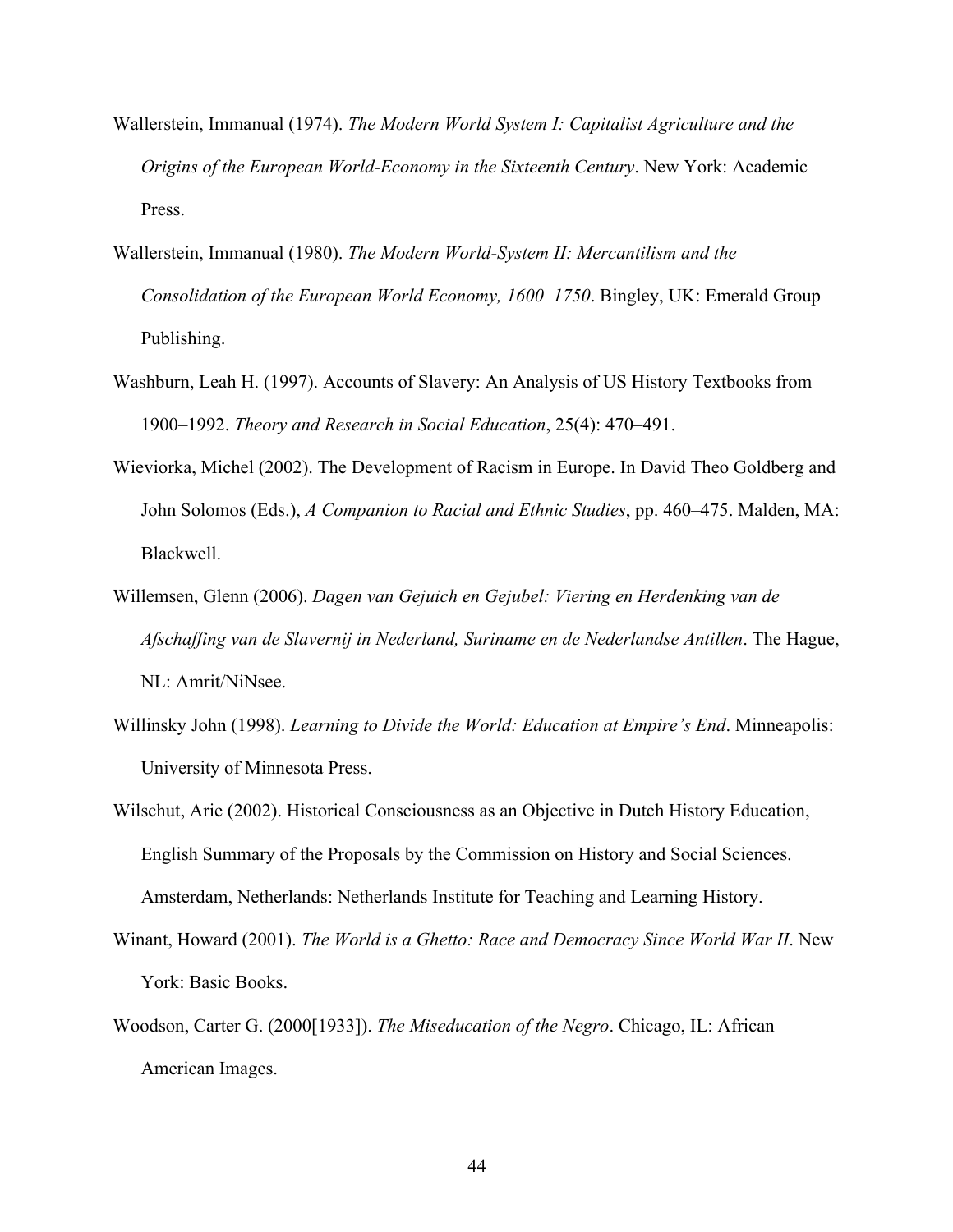Wynter, Sylvia (1992). *Don't Call Us Negroes: How Multicultural Textbooks Perpetuate* 

*Racism*. San Francisco, CA: Aspire.

Zimmerman, Jonathan (2002). *Whose America? Culture Wars in the Public Schools*. Cambridge,

MA: Harvard University Press.

Zunder, Armand (2010). *Herstelbetalingen: De 'Wiedergutmachung' voor de Schade die* 

*Suriname en haar Bevolking Hebben Geleden onder het Nederlands Kolonialisme*. The

Hague, Netherlands: Amrit.

# **NOTES**

<sup>&</sup>lt;sup>1</sup> The author is deeply grateful to the Spencer Education Foundation for funding this research (Grant  $\#201100032$ ) and the many colleagues who helped develop this paper, especially Antonio Carmona Báez, Eric Mielants, Jeffrey C. Dixon, Marta Araújo, Donna Driver-Zwartkruis, Stephen Small, Kwame Nimako, Artwell Cain, Jacques Dane, and Arnold Lubbers for their comments and suggestions. The author would also like to thank the anonymous reviewers whose critiques significantly strengthened the article's theoretical arguments and enhanced its level of detail.

<sup>&</sup>lt;sup>2</sup> Africans were never naturally slaves nor were Europeans naturally their masters. Throughout the paper, "enslaved" and "master enslavers" rather than slaves and slave masters, respectively, are used to accurately capture the historically contested nature of the process of enslavement and explicitly identify Whites as those who enslaved

Africans (Eichstedt and Small, 2002; Nimako and Willemsen, 2011; Rodney 1973).<br><sup>3</sup> Possibly due to the belief that enslavement's horrors are too shocking for young children.<br><sup>4</sup> See Cole (2004) for the U.K., and Araújo and

 $<sup>5</sup>$  The monument stands in a park located far from the touristic city center—in stark contrast to the Homomonument</sup> and Anne Frank House, which are easily stumbled upon in Amsterdam's central canal ring.<br><sup>6</sup> Considerable debate exists regarding the exact numbers of Africans kidnapped and delivered to North and South

America given that not all Africans survived the trans-Atlantic journey and, perhaps more importantly, little documentation exists for Africans transported by non-WIC ships (the only ships legally authorized to do so [Hira 2012; Nimako and Willemsen, 2011; Rodney 1993]). Privateers, to avoid prison and maintain profits, had an economic incentive to continue trafficking in enslaved Africans but will not be accounted for at websites such as www.slavevoyages.org, which rely on traditional, rather than the newer critical, Dutch historical scholarship cited above.

 $<sup>7</sup>$  This researcher observed Zwarte Piet in all of these venues as well as in the Amsterdam primary school under</sup> observation during Fall 2011. There, dozens of Black Petes hung from ropes with presents in the main entryway and appeared on posters throughout the first and second floor hallways and in the classroom, composed of 50% Surinamese children.<br><sup>8</sup> There is no national curriculum. Clause 23 of the Dutch Constitution grants individual schools the freedom to

choose their students' curriculum.

<sup>&</sup>lt;sup>9</sup> This canon's creation follows decades of critiques within The Netherlands regarding both the lack of historical knowledge students encounter and which aspects of Dutch history should be included, with considerable contention from minority communities (Grever et al., 2008; Kennedy 2006; Klein 2010; Wilschut 2002).<br><sup>10</sup> Tula was inspired by the uprising in present-day Haiti leading to their independence. The last ten years have seen

increasing attention to Tula through books and local events commemorating the revolt.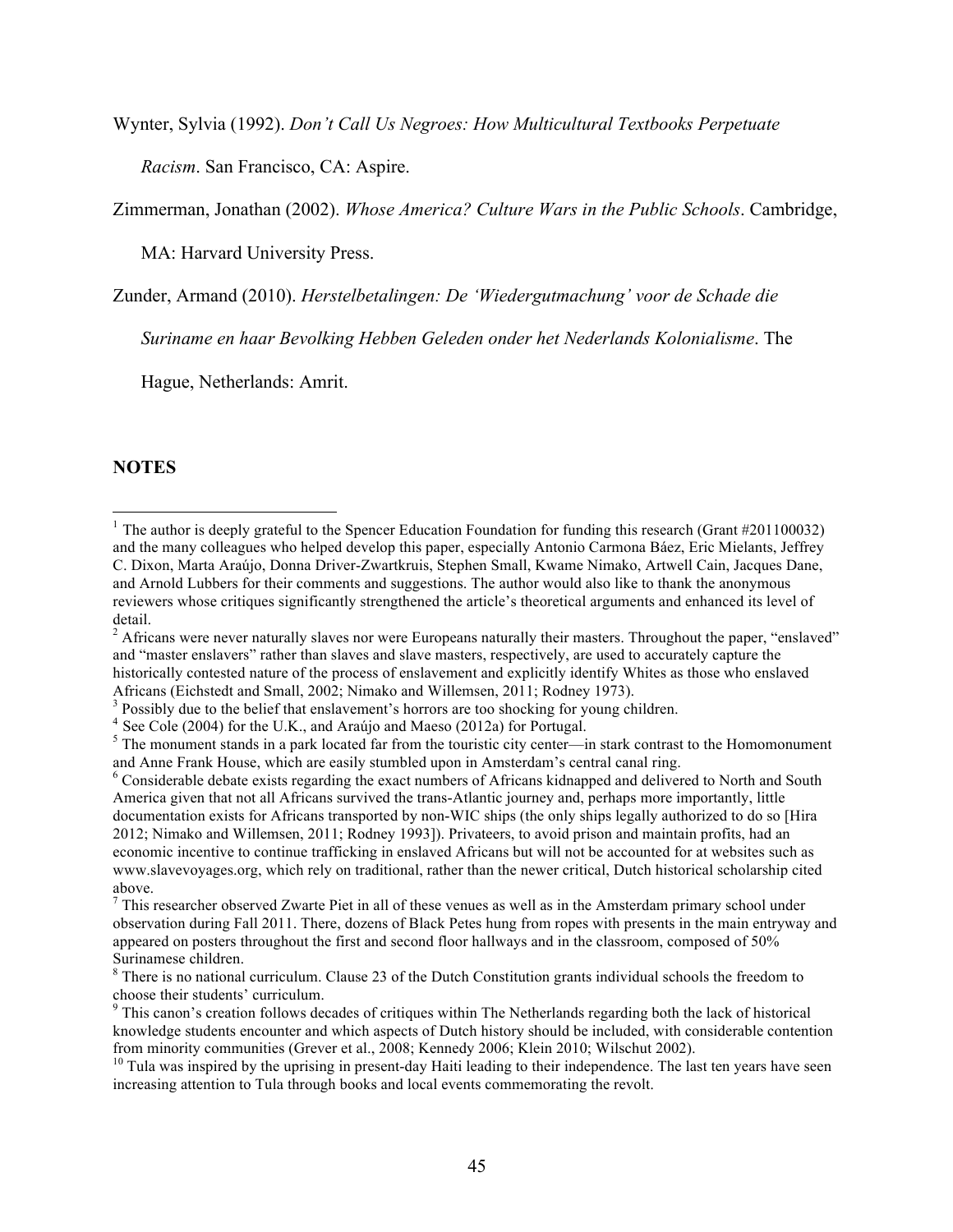<sup>11</sup> Students start primary school in The Netherlands at age four. Therefore, the  $7<sup>th</sup>$  group in The Netherlands is the equivalent to the  $5<sup>th</sup>$  grade in the United States.

<sup>13</sup> A set of books released by the same publisher for multiple grade levels or to be used during the course of an academic year.<br><sup>14</sup> The only place where race/racism appears in the books is in discussions of the Jewish Holocaust.

<sup>15</sup> Although recent research contests this figure see Hira (2012).<br><sup>16</sup> Many Eurocentric scholars deploy the argument that enslavement existed in Africa to justify Europeans' trade in enslaved Africans. However, critical scholars agree that Europeans' involvement in the kidnapping and enslavement of Africans, which undergirded, first, their extractions of gold from South America and, then, their plantation economies throughout the Americas, enhanced the extent to which Africans were enslaved and the large-scale depopulation of Africa that, centuries later, had critical consequences on Africa's "underdevelopment" (Rodney 1973). Therefore the scope, longevity, and oppressive nature of the trade in enslaved Africans by Europeans likely had a far greater impact on, and was extremely different from, slavery existing in Africa prior to Europeans' arrival. Put simply, it is unlikely that millions of Africans would have been kidnapped, transported, and enslaved in North and South America without European involvement.

 $17$  This aligns with the long tradition of discourses positing Whites' lack of control over the destruction of indigenous and African populations, ascribing genocide instead to natural phenomena (Cocker 2001; Magubane 2004).

<sup>18</sup> Kom remains a controversial figure within Dutch society given The Netherlands' reluctance to address their historical involvement with slavery.

<sup>19</sup> One book explicitly states that emancipation is the gaining of equal rights, not just freedom (Panday and Kouwenberg, 2001), suggesting that legal emancipation did not bring about true emancipation—a connection tenyear-old students are unlikely to make.

 $12$ <sup>12</sup> The Dutch Education Museum was in located in Rotterdam when I used the archive but has since moved to Dordrecht.